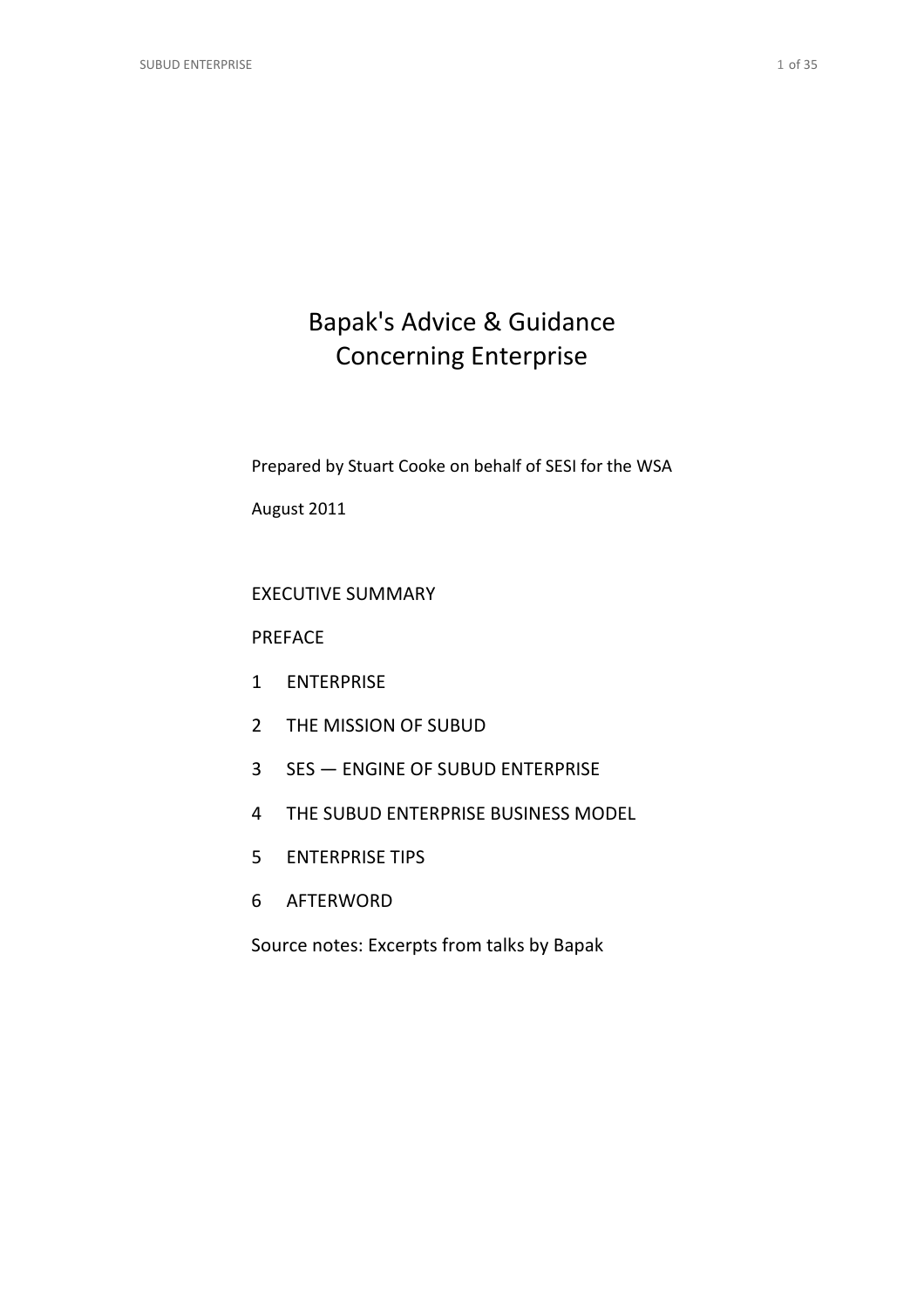## EXECUTIVE SUMMARY

This document was developed as a background paper to help fulfill a resolution passed at the 13th Subud World Congress to summarize and embody a common understanding of Bapak´s advice regarding the meaning, importance and role of Enterprise to Subud. After an exhaustive, one-year review of Bapak's advice and guidance concerning being enterprising and the meaning and purpose of Subud Enterprises, the following summarizes the paper's findings.

- As we make progress in our inner lives we need to balance that with progress in our outer lives. We need to each understand who we are; what our true talents are, and how we can best develop these talents and put them into practice in the world around us.
- At the same time, if Subud is to grow and find its right place in the world, we need to finance our Association's internal needs – for communications, latihan premises, care for our membership and the work of our Committees, Affiliates/ Wings and helpers on all levels.
- We need, also, to contribute to the world around us through the development of substantial social projects.
- To be able to significantly and sustainably fund the above needs we should develop collective Subud Enterprises, from which a part of the profits is allocated to these financial needs. These Subud Enterprises should be substantial projects, and while it is the responsibility of our Subud Committees or Affiliate Boards to motivate their establishment, they should be set up as independent, limited liability companies with significant numbers of Subud investors who would appoint their own, paid Boards of Directors.
- There are significant differences between large, collective Subud Enterprises, the kind of enterprises Bapak referred to when speaking about how to fund the organization and social projects, and the enterprises of individual Subud members.
- While the motivation to start Subud Enterprises always rested with our Association and Committees on all levels, SES was charged with the task of establishing a method for providing a professional supervisory function that would guide and direct the enterprises. This SES service was not fully implemented in the past. It is the intention of SESI to develop a capacity to provide this service now.

## **Bapak's guidance to Subud members regarding Enterprise**

- 1. Through enterprises we can worship God in our work.
- 2. Our work in the world, if it is in accordance with our nature, is our enterprise.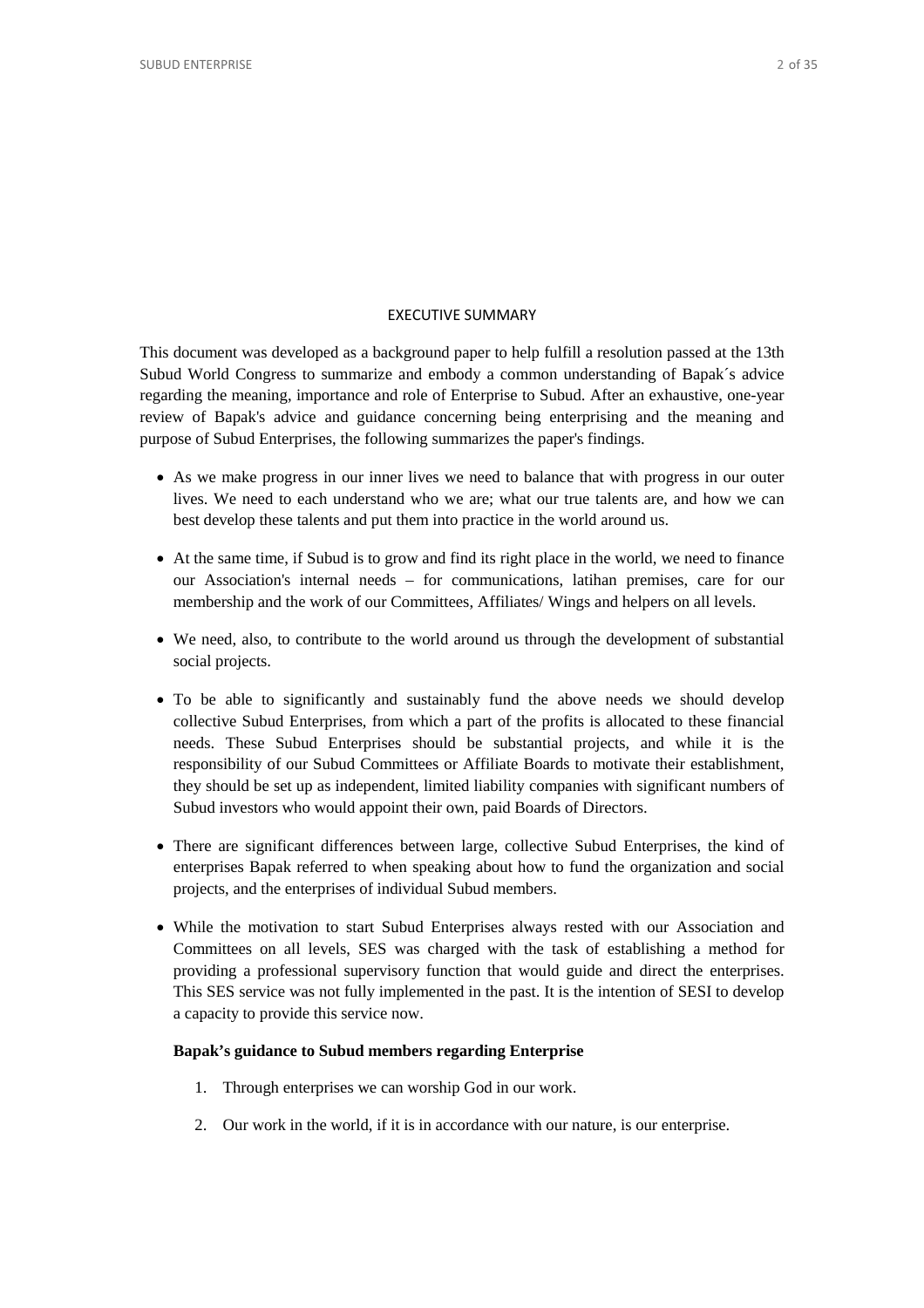- 3. If we own a business that is <u>an enterprise of a Subud member</u>.
- 4. A Subud Enterprise is a corporation that is endorsed by Subud, a majority of its stock is collectively owned by Subud members, and it contributes 15–25% or more of its profits to Subud.
- 5. The mission of Subud to bring peace and harmony to humankind through the latihan kejiwaan will only be achieved when large Subud Enterprises and the significant social projects they finance are well established across the globe.
- 6. Subud Enterprises will create the conditions where helpers and committees can do whatever they need to do and travel whenever they want to; where every member can go to latihan, meetings and congresses; where everywhere in the world there are large latihan halls with accommodations, Subud-sponsored schools, Subud clinics, hospitals and homes for the aged.
- 7. Part of the brief of the helper/committee dewans (councils) center, regional, national, zonal, and international as well as our Affiliates and Wing organizations within their respective fields – is to spur the development of Subud Enterprises by providing leadership.
- 8. SES and SESI are tasked with helping to provide experts for feasibility studies and to review the studies.
- 9. If a plan is approved, SES will recommend that the committee concerned assist the Enterprise by encouraging members to invest (as allowed by law) and to support the Enterprise in general.
- 10. SES will help with financing until a new Subud World Bank comes into being.
- 11. One or more of the SES experts who advised it, or other experts at the business's choosing, will be appointed to a Supervisory Board to ensure that the Enterprise meets its goals and obligations to its stakeholders and to Subud.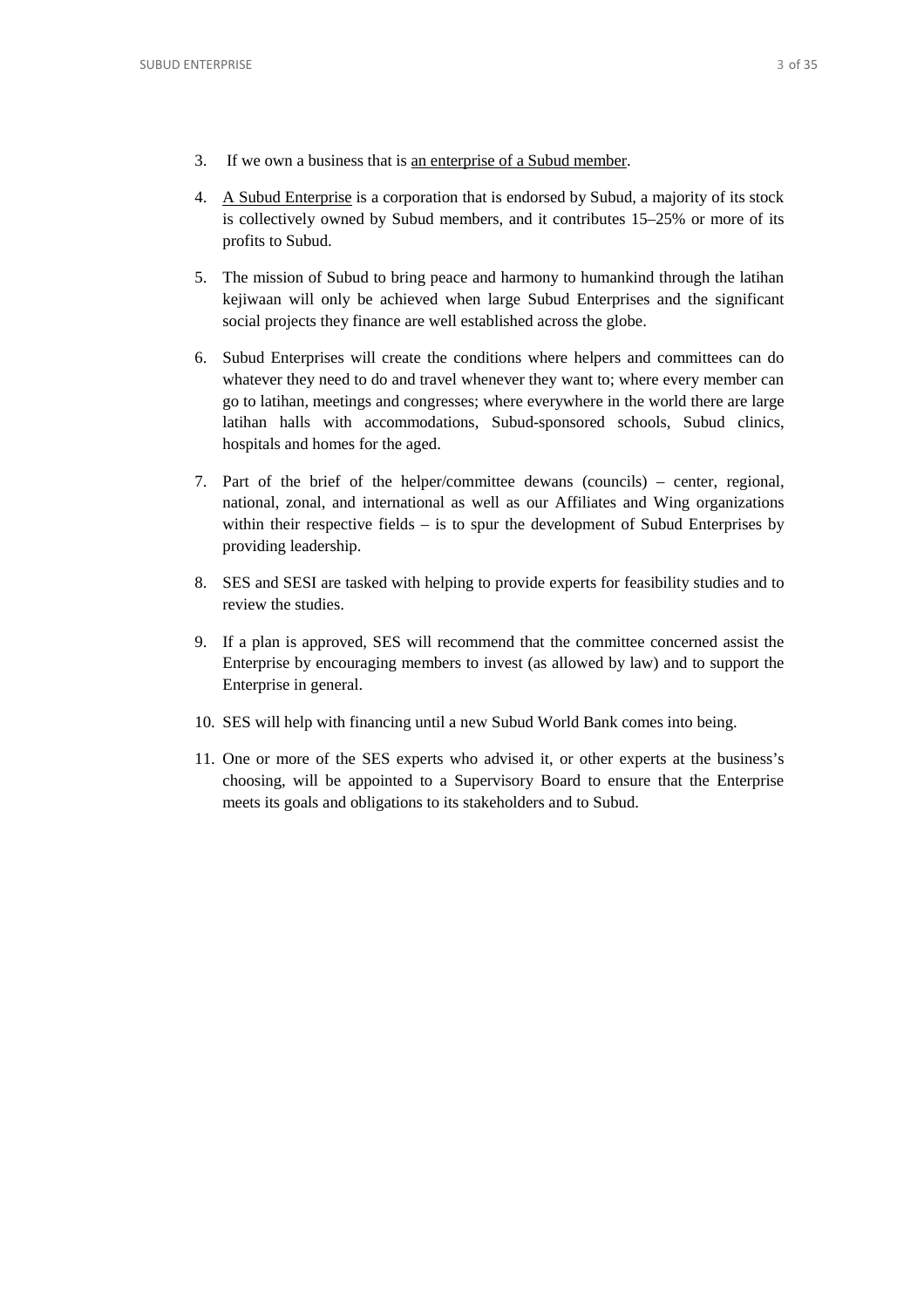## PREFACE

This paper is a follow-up to the 13th World Congress resolution that "WSA (The World Subud Association) develops a position paper that summarizes and embodies a common understanding of Bapak´s advice regarding the meaning, importance and role of Enterprise to Subud. That the WSA, guided by this understanding, review the activities of the membership and wings to determine what actions are needed in order that Bapak´s advice can be realized more completely." The resolution was a result of Congress discussions about enterprise, the role of SES (Subud Enterprise Services), and the working paper – "The Future of SES" – prepared beforehand (by Rashad Pollard & Luke Penseney). It is based on extensive research of Bapak's talks from 1958– 1987 and includes the source notes from which most of the text is derived.

The paper clarifies the different forms of enterprise in their Subud context. It recounts the mission of Subud and discusses the role of SES (Subud Enterprise Services) in fulfilling that mission. It suggests a formal model of the specific steps to establishing a Subud Enterprise (The Subud Enterprise Business Model), including the role of SES and other Subud entities in the process. The paper concludes with Enterprise Tips, an Afterward by the author and source notes from Bapak's talks.

The paper has been produced by Stuart Cooke on behalf of SESI, with inputs from a wide range of members.

*Note: If you hover your curser over the note numbers in the text it will bring up the reference note. Reference notes are linked to the complete talk a[t www.subudlibrary.net](http://www.subudlibrary.net/)*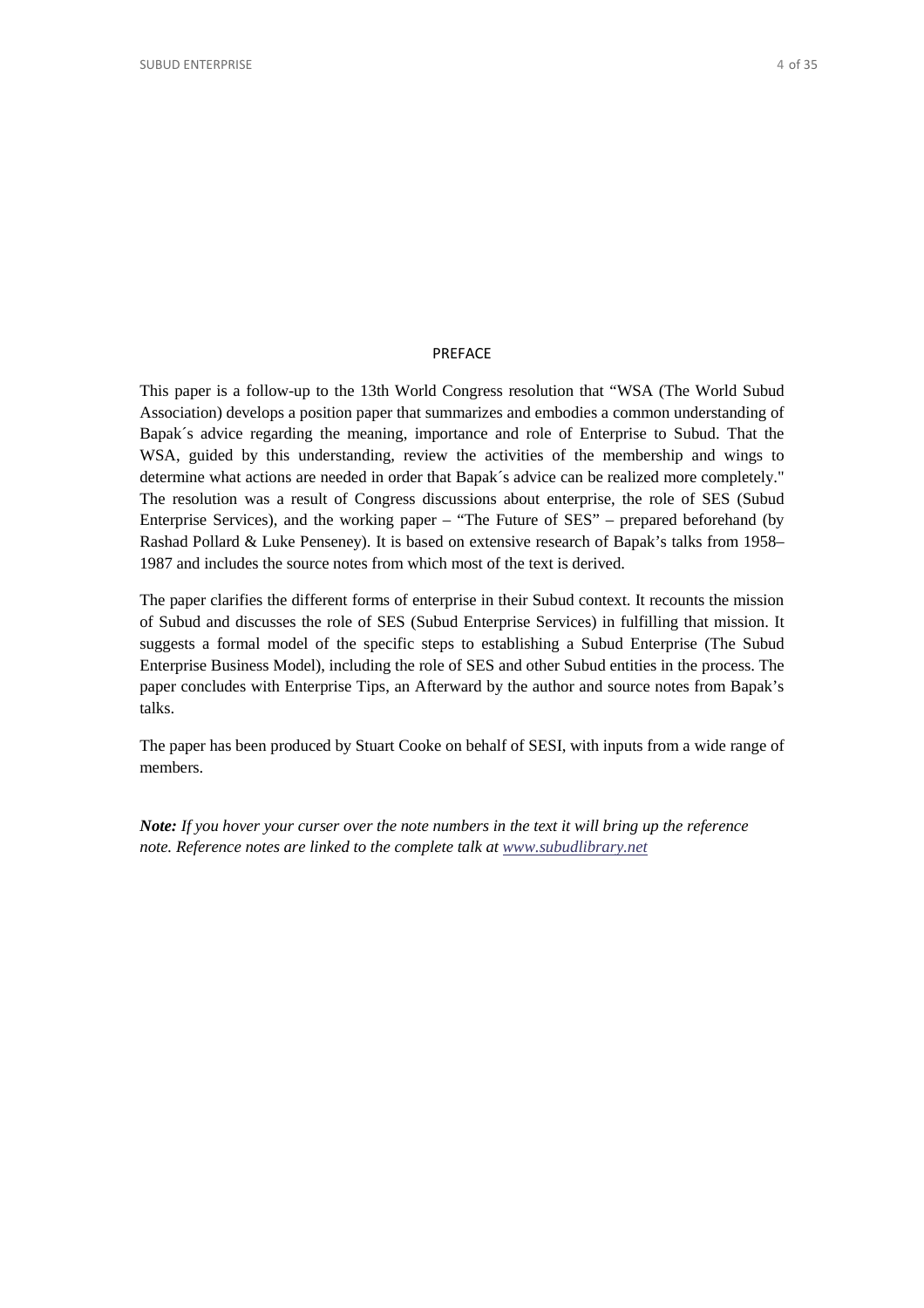## 1 ENTERPRISE

Enterprise is any undertaking that comes from within.<sup>[1](#page-9-0),[2](#page-9-1)</sup> It is carrying out in the world what one has received regarding one's innate talent or gift.<sup>[3](#page-9-2)</sup> It implies initiative and action.<sup>[4](#page-9-3)</sup>

Openings, explaining Subud, helping members uncover their enterprise/talent, and advising members on how to do enterprises are among the primary duties of helpers.<sup>[5](#page-10-0)</sup>

Through enterprises we can worship God in our work. We can learn how to distinguish between that which comes from inside versus the outside influences of our desires or will.<sup>[6](#page-10-1)</sup>

Whatever our job, if it is in accordance with our nature, that is our enterprise. If we are a teacher, an artist, an accountant, a manager, a doctor, a farmer, that is our enterprise. If we own a business and the work of that business is in accord with our nature, that is an enterprise – an enterprise of a Subud member. When a corporation or limited liability company has been established for the sake of Subud and a majority of its stock is owned by Subud members, and it is endorsed, sponsored, or recognized as such by the Subud organization, and contributes 15–25% or more of its profits to Subud and/or to social projects, that is a Subud Enterprise, spelled below with a cap 'S' and cap 'E', to differentiate it from "enterprises of Subud members."[7](#page-10-2) When Bapak spoke about "enterprises" or "enterprises of members" in the context of businesses which further the mission of Subud, he was generally referring to large, collective enterprises or "Subud Enterprises", as in the source notes and below.

## 2 THE MISSION OF SUBUD

The mission of Subud is to bring peace and harmony to humankind through the latihan kejiwaan of Susila Budhi Dharma (Subud) and open the way for humankind to return to where he/she came from.[8](#page-11-0) That mission will only be achieved when large Subud Enterprises and the significant social projects they finance are well established across the globe.<sup>[9](#page-11-1)</sup> Only then will communities, governments and nations be able to see Subud for what it is. Only then will they be able to recognize its clear benefit to society.<sup>[10](#page-12-0)</sup>

To that end, part of the brief of the helper/committee dewans (councils) – center, regional, national, zonal, and international – is to spur the development of Subud Enterprises by providing leadership. For helpers the tasks are to explain how enterprise is the proof or evidence of the carrying out of the latihan in this world, to explain what a Subud Enterprise is and how to do them, to test with members who cannot identify their individual talents on their own in order to provide direction for the flourishing of their latihan in their daily, working life.<sup>[11](#page-12-1)</sup>

For committees the task is it is to kindle the enthusiasm of members to develop the Subud Enterprises we need, hundreds of them: in retail, agriculture, manufacturing, construction, animal husbandry, hi-tech – you name it;<sup>[12](#page-12-2), [13](#page-13-0)</sup> businesses which evidence the working of the latihan in this world through the way they operate, the way they treat their employees and the way they do business; businesses which can serve as a model of what has been called "capitalism with a human face;"<sup>[14](#page-13-1)</sup> businesses which provide employment for members who have no work or are under-employed;<sup>[15,](#page-13-2) [16](#page-13-3)</sup> businesses which provide the means for members to use and develop their talents, enabling them to actualize the harmony they feel in the latihan outside the latihan by working together. Subud Enterprises make it possible for members to express their concern for one another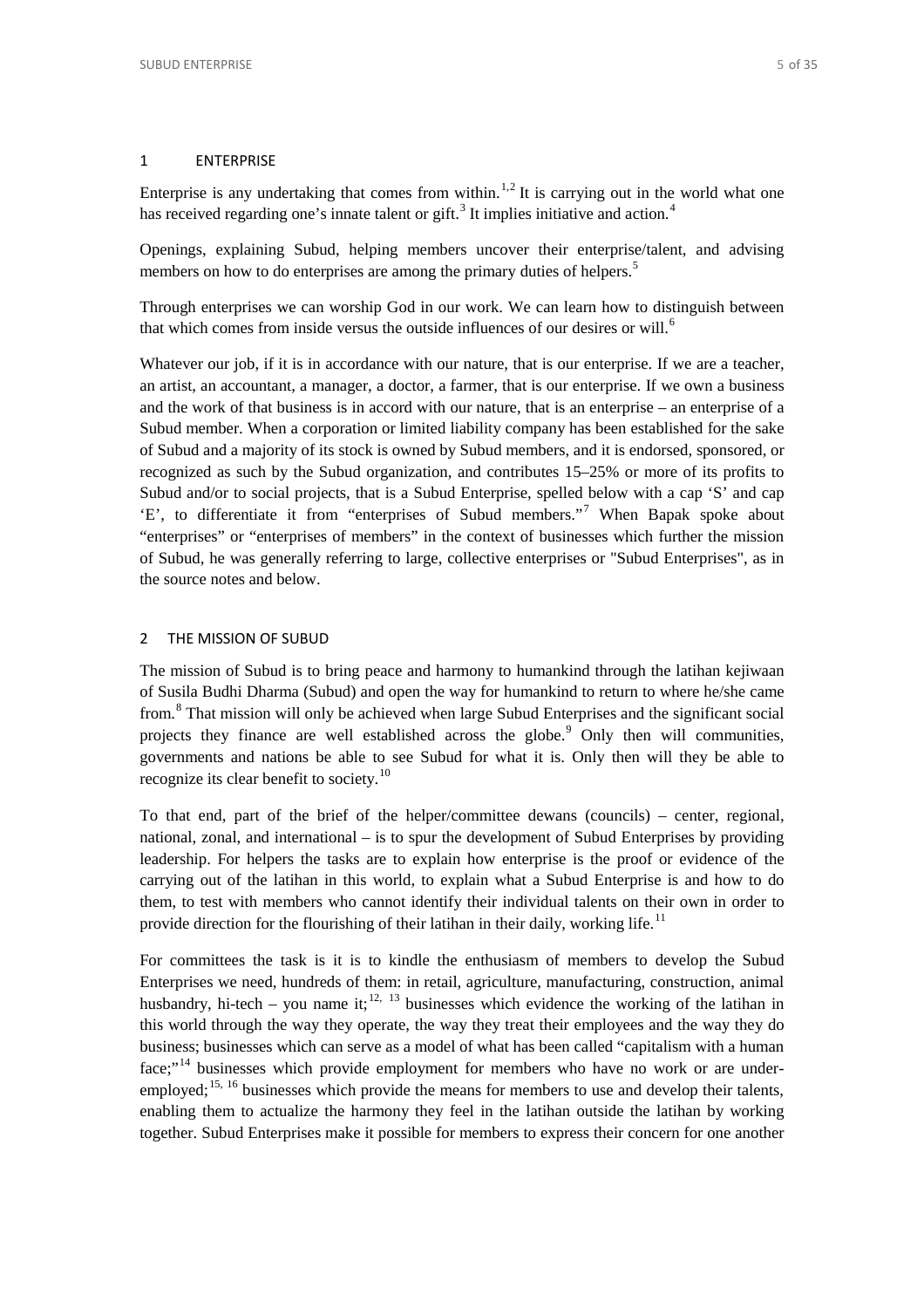in their work – the kind of extraordinary trust, love, and support members experience on helper and committee dewans, preparing a congress, or participating in a gathering.<sup>[17](#page-14-0)</sup> It provides an environment which allows them to quicken the feeling of their latihan throughout the day and to correct one another in our work.

Subud Enterprises will create the conditions where helpers and committees can do whatever they need to do and travel whenever they want to<sup>18</sup>; conditions where every member can go to latihan and attend meetings and congresses; where everywhere in the world there are large latihan halls, with accommodations to house members from other groups<sup>[19](#page-15-1)</sup>; where Subud-sponsored schools can develop student talents, take care of the handicapped or the retarded, and provide free education; where Subud clinics and hospitals and homes for the aged or disturbed can help people inwardly as well as outwardly and helpers can realize their higher calling; where those served can come to the worship of God through helper professionals, for example, helper doctors or therapists who treat patients so that they not only get well, but become aware of the existence of something beyond themselves.<sup>[20](#page-16-0)</sup>

## 3 SES – ENGINE OF SUBUD ENTERPRISE

SES was established to help make Subud Enterprises possible, to help them get started and ensure their success.<sup>[21](#page-16-1)</sup> The idea was that while Subud has always lacked capital, it contains many experts: professionals in finance, real estate, agriculture, construction, management, etc. By bringing these experts together in panels, organized by discipline, they could assist center, regional, national, international committees, affiliate organizations, or any group of members to establish a large enterprise. They could help develop new business plans or transform existing smaller businesses owned by individual members. SES would vet the proposals and if approved, pass them on to committees for their approval. They in turn would sanction them and permit the project to take them on to the membership for investment and support.

SES experts would supervise the enterprises on an ongoing basis. In effect they would be appointed to supervisory boards of the enterprises they helped establish to represent the membership at large and to ensure outside accountability, expertise, stability, and to ensure that they remain Subud-minded over the long term. In addition, until a Subud world bank was formed, SES would help identify financing sources.<sup>[22](#page-17-0)</sup>

However SES never took form as originally envisioned. It didn't help launch a single Subud Enterprise. None of the large enterprises had any formal relationship with SESI (Subud Enterprise Services International). They only received ad hoc help from Subud experts, sometimes recommended by SESI or a national SES body. Towards the end of his life Bapak was still suggesting we implement what we had been voted upon in previous congress resolutions.<sup>[23,](#page-17-1) [24](#page-18-0)</sup>

## 4 THE SUBUD ENTERPRISE BUSINESS MODEL

The Subud Enterprise business model that emerges from Bapak's advice is a limited liability company or corporation created to fulfill Subud's mission in this world. It is established for a social purpose as well as for profit. It is a business where the capital comes from more than a few members, employs many people, and a majority of the voting stock is Subud-owned.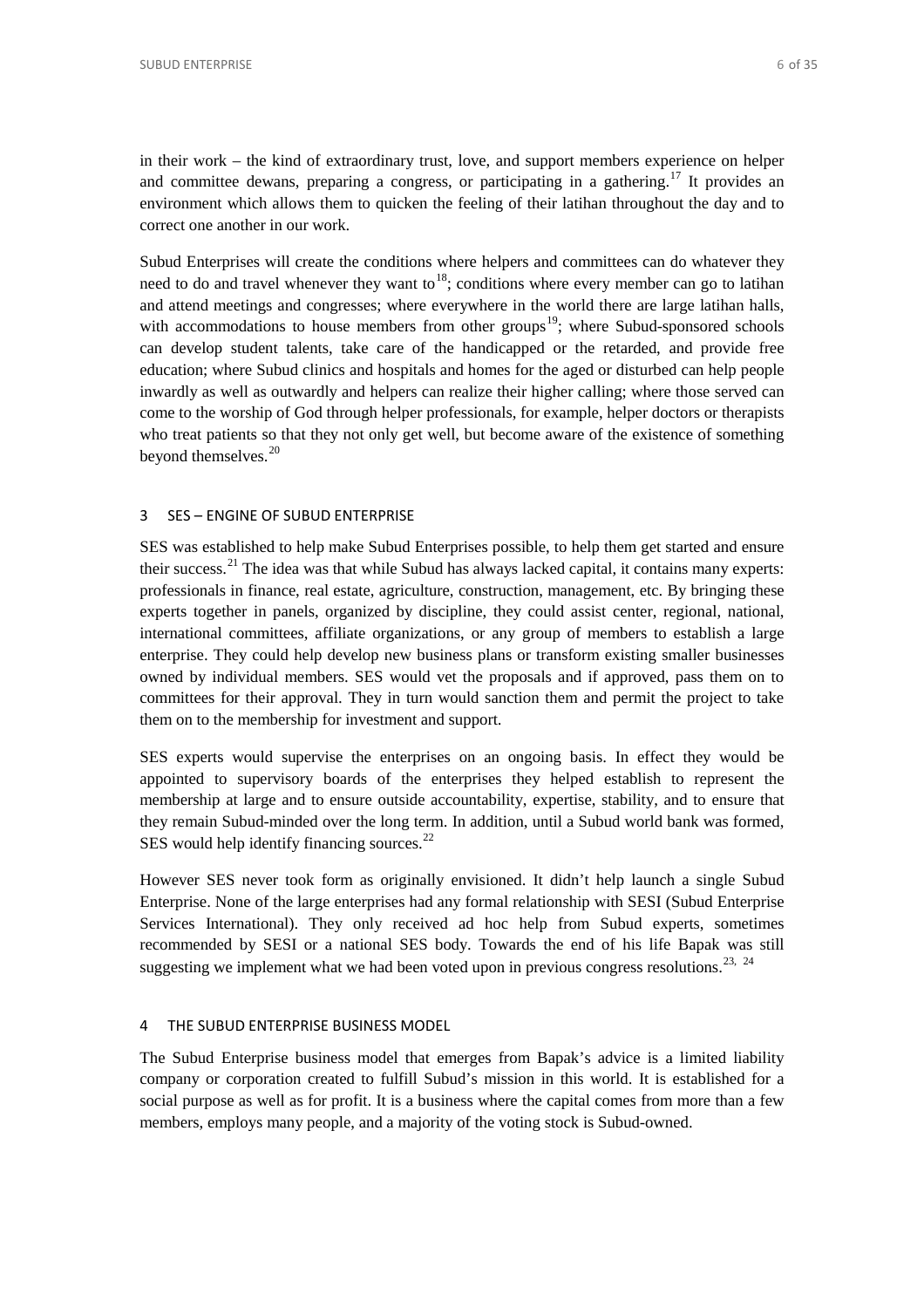The business stipulates in its corporate filings that a minimum of 15–25 percent of its profit (stock or dividend payments or other form) is to be contributed to Subud – a local center, a region, a national or international committee, to MSF, Susila Dharma or a combination thereof.<sup>[25](#page-18-1)</sup>

It is to be noted, also, that while Bapak stressed the importance of oversight of our Subud Enterprises he did not suggest the exact form that such oversight should take, only that STS (now SES) should supply it (see boxed note below).

Committees and helpers – local, regional, national, international – are charged with initiating such ventures: committees by encouraging members to form working groups to come up with good ideas, decide on a given venture, and prepare a business plan; and helpers to explain the meaning and purpose of such enterprises, and to encourage and support their development. Any group of members or any committee – SD, SICA, SYA, SIHA for example, are equally enjoined to initiate their own business ideas or for that matter, social projects, and then look to SES for assistance as needed.

If outside expertise is needed in the preparation of the business plan, SESI is there to provide it. Part of the role of SESI is to prepare a searchable, professional Subud membership database, from which additional experts, including panels of experts by discipline will be chosen.

In this model, when a business plan is complete, it is submitted to a national SES or the international SESI body for review and analysis. If the plan is approved, a recommendation for support will be sent to the committee concerned to assist the enterprise by encouraging members to invest (as allowed by law) and to support the enterprise in general. To gain approval one or more of the SES experts who advised it or other experts, at the business's choosing, will be appointed to the supervisory board.

Subud members should expect a normal return on their investment based on industry standards rather than a high or excessive return. If financing assistance is needed, SES will help until a new Subud World Bank comes into being. Any international business, by its nature, will be established with the long-term financial interests of Subud as a core rationale.

SESI suggests a suitable form of supervisory board should be created. In this case the corporate structure of the business contains an operating board and a supervisory board. The operating board is concerned with the general management and operations of the company, while the supervisory board is there to add wider expertise, to represent the membership at large, to ensure accountability, to protect the name of Subud, and to ensure the business remains Subud-minded. As such, the latter need not be entirely composed of experts. In the case of international Subud Enterprises, the chairs, or appointees of SESI, WSA (World Subud Association) and MSF could sit on the supervisory boards.  $^{26}$  $^{26}$  $^{26}$ 

## 5 ENTERPRISE TIPS

Some of the advice Bapak gave us about how to be successful is highlighted in the following bullet points:

#### Harmony

The need for harmony in enterprise is paramount. Without harmony, any enterprise will in all likelihood end in catastrophe. $27, 28, 29$  $27, 28, 29$  $27, 28, 29$  $27, 28, 29$  $27, 28, 29$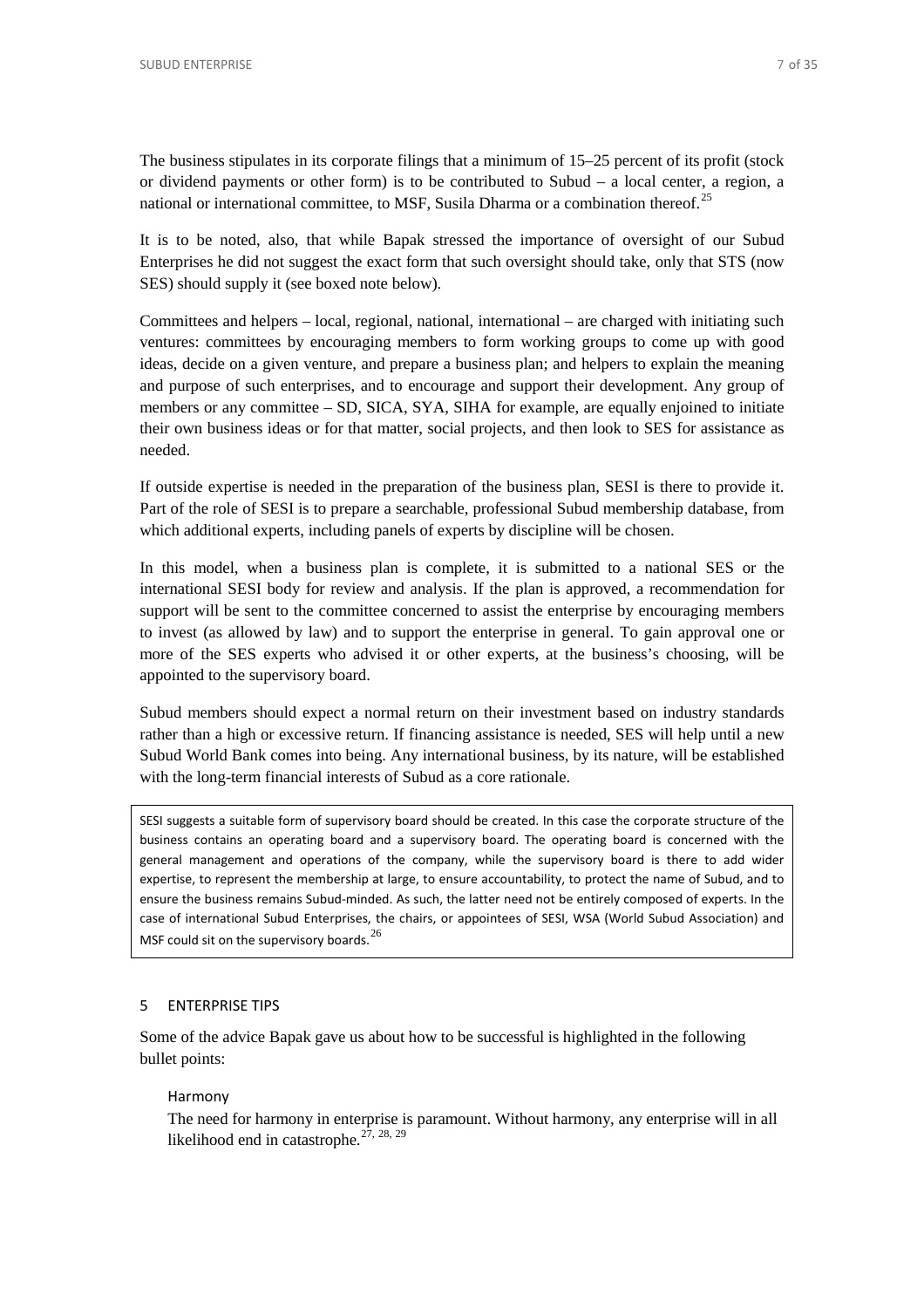## Determination

In doing an enterprise it is not necessary to use the full force of your will. $30$ 

Courage and Determination If you do not have courage and determination, it's better not to try to start an enterprise. $31, 32$  $31, 32$  $31, 32$ 

## How to Begin

Despite lack of knowledge or fear of the unknown, anyone can start an enterprise.<sup>[33](#page-22-1)</sup>

The Danger of Self-interest The things needed to be successful are the same things you have to watch out for.<sup>[34](#page-22-2)</sup>

If You Fail Failure is sometimes necessary for success and may be a blessing.<sup>[35](#page-23-0)</sup>

#### How to be More Successful than Others

Large or small, enterprises run by Subud members can be more successful than others, provided those running the business receive guidance from within, guidance which non-Subud people don't normally get.<sup>[36](#page-23-1)</sup>, <sup>[37](#page-24-0)</sup>

#### How the Impossible Can Be Achieved

"But look at us," said Varindra Vittachi to Bapak, "We're not rich, we're not clever, we're just ordinary people. How can we accomplish these extraordinary things Bapak has told us?"

Bapak replied, "From here," moving his hand up and down in front of his chest.

## 6 AFTERWORD (by the author)

I reviewed over four hundred talks for this paper, reading or listening to some 50 several times. It was not enough. Though an avid reader of Bapak's talks since 1965, I discovered how remiss I'd been in not following advice given to me many years ago by Sudarto, one of the three helpers who assisted Bapak in answering members' letters. There was much I had missed or misconstrued.

Sudarto said that every time Bapak gave a talk he listened to it three times – the first for his inner, the second for his feeling, and the third for his understanding. Years later, another helper said the same thing, only differently. The first time he listened out of curiosity, the second for his feeling, the third for his inner, and a fourth for his understanding.

In my quest to listen anew, to see what was actually said about enterprise, I learned to my surprise how enterprise, in all its forms, and Subud Enterprise in particular, were a dominant theme of the message. I had missed this entirely. I learned how without enterprise, in my view, we will never receive completely. I learned how when the talks are listened to many times, there is always more; how with repetition and an open feeling, one finds layer upon layer of understandings; and how in fact these understandings are limitless. I truly need to listen.

I consciously did not quote from any talks in the text because it's my view that it is essential to absorb Bapak's talks in such a way that the content becomes incorporated into one's being, so that, as intended, it becomes a normal part of one's experience. (With this in mind, I urge you to read the source notes and the talks they derive from.) However, there was one quote which puzzled me to the very end of what was a yearlong journey writing and rewriting this paper. No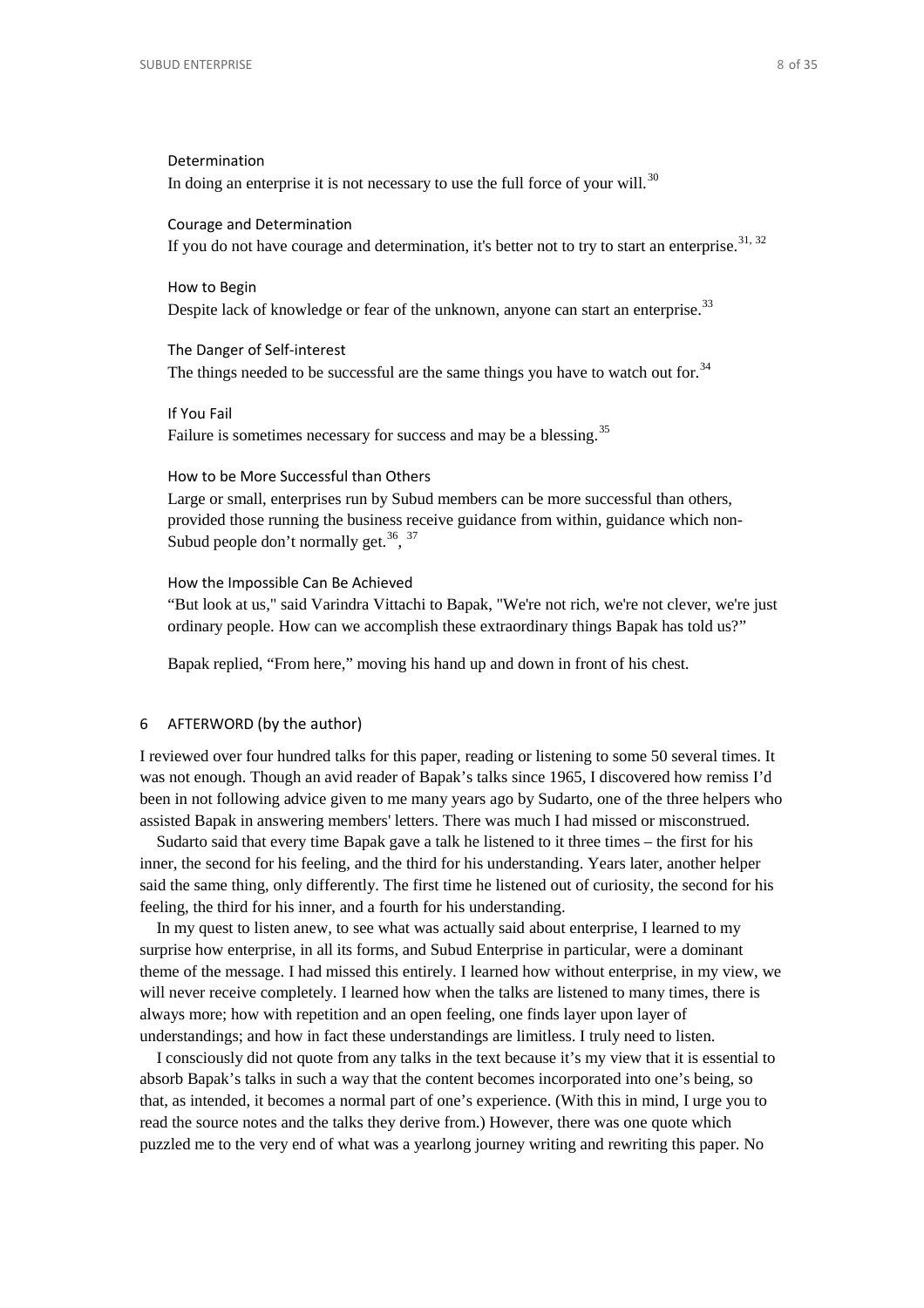SUBUD ENTERPRISE 9 OF 35

matter how many times I listened to it or read it, I did not understand it well enough to put it into my own words, so here is the quote verbatim. It comes from a talk given at Wendhausen Castle, a large, magnificent space for latihan, which members in Germany rented for many years. (As the talk is unpublished, the full transcript is included in a final footnote.<sup>[38](#page-25-0)</sup>):

And to look now at enterprises, this project that Bapak has undertaken, that Bapak has started in Kalimantan. If you calculate in the ordinary way what is the capital needed for that, actually it is hundreds of millions of dollars, but Bapak finds that Bapak cannot look at it in that way because Bapak has been ordered to do this by the power of Almighty God. Bapak has been told that Subud will never be great, Subud will never spread throughout the world unless Subud members truly undertake large enterprises. And the fact that this is possible for us is proved in a small way by the S. Widjojo building. Because many people said to Bapak at that time it's impossible to build that building, not only people in Subud Germany but people in England and all over… and this is the secret, that what Bapak has received is that Subud can become great in the world, can become successful, providing that all Subud members become truly Subud-minded, which means that you don't distinguish anymore between yourself and Subud, between your needs and the needs of Subud, so that the three become one. It's a trinity – I, Subud, and Almighty God. "I" am I and "Subud" is all the brotherhood – in other words "Subud" is the effort which we make in this world, and all of this is protected and guided by the power of Almighty God. So that "Subud" is actually our effort, the effort that we make in the outer world.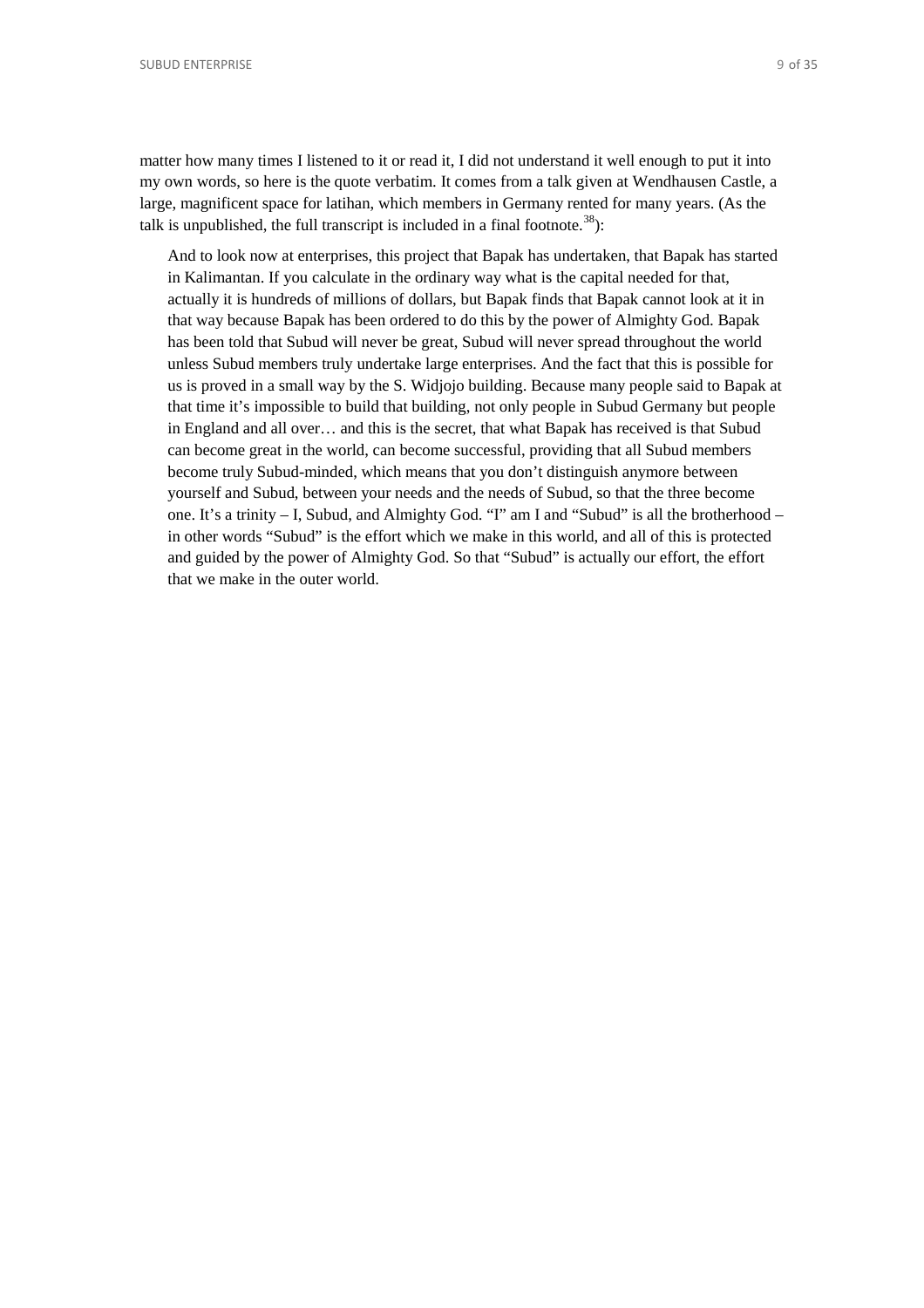## SOURCE NOTES: Excerpts from talks by Bapak

With the exception of the Wendhausen talk (81 Wen 6) referenced above and one excerpt from *Susila Budhi Dharma*, all of the talks below may be found at the website: [http://www.subudlibrary.net.](http://www.subudlibrary.net/) in English. Click on the links to access the talks directly.

<span id="page-9-0"></span><sup>1</sup> Actually 'enterprise' is anything, anything you do, any effort that you make whose purpose is to meet the needs of your life in this world. In other words, it can be as a film star, a musician, a lawyer, a doctor, a civil servant, it can be in any field at all provided that in your work you are able to receive, you are able to do your work with a content, with remembering the guidance of the power of God, as Bapak has just described. In the case of the ladies, you can also do an enterprise in the form of cooking or making clothes or anything else that is suitable for ladies to do.

If you can really do this, if you can put this advice of Bapak's into practice, you will find that you will learn to feel for yourself – you will really learn to feel for yourself how you are, how your situation is and how your life is. So when you are in that state you will no longer be easily influenced by anybody, because you will have your own point of view, you will have your own condition.

## *Talk to men and women, [78 MEB 2 Melbourne, Australia February 5, 1978](http://www.subudlibrary.net/English%20Library/Bapak_English/BAPAK231.HTM)*

<span id="page-9-1"></span><sup>2</sup> ... now Bapak will give guidelines regarding the organization, the regulation of human beings. For organization is the regulation of the *jasmani*, the regulation of the physical. We need to provide the wherewithal because without the wherewithal we will not be able to know each other in a way that is truly brotherly. For this reason we are told to undertake enterprise. Enterprise is an English word so those of you who are fluent in English should be able to understand it already. Only you have not yet understood its real meaning.

Its real meaning is that we have been given life in this world, complete with all the members of our body which we need and these we have to use. To worship God is necessary, but from the outer point of view, if we only worship God and do not work then how can we live in the world, and what is the use then of our eyes, our ears, our mouth and the rest? If we need to use them, then we have to make an effort so that we can live, as far as possible standing on our own feet. If we work we should work seriously and consider that what we are working at belongs to us.

<span id="page-9-2"></span>That is not how things are today. Today we receive a new bus  $-$  it is so beautiful and polished but in three months it is all beaten up. Where then are we as a free nation. Where we should be able to improve things and carry out our responsibility in everything, as it all belongs to us. It is clear that when we talk about freedom, it is still only freedom to do as we like but not the true freedom where we value our own life. This is the way in which Bapak works when he sets up an enterprise; he asks all of you who truly possess the nature of pioneers to carry it out as if it were your own. Do not regard it as an employment, as from the point of view of a laborer. Let us never regard ourselves or feel as though we are hired labor. Never as long as we live. Try to think back that from when we were small, we already went to school, we already learned discipline and studied. How difficult and painful it is to study. You have to get up early in the morning, and go to school no matter how hot it is and how difficult the work is "Having finished the primary school, you go to school again and then again and when you finish all that you become a laborer. Having finished all that, how come you then only follow others? You hitch a ride with someone else who is looking for wealth. Yes, it is true you happen to live in a country which belongs to us ourselves, but still you still have the nature of a laborer. As far as this nature of a laborer is concerned, you cannot do anything about what has gone before, about what you have already experienced. But your children at least, get them used to being able to understanding and being aware of the fruits and the results of a person who works for himself.

<span id="page-9-3"></span>I will give you another example – all this relates to the organization, not the kejiwaan – Adji, Bapak's grandson, he has finished his studies and has already obtained his masters' degree, but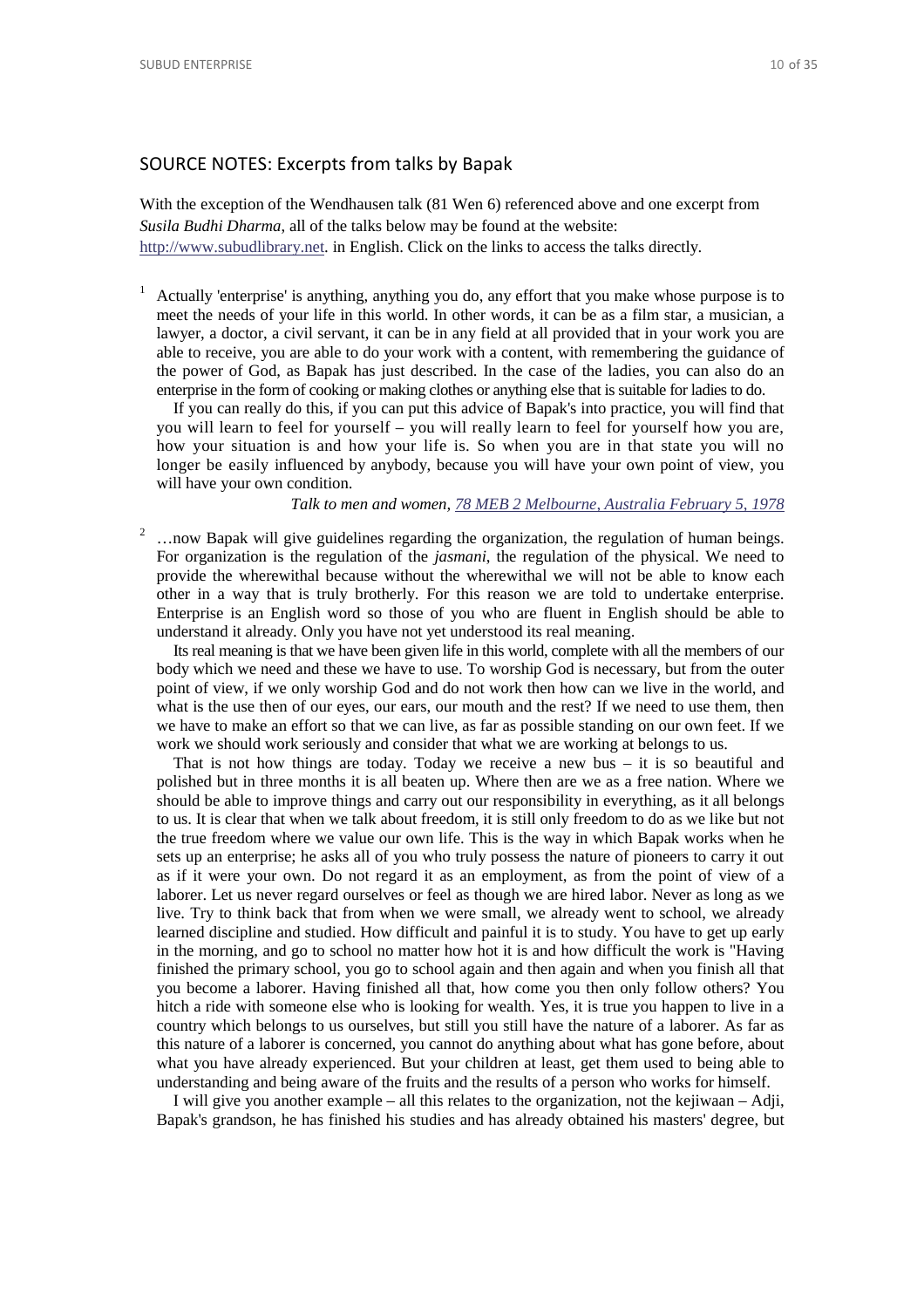when he explained to Bapak what he has chosen to do he said, "Grandfather, I want to put into practice how a man can find out his own worth and the value of money and how a person feels when he works for himself standing on his own feet."

"You may do that" I said to him, "but still you have to obtain your degree first. Not in order Bapak's grandson, he has finished his studies and has already obtained his masters' degree, but when he explained to Bapak what he has chosen to do he said, "Grandfather, I want to put into practice how a man can find out his own worth and the value of money and how a person feels when he works for himself standing on his own feet."

<span id="page-10-0"></span>"You may do that" I said to him, "but still you have to obtain your degree first. Not in order to become someone with a high position but so that people will consider you to be a person who is truly educated." While he was studying, for many years he did not earn anything but now that he has his master's degree, he has bought a truck which he drives himself and looks for things to transport. He has been doing this now for two or three months. When he comes from Jogja, he carries coconuts. The coconuts from Wates fetch twice the price of the coconuts from here because their flesh is thick. After he had done two, three, four trips with coconuts, he realized that if he himself bought the coconuts in Wates they would cost him Rp. 150.000. He could bring them here and sell them for Rp. 300.000, or at least Rp. 250.000, with a margin of Rp. 150.000. And the cost of the trip is only Rp. 60.000 or 70.000. So he became both trader and driver; he is the carrier and he is the buyer and he owns the load himself. But he doesn't only drive between here and Jogja. He has been to Pasuruan, Surabaya, Dema Kudus and Pati. And now from here he takes rambutan to Wates. He buys a load for around Rp. 140.000 or 130.000 and sells there for nearly Rp. 250.000. And lately he said, "Now I understand, grandfather, that if we act like this, we do not need to feel the effects of the recession."

<span id="page-10-1"></span>Recession is a decline of the economy. So clearly, as Bapak has said, if the decline of the economy is caused by us, from human beings, then we human beings must be able to change it for ourselves. Find out how, and then do it. And even more so for us, brothers and sisters, who are Subud people, close to their teacher. For God is the teacher.

If we can act like that, we can create enterprises that are large and we can also create them small, but what comes first is sincerity and trust. Truly, brothers and sisters, that applies in both these two different fields. A spiritual person must have the courage to face death, meaning he must have the courage to die if truly God Wills it; but as organizers we must be like traders, that is, willing to face life and death – willing to face ruin because of our trading as well as good fortune. Because it is through this courage that a person can trade until he becomes rich. If a person wants to trade but is afraid that he might make a loss then it's better if he doesn't engage in trade. It is the same as a person who wants to look for work but before he applies for the job he is already afraid of being fired. In that case it's better not to work at all.

<span id="page-10-2"></span>That attitude is inappropriate for someone who has been studying since he is small in order to be able to work later on and furthermore one who is complete in all the members of his body which he can use for whatever it may be. Even more so for us in Subud because we will later be able to know the worth and the value of each of the members of our body. Previously people didn't realize yet that it is not only their thinking that can benefit their lives but so can their feet: take Pele who was able to become a rich man thanks to his legs. Therefore, our legs can also bring us understanding this is only one of all the many different organs we possess. If your hands are truly alive you will be able to move like this and like this (Bapak makes the movements of a dance) – it is funny, from little things that you wouldn't think of, such as dancing the beksa (a classical Javanese dance) you can become a rich man. Through clowning you can become rich too. So any of these can become ways for benefiting your life as long as you do it seriously, even more so if you are in Subud.

So if you ask what is the use of enterprises for Subud, the answer is Subud really needs them because we still need to make Subud into an association, into a meeting place, for human beings which will bring welfare to the life of man. We need to create homes for old people who have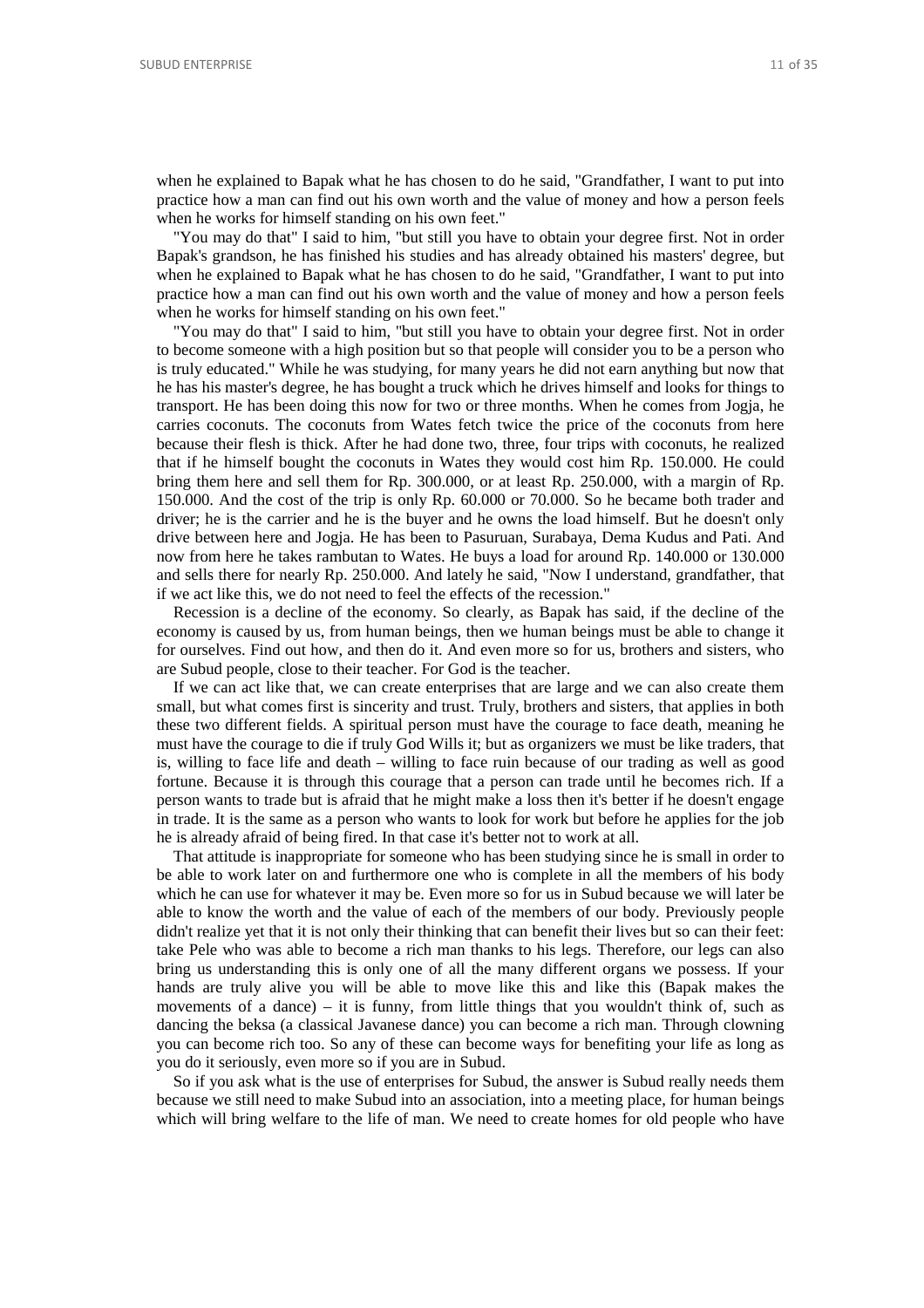no families, we need to provide places where children who want to learn but are handicapped can be taught and we still need to create hospitals.

You may say, well, but the state will do that. But isn't the state the same as ourselves? And therefore, if we can do that, it means that we also join in and also help and assist the state. If in our association we are able to do that in every place then governments will be open to us and we will not meet with any obstacles. Why? Because we have rendered service to society and to the government. This is it, brothers and sisters, why enterprises are extremely important for us as for society in general. Certainly we can do social work but social work which is not supported by resources will get stuck half way. Certainly we are charitable but we have to find the means whereby we can perform charity. Those who must be given help are those who truly need it such as people who are handicapped, old people who have no families, those who are sick, children who have been neglected and so on, they are the ones who have the need and to those we can give. But to give we must have money and the money is the fruit of our work.

<span id="page-11-0"></span>So if we can do enterprises, brothers and sisters, from Jakarta the least we must be able to subscribe to SBIF is \$25,000 to \$30,000 US dollars a month At Least. Whereas right now even the thought of having to provide \$6,500 makes you stagger. That is your own mistake.

Like this building; it is still all right but later, when it becomes dilapidated, the carpet the chairs will all have to be replaced. Who will buy the replacement? Surely it is those who use them, which means you yourselves. If you have no enterprises, how will you be able to do it? What is more, nowadays everything is expensive while salaries are even getting less. So you don't even have enough to eat, while the funds needed for all sorts of activities of the Subud membership such as holding meetings arranging this and that are many.

That is all, brothers and sisters, perhaps you agree that this is enough if you truly consider it. These are the guidelines that Bapak promised to give all of you and to the delegations, both in regard to the kejiwaan and in regard to the organization. If you are able to carry this out you will be able to fulfill the needs of Subud both inwardly and outwardly in this world and in the hereafter, in relation to the *jiwa* and the body. That is all, thank you.

*[83 CDK 4 \(1\) Cilandak, Indonesia March 18, 1983](http://www.subudlibrary.net/English%20Library/Bapak_English/BAPAK538.HTM)*

That is why in the latihan you really need to feel what is going on with these forces.

By succeeding in this you will find the way opening for you by itself, my children, so that you can easily set your course towards completeness.

The meaning of completeness is that you, as human beings, will have found your individual or authentic inner purpose. With this you will no longer feel like a human body empty of that power beyond reckoning, a power that awakens the inner feeling to become an instrument for receiving understanding about the purpose of human life in this world and the hereafter.

<span id="page-11-1"></span>That is the reality you will find; it will enable you to act with clear knowledge of your own role, with a feeling that is alive and does not deny the greatness of Almighty God.

You will know and understand, my children, the limits of the will and of the abilities of each of these forces; likewise you will become conscious of the ability and purpose of your own individuality.

Then, in that state, it will feel as if the forces have become separated from one another, although they are really all mixed together in the way sugar is mixed with its sweetness.

And you will receive no less for your own individuality; you will be able to feel really sure that your steps and your journey will be unimpeded.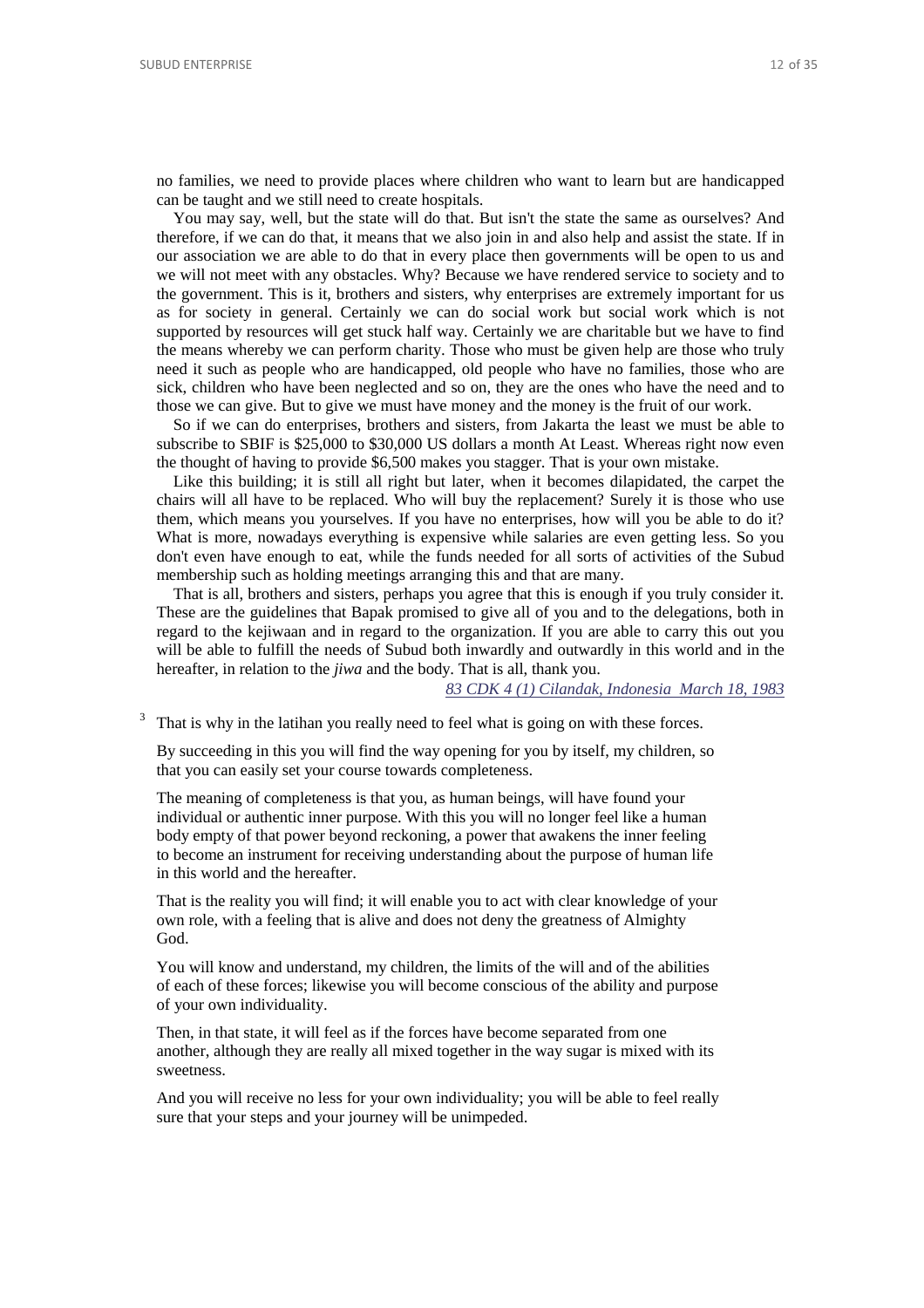That being so, you will soon gain ability and skills within your work that are in tune with your soul; and, because these will stem or grow from your human soul, which brings your whole inner feeling to life, this will certainly make your life happy. That is how it is, my children; so you will always have enthusiasm for your work, and your development and progress in it will not be disappointing.

<span id="page-12-0"></span>That is what can truly be called culture<sup>3</sup>, because its source is the human soul and it is received in an inner feeling that has awakened, free of the influence of its companion forces. It is a culture filled with a life force that never stops; and that is why the work you do will be a means for you to worship the Almighty.

<span id="page-12-1"></span>Seen from an ordinary or outer viewpoint, the nature of your work will not differ from that of normal work, but in reality it will be far different. For ordinary work and skill are acquired by learning from someone else, or through associating with others, and as yet one cannot be sure whether or not these are in harmony with one's individuality. But the work skills that you will acquire are of a quality whose source, as previously explained, is the human soul.

That is why later, in doing your work, your outer and your inner can never be other than in accord; so you will be bound to progress in your work in a way that is in accordance with the advances and changes of the times you live in.

That is how it is, my children. So it is to be hoped that you will not stop doing the latihan, for truly it is a way that is simple to follow and that does not require you to isolate yourself from society; it will also easily bring you real results that strengthen your individuality.

You will truly gain a lot from it, making it possible to satisfy the needs that are most fitting for you without having to make huge efforts.

<span id="page-12-2"></span>Moreover, as a result of this your existence will always be enveloped by a life force outside the grasp of the mind, so enabling you easily to find the path that will broaden the scope of your life.

So it is clear that the ability in your work you acquire through the latihan is actually your innate culture, for indeed it is born and grows from your human soul, which has become free from all influences of the forces that accompany human beings. For that reason, this culture will neither destroy human knowledge nor close the way for people to worship the Almighty; instead it is a requirement of that worship, for in reality it comes from God and to God it returns.

That is all, and so this writing ends, closing with simply this hope: may those who are on this way follow the training of the inner feeling diligently; and may they also be able to receive the grace of Almighty God, so that in time they may sincerely show the way to others who are interested in the latihan of the inner feeling.

> *Susila Budhi Dharma*, Megatruh 19, 12-14; Dhandhanggula, 1-9, pp. 347–356 Centennial Limited Edition, 2001

So we can say that at this moment Subud has not yet been able to show the world what it really is, what it can do. Because Subud has not yet shown the evidence which other people can see. So far there is only the latihan which we experience. But we have not yet been able to show the evidence or the nature of the latihan so that you can see it clearly for what it is. Bapak says this is O.K., but don't let it go on too long. Don't let it go on too long before we can show the real nature of the latihan to the world. And to do this we have to do enterprises, we must start now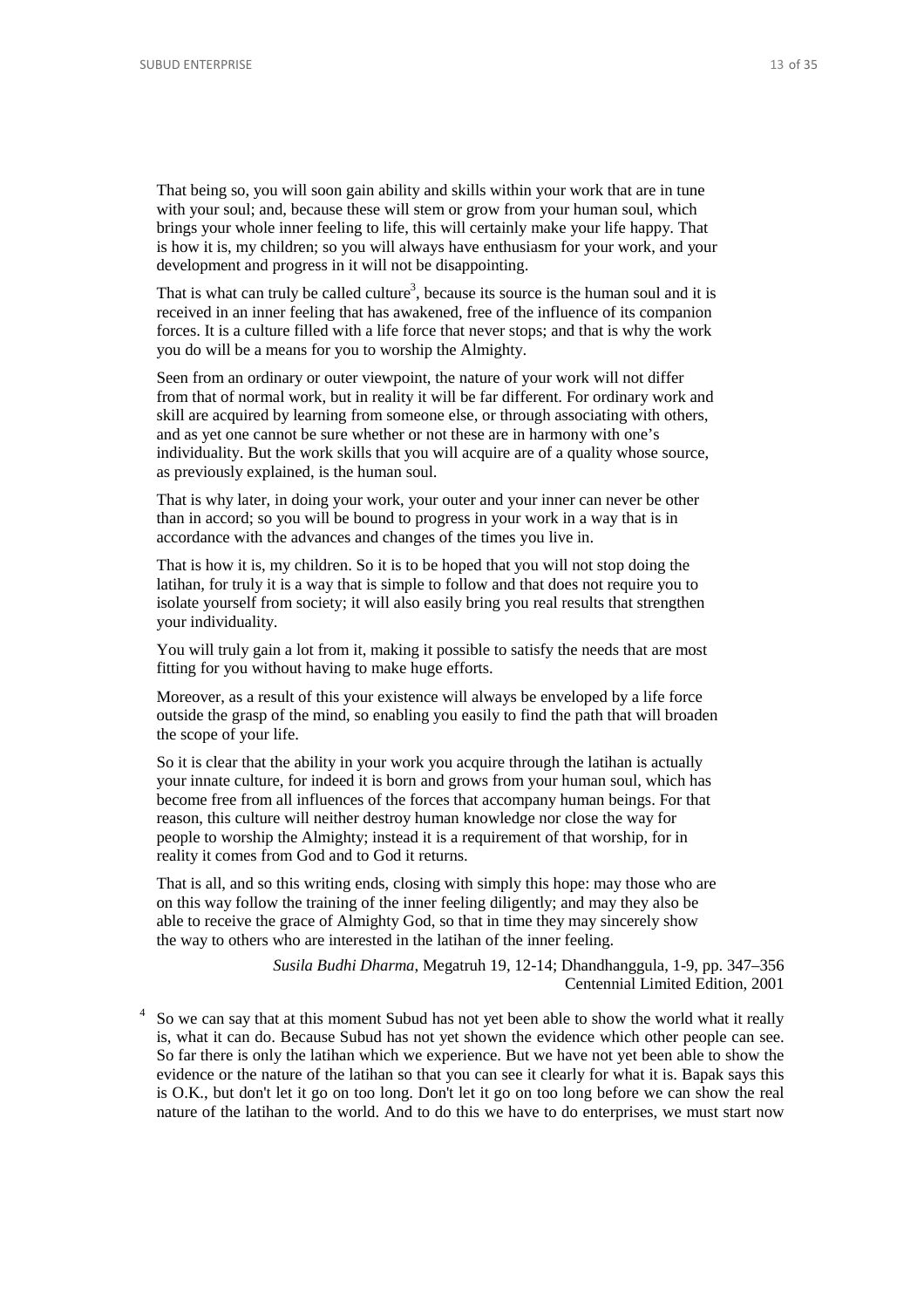<span id="page-13-0"></span>to do enterprises, so that gradually we can learn how the guidance from the power of God and the guidance from our intelligence can work together. In other words, we have to teach ourselves, we have to learn ourselves, by experiencing it bit by bit in doing enterprises, how we can achieve this working together that Bapak described earlier. This working together whereby our work becomes something light, easy, quiet, enjoyable. In other words, while we are writing, we can sing. This is what Bapak just demonstrated, while we are writing we sing. At the moment, we are not like that yet, brothers and sisters. When you work, at the moment, you look like this, you look very serious, as if you are thinking about something very, very deep and very difficult. But work is not like that. Work does not require a great effort from our thinking. The work is something out here; all we have to do is to do it, easily and lightly. But we haven't reached that yet. So this is why we have to do enterprises. We have to do enterprises to begin to experience it, to teach ourselves, to learn how to do that.

*Bapak's third and concluding talk, [76 MEB 3 Melbourne, Australia April 15, 1976](http://www.subudlibrary.net/English%20Library/Bapak_English/BAPAK246.HTM)*

<sup>5</sup> Part of your responsibility as helpers is also to give explanations and to guide members regarding enterprises: how to start and how to do them.

The helpers should be the pioneers: the growth points of Subud should be the helpers. As an example, Bapak, one man, was able to organize and build this latihan hall. Now, if you helpers were really able to do your job then there would be maybe fifty latihan halls like this around the world already. All it needs is to be able to show the members how to do it, how to achieve what Subud needs…

#### *Closing talk at Asian counselors meeting, [84 CDK 5 Cilandak, Indonesia June 24, 1984](http://www.subudlibrary.net/English%20Library/Bapak_English/BAPAK78.HTM)*

<span id="page-13-4"></span><span id="page-13-1"></span><sup>6</sup> So this teaching which exists in the latihan kejiwaan of Subud is alive and spontaneous and brings with it a feeling of lightness and satisfaction and happiness.

This is the reason why, in order to train ourselves in this, we must practice what Bapak calls enterprises. The reason for doing enterprises is to give ourselves a feel for practicing and experiencing and training ourselves to be close to this guidance and this movement that we have received.

So it is clear that when we do an enterprise after we have received the latihan kejiwaan, it will be quite different from when we did an enterprise before we joined Subud. Before we joined Subud our efforts to do business and to earn a living were entirely moved by the nafsu; and the nafsu are very easily manipulated by the lower forces, which are the various powers that live within our being. But it is quite different now, because now if you do an enterprise you will be more or less aware of the guidance or the presence of the power of God Almighty, which will therefore automatically lead your actions in a direction that is correct and really excellent from the point of view of human morality.

<span id="page-13-2"></span>Bapak doesn't say that it is inevitable or certain that you will experience what Bapak has said, because this depends very much on your own actions. It depends to what extent you pay attention to your own behavior and actions.

## *The fruits of the latihan, [77 BRS 4 June 29, 1977 Bristol, England](http://www.subudlibrary.net/English%20Library/Bapak_English/BAPAK67.HTM)*

<span id="page-13-5"></span><span id="page-13-3"></span><sup>7</sup> …it is already time that Subud or the latihan kejiwaan of Subud should be accompanied by enterprises. It is precisely these enterprises that Bapak hopes for from all of us, and this needs to be made known. …As far as Bapak has heard and understood what is done by Subud members abroad is not yet what Bapak means by enterprises, a kind of individual enterprise. So later, when it goes well and becomes big, you know well what will happen, when one has tasted sugar and felt it's sweetness, then certainly one feels sorry to have to share this sweetness. For this reason it is before we have started to taste the sugar we should already make arrangements and regulations by way of cooperation and mutual help, that is to set up a P.T. or company of shareholders, that is, a communal enterprise. Not just one, two or three people.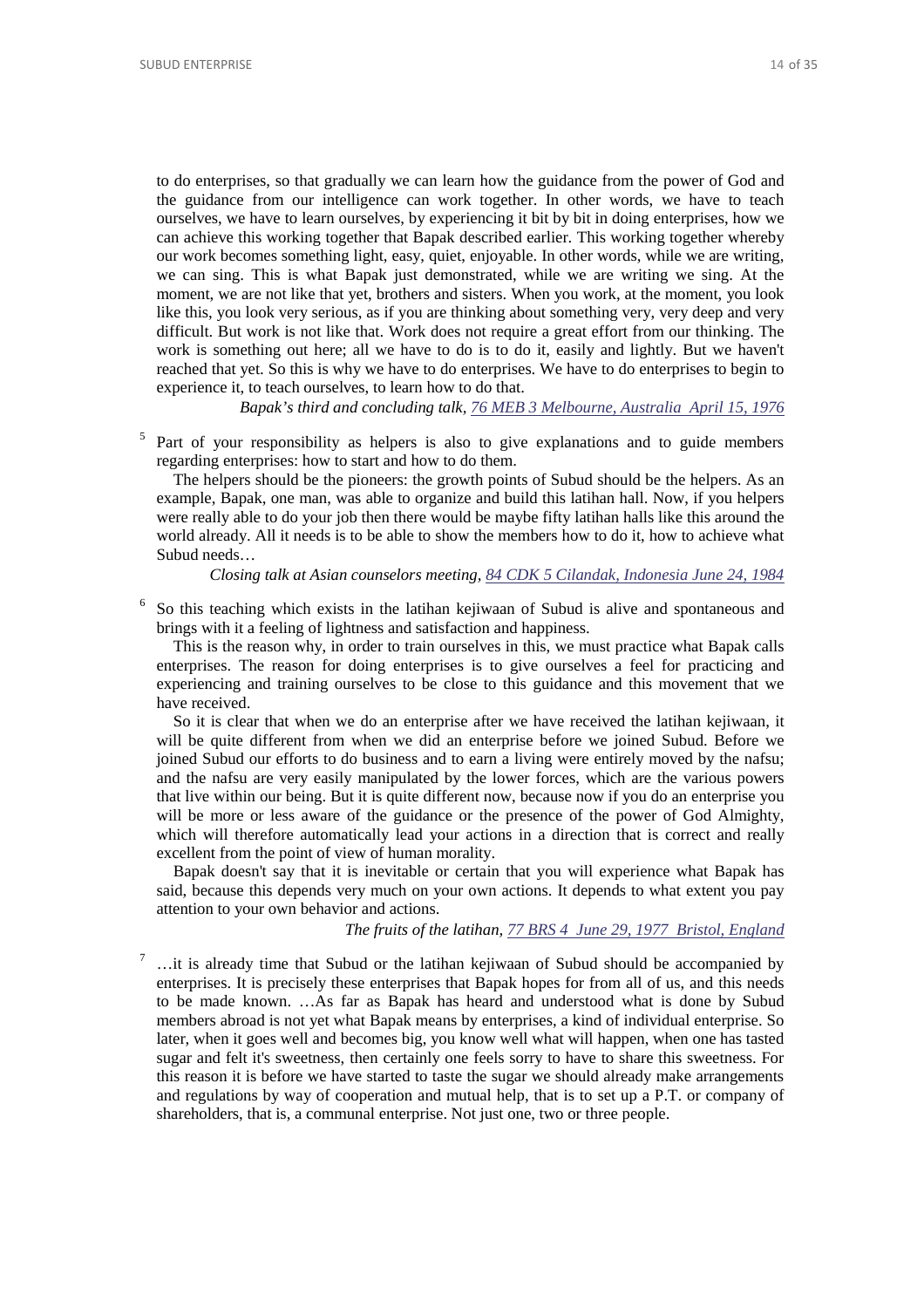An example, brothers and sisters. Although Indonesia is a country retarded in every way, except in relation to the kejiwaan, yet Bapak regards Indonesia as the first to have truly shown what an enterprise is, that is with the existence of P.T.S. Widjojo, the Bank which has been set up here, I.D.C. [International Development Consultants], S.U.B. [a sugar factory] etc. This is what Bapak has in mind. The example is as we have done it in Indonesia. You may ask, who has done it? Of course, well, so far it is Bapak who has done it. But while Bapak can only handle the situation here in Indonesia, all of you abroad are certainly clever enough, certainly you can do it better than what has been done here. But as far as Bapak has heard, what you have is two or three man enterprises, even some one man enterprises. From this one can draw the conclusion that the brothers and sisters there cannot yet demonstrate true harmony among themselves.

## *Talk to Asian Counselors Conference, [74 CDK 4 Cilandak, Indonesia April 12, 1974](http://www.subudlibrary.net/English%20Library/Bapak_English/BAPAK588.HTM)*

<span id="page-14-1"></span>That is it, brothers and sisters, and because we do that the name of Subud and its latihan will no longer be an object of scorn or ridicule. On the contrary, many people will wish to follow the latihan kejiwaan of Subud, as you do. And so what people say, meaning groups other than our own, will obviously be true, that people can live their lives in the way that in Islam is described as wa dunia, wal dkhirat, (in both this world and the next). That is, they can find happiness in their lives both in this world and in the hereafter.

That is how it is, brothers and sisters, and so the most important thing for you is that, after hearing this explanation of Bapak's, you should as quickly as possible, get together to reinforce your combined efforts, so that we can really establish our bank.

<span id="page-14-0"></span>It is probable, brothers and sisters, that you already understand more about banking than Bapak does himself. You may wonder whether the bank we establish will be able to take care of the needs of the enterprises we set up, when these enterprises will be not just one or two but many hundreds and when each of them will require not less than one or two hundred million dollars. Will it be possible for us to provide capital for them? Of course you understand more about that; if we can set up our bank, and if it is obvious that our bank is the bank of all mankind in this world, established by all of us together and able to do something really right and really do it successfully, then the people who have a pile of money, and who wish to increase it, will not hesitate to invest their credit in the bank. So then there will be not just one, two or three million dollars only in our bank, but possibly many milliards.

This will become evident later on so that our enterprises all over the world will be able to function. And if this can be accomplished, brothers and sisters, it will secure not only our own lives at this present time, but our children and our descendants will be able to follow in our footsteps, for the steps we take will really be in accordance with the rules of the life laid down for us by God.

#### *Reach out to God, [72 LON 2 London, England June 1, 1972](http://www.subudlibrary.net/English%20Library/Bapak_English/BAPAK574.HTM)*

<span id="page-14-2"></span>Thus we need to cultivate the outward expression of our capacities before the world. …This is why we need to undertake enterprises, brothers and sisters, so that we accustom ourselves to stand on our own feet both inwardly and outwardly. We need to establish enterprises so that everything begins harmoniously; with mutual respect, with mutual consideration, with mutual help. We shall establish these enterprises by joint endeavor, which means you are doing it together. Do not let it happen that A sets up an enterprise, B sets up an enterprise, C sets up an enterprise and D sets up an enterprise, all of the same kind, so that it seems from the first as if all of them are competing and vying with one another for advancement and profit. That will eventually lead to conflict and will certainly not be harmonious.

In order for everything to begin harmoniously and with mutual assistance, let the future enterprises be established in the form of cooperatives. That means with many members all in them together. And because such future enterprises will be rather large, you will therefore need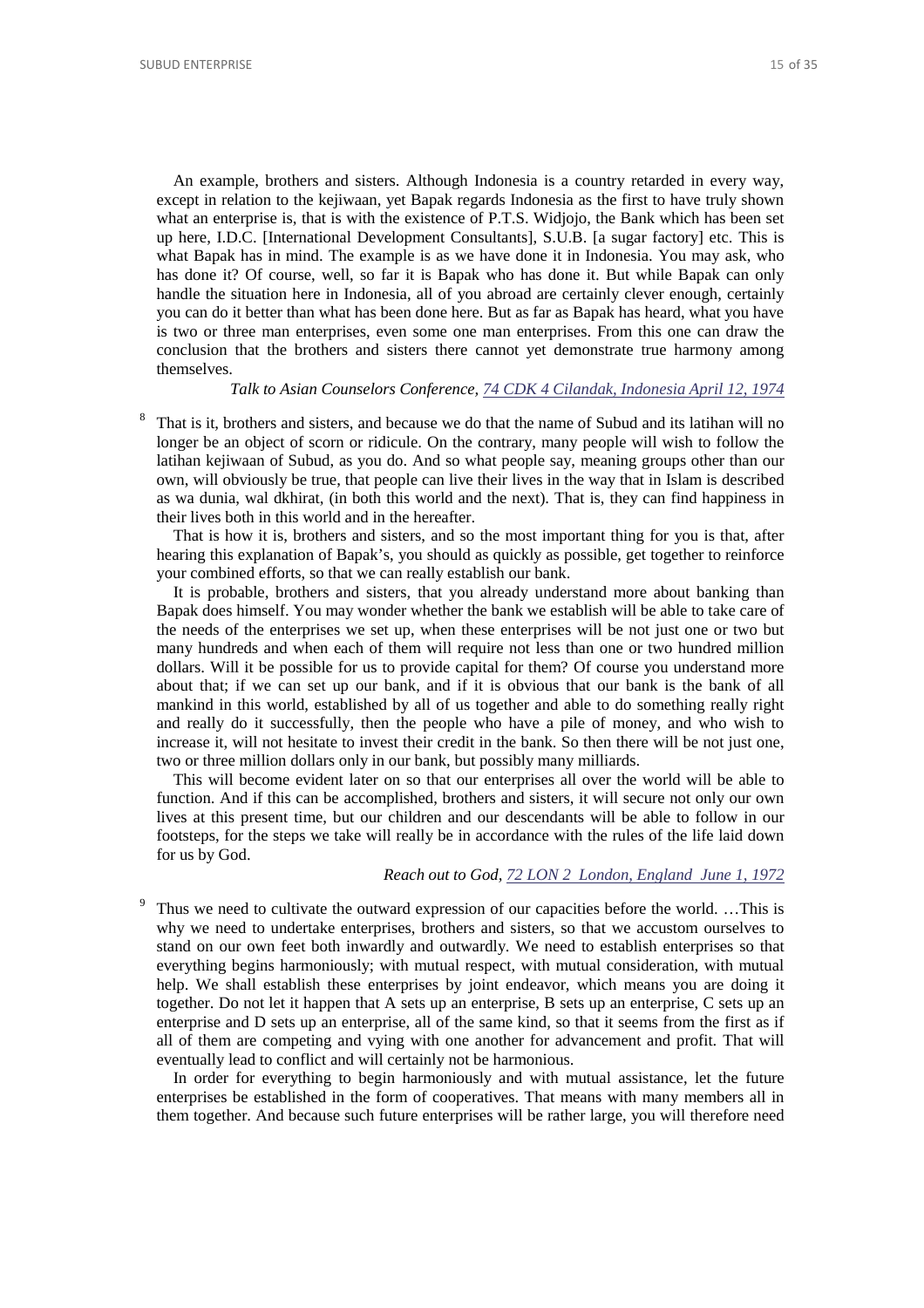<span id="page-15-0"></span>not a little capital.

If you set up a farming enterprise, raising cattle, let it be a big one. When you buy cows, buy not one or two, ten or twenty, but a thousand, two thousand, three thousand so that many members can work on the farm. So too in agriculture; you must also buy no small area of land. This also applies to enterprises in other fields, depending upon your various skills, whether in farming, cattle breeding, industry or whatever it is.

*The spiritual and the material, 72 NYC 1 New York City, USA, May 9, 1972*

<span id="page-15-2"></span><sup>10</sup> "show the world what [Subud] really is, what it can do... evidence which other people can see"

*ibid*

 $11$  Many of you are not yet at the point where you are able to receive that and that is where the helpers come in. It is your responsibility as a helper to help a person who needs advice, a person who isn't yet able to correctly interpret, feel what the nature of their true talent is, how they should earn their living, how they should organize their life and so on. It is up to the helpers to be close to the members and to assist them with these problems: to help them to find their way, their right work and to help them implement it. That is the job that helpers have to do. …

… Part of your responsibility as helpers is also to give explanations and to guide members regarding enterprises: how to start and how to do them.

The helpers should be the pioneers: the growth points of Subud should be the helpers. As an example, Bapak, one man, was able to organize and build this latihan hall. Now, if you helpers were really able to do your job then there would be maybe fifty latihan halls like this around the world already. All it needs is to be able to show the members how to do it, how to achieve what Subud needs…

#### *[see note 5](#page-13-4)*

 $12$  Regarding the work of the committee, it is structured as follows: the chair and the vice-chair work out and decide on the by-laws that are needed for the articles of the association; and they look after the group here in Rio and make sure there is good cooperation between the members of the committee.

The secretary writes letters and corresponds with Subud groups everywhere, so that there will always be a contact between the groups in Brazil and those in other countries, including Indonesia. In this way you will be aware of progress in other places, which will inspire you all to worship God because you will not want to be left behind by members in other groups. This is something you can do just through correspondence and through exchanging publications, if you have one here.

<span id="page-15-1"></span>It is up to the chairperson and the secretary to work out how to create and organise a publication here. The members and the helpers can provide the content, together with material taken from the Pewarta Kedjiwaan Subud and the Chronicle.6 In this way the material can be spread and read among all the members here, which will be very beneficial for them.

The committee also organises the contributions received from the members. And maybe it can set up something that provides additional funds to meet the needs of the group; for if we depend only on the contributions of the members there will be times when this will not be enough.

And since you will continue to face such shortfalls in the future, it would be fitting if the committee take the initiative to set up a body, as they have done in Indonesia, North America and other places, which will create an income to meet the needs of the group. Then you will not always have to expect and depend on contributions from the members.

For Bapak has observed that many members do not come to latihan because they cannot pay their contribution, and so they feel embarrassed to come any more. As far as we can, we should make sure that this does not happen. In order to make it possible for those of limited means to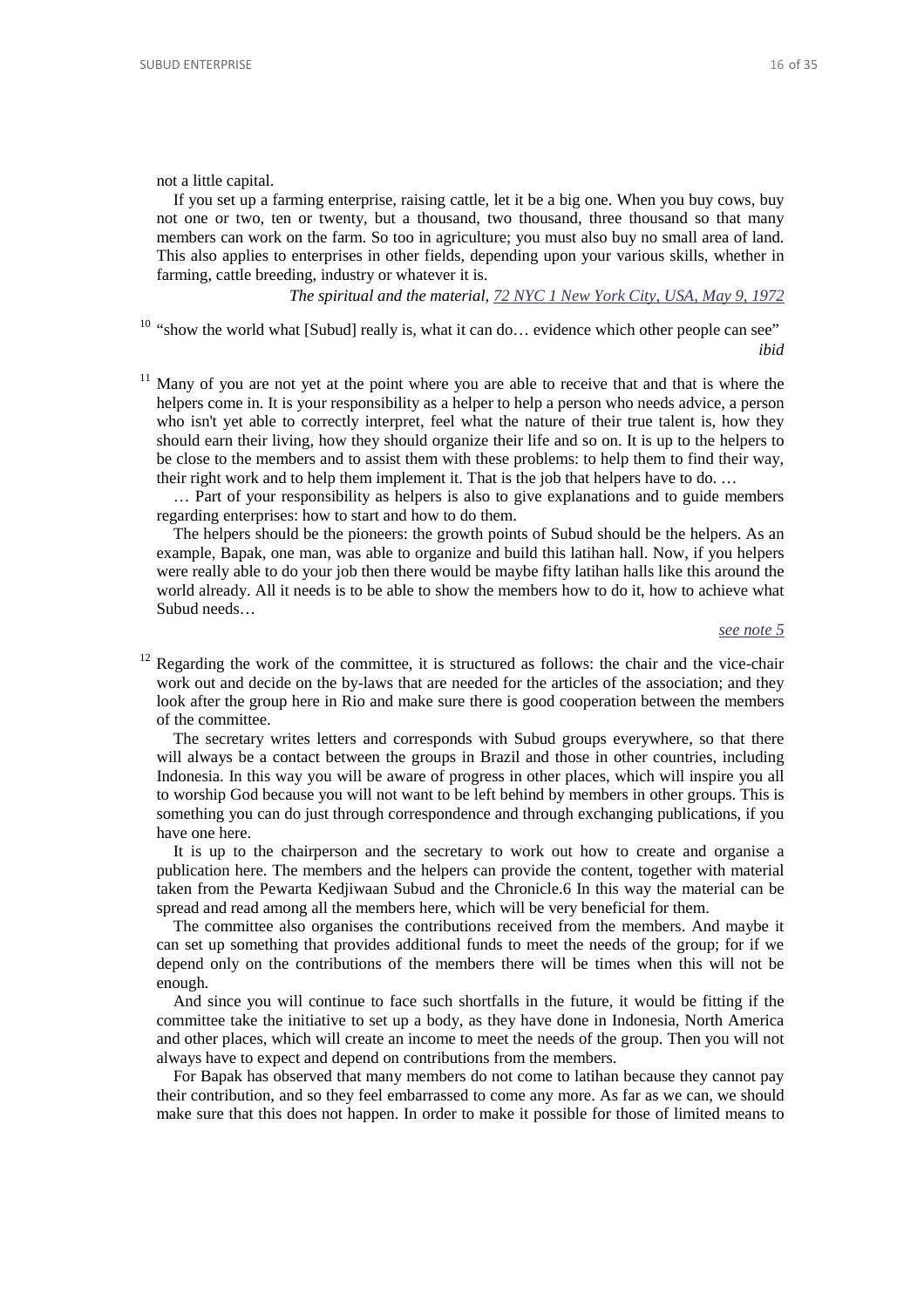come to latihan, the committee needs to set up an enterprise to provide an income to meet this kind of shortfall. Then our Subud community can develop well.

Why else do we need to do this, brothers and sisters? It is because the worship of God by human beings is always connected with charity. That is why in the religions – whether in Islam, Christianity or any other religion – besides worshipping God and practising their religion, people also create charitable institutions to help those who are in need.

That is why it would be very good if Subud could create a body whose aim is to help the poor and needy; for example, in the way Bapak has seen in Baurú, where some of the members have created a school and a home to look after delinquent children and help them to improve. If we create something like this, with a charitable aim, the development of Subud and its members can become a good example for society. In itself this already creates publicity that is not words but real evidence that the aim of Subud is pure and brings human beings closer to one another – heart1 to heart and feeling to feeling. This fits very well with what we receive in our Subud latihan.

If we do this, the government will be interested in the development of Subud, because it will truly demonstrate a charitable contribution. Consequently the government will help us, and this will make it easier for you to do whatever needs to be done. And it could inspire people who are well off to donate some funds to the Subud association. And they will feel happy to give because, as it is going to a social project, they can make a deduction from their income tax.

There is an example in England, where they teach delinquent and mentally impaired children … [there is a break in the recording] what they are trying to do is have Subud members whose latihan is already quite good, teach the children while at the same time surrendering to God. In that way the character of the children, which has been anti-social or mentally impaired, will by itself gradually improve. Eventually their state becomes clearer and clearer, so that, after being in this school – which has now been going for two, three, or even four or five years – some of these children, who used to be naughty, can now even enter a normal high school.

<span id="page-16-0"></span>What is unfortunate is that, although the children have improved, the finances of the school are in difficulties and those who are on the committee have not yet found a way to fulfill the needs of the school. Bapak has already said that to meet such needs it is very important for the committee to set up an enterprise body, so that they do not have to wait for donations to come in. The enterprise can earn an income that can be used to fulfill the needs of this school and of other social projects.

That is why Bapak suggests to the committee that they need to set up such a body, so that ideals that are enshrined in Subud can be properly realised, and so we will not have regrets in the future.

So do not have the thought that because we are on a spiritual path we should not still need to make money and pursue profits. Don't think like that, because the profit we are pursuing is not to make our life luxurious, but to fulfill our need to do social work that can set an example to society.

Like in Baurú, for example. We help Carlos with his work; meaning that we help him with the starting capital. And because of our investment we get part of the profit, say ten per cent. Ten per cent of the income goes to our funds to meet the needs of the Subud association. Carlos will not feel that we are taking his money, because it is the share that is due to us based on our investment.

This is what we too have done in Indonesia. We invest in the capital of an enterprise, and eventually there is an income from which we get a share. Our share goes into the Subud funds so that we can meet the needs of Subud groups in places where people are in need. In this way the spirit and enthusiasm of the members in those places to worship God becomes more real and more evident.

<span id="page-16-1"></span>We can also use these funds to provide for the travel costs of helpers going to visit places where they are needed. For the work of the helpers is to open people who are interested in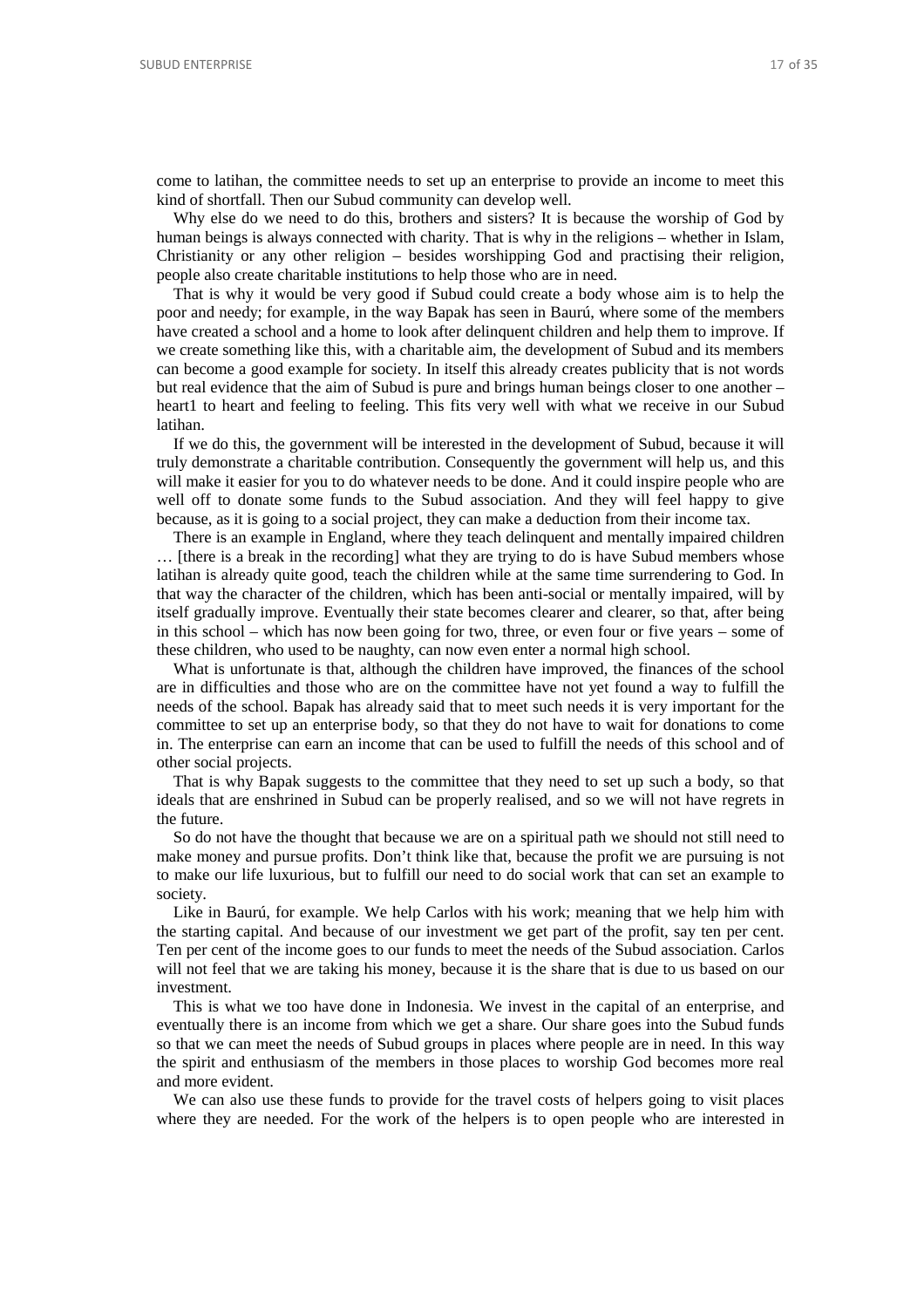joining Subud, and sometimes they live far away. The committee should fund all this work, so that it does not place a burden on the helpers. Do not just leave all this to the helpers themselves, so they have to pay their own expenses in these cases.

*Talk to men and women, [63 RIO 5 Rio de Janeiro June 14, 1963](http://www.subudlibrary.net/English%20Library/Bapak_English/BAPAK757.HTM)*

 $13$  Now about the committee. The work of the I.S.C. [International Subud Committee, now called the WSA Exec] committee is the top authority on the side of the organization in Subud. And therefore, its job is to do with the worldly side. That is its job, to make sure and check and to encourage the national committees all over the world to organize themselves properly and in addition, to foster the initiation of enterprises all over the world. So this is then the job of I.S.C. and the initiative of this effort, must originate from the top, from I. S.C. and be directed towards all the Subud countries. And so it is clear that the job of the I.S.C. committee is purely on the worldly side, it is on the side of anything that has to do with this world. In other words, looking after the good organization, the brotherhood, of the outer side of the organization, encouraging national committees to get their own place, their own center, encouraging them to set up enterprises and so on.

So the responsibility for whether enterprises are making progress or not in the end comes back to I. S.C. and also the responsibility for the organization as a whole. And in particular, anything to do with money; that is getting in contributions and so on, that's all I.S.C.'s job, and also looking after funds for S.B.I.F and so on, anything to do with money, anything to do with the worldly side is the responsibility of I.S.C

*Talk to I.S.C. and it's subsidiaries, [77 YYZ 2 Toronto, Canada Sept 24 1977](http://www.subudlibrary.net/English%20Library/Bapak_English/BAPAK637.HTM)*

<span id="page-17-0"></span><sup>14</sup> So brothers and sisters, I think it's clear what Bapak is trying to say, that once you are able to practice this, in other words, to work in the world, to use your heart and mind according to the guidance of God's power, then it will be possible for people outside Subud, for society in general to begin to understand what Subud is. Because they will see the reality, they will see the evidence of what Subud is in your actions, in the way we run our businesses, in the way we look after other people. They will see that we run our businesses in a different way from what is normal; they will see that in our schools, children who were a bit disturbed have become quiet. So it is easy for people to understand what Subud is.

*Bapak's fourth talk, [76 SFO 4 San Francisco, USA 28/04/76](http://www.subudlibrary.net/English%20Library/Bapak_English/BAPAK249.HTM)*

<sup>15</sup> Bapak's reminder to the committee is that they should truly pay attention to the matter of enterprises. What Bapak means by this is that they should promote enterprises among the membership and take an interest in the work that is done by the Subud membership, so that they ensure that there are no Subud members who do not know how to work, who do not have an opportunity to work and to lead a useful life.

...So this is the prime duty of the committee and Bapak advises them to carry this out properly. Bapak advises them to set up a group of people, such as Bapak has often described in the past by the words SES or Subud Enterprise Services, a group of people who are expert in the field of work, in the field of business, and so on, a group of people who can screen suggestions and study proposals and enterprises of the members, so that, when they work, they can really be successful.

And if you can really do all this, then it will mean that your group will come to life and New York will not be like a dead city from the point of view of its Subud activities. It will be as though your group is truly something alive in its relationships and in its activities.

*Farewell Talk in New York, [81 NYC 6 New York City U.S.A. July 6, 1981](http://www.subudlibrary.net/English%20Library/Bapak_English/BAPAK401.HTM)*

<span id="page-17-2"></span><span id="page-17-1"></span><sup>16</sup> Brothers and sisters, it became very clear, as Subud spread throughout the world, that it was not possible for Subud members to separate their worship of Almighty God from their everyday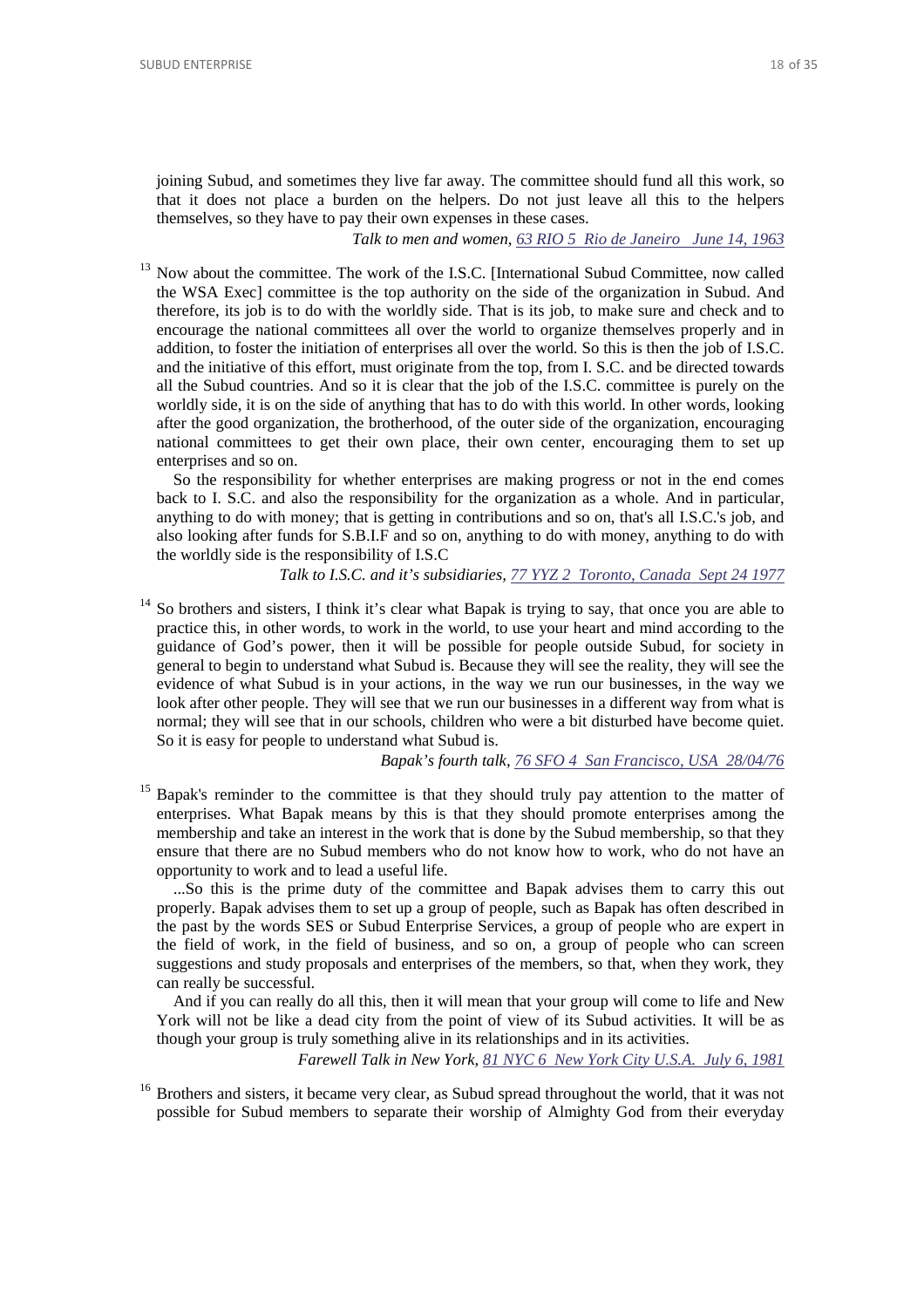<span id="page-18-0"></span>needs in this world. No matter how much we would like be able to worship Almighty God all the time without neglecting it one minute or without wasting a single minute, yet the fact is that man cannot ignore the needs of his life in this world. It became abundantly clear that, in following the latihan kejiwaan of Subud, it was essential for human beings, or Subud members, to really pay attention to the needs of their life in this world. Bapak soon became aware of the adverse effect which unsatisfied needs have on the lives of Subud members: namely, in the regression or the diminution, the falling away of Subud members throughout the world.

Bapak remembers opening hundreds and thousands of people wherever he went. Bapak cannot remember the exact numbers but Bapak is pretty sure that in Latin America, for example, he opened, perhaps ten thousand people: in Brazil, Argentina, and in all the other countries there. And quite honestly, brothers and sisters, Bapak can tell you that if Subud members who had been opened by Bapak had really diligently pursued both the latihan kejiwaan and the needs of their life in this world, then, by now, the original thousands would have grown to perhaps fifty million Subud members worldwide.

<span id="page-18-1"></span>The reality is very different. The reality we all are aware of is that if ten people are opened, ten people leave. If a hundred people are opened, maybe ninety leave. Or if a thousand people are opened maybe nine hundred leave: so at most, we are left with a hundred. This situation is the effect of the lack of material wherewithal or the unsatisfied material needs of the members concerned. It is the disturbance or the pressure of these needs which causes people who have received the latihan to fall away. Whereas, if they only realized it, in this latihan kejiwaan, every human activity, every human need, every aspect of human life, is included in its development. Whether it is culture or work; whether it relates to physical movements, like dancing here in Indonesia; or whether it relates to the thinking, to the intelligence, to understanding this and that: all this is included in the latihan.

#### *[See note 5](#page-13-4)*

 $17$  Thus we need to cultivate the outward expression of our capacities before the world. The spiritual side we must surrender to God. For God can indeed deal with this, not changing it in a way that you feel, although in fact there is a change. Because the *jiwa*, the content of your self, that is, can be changed in a wrong way if you are not careful. The harm thus done will cause you to lose your inner self.

This is why we need to undertake enterprises, brothers and sisters, so that we accustom ourselves to stand on our own feet both inwardly and outwardly. We need to establish enterprises so that everything begins harmoniously; with mutual respect, with mutual consideration, with mutual help. We shall establish these enterprises by joint endeavor, which means you are doing it together. Do not let it happen that A sets up an enterprise, B sets up an enterprise, C sets up an enterprise and D sets up an enterprise, all of the same kind, so that it seems from the first as if all of them are competing and vying with one another for advancement and profit. That will eventually lead to conflict and will certainly not be harmonious.

In order for everything to begin harmoniously and with mutual assistance, let the future enterprises be established in the form of cooperatives. That means with many members all in them together. And because such future enterprises will be rather large, you will therefore need not a little capital.

<span id="page-18-2"></span>If you set up a farming enterprise, raising cattle, let it be a big one. When you buy cows, buy not one or two, ten or twenty, but a thousand, two thousand, three thousand so that many members can work on the farm. So too in agriculture; you must also buy no small area of land. This also applies to enterprises in other fields, depending upon your various skills, whether in farming, cattle breeding, industry or whatever it is.

*[See note 9](#page-15-2)*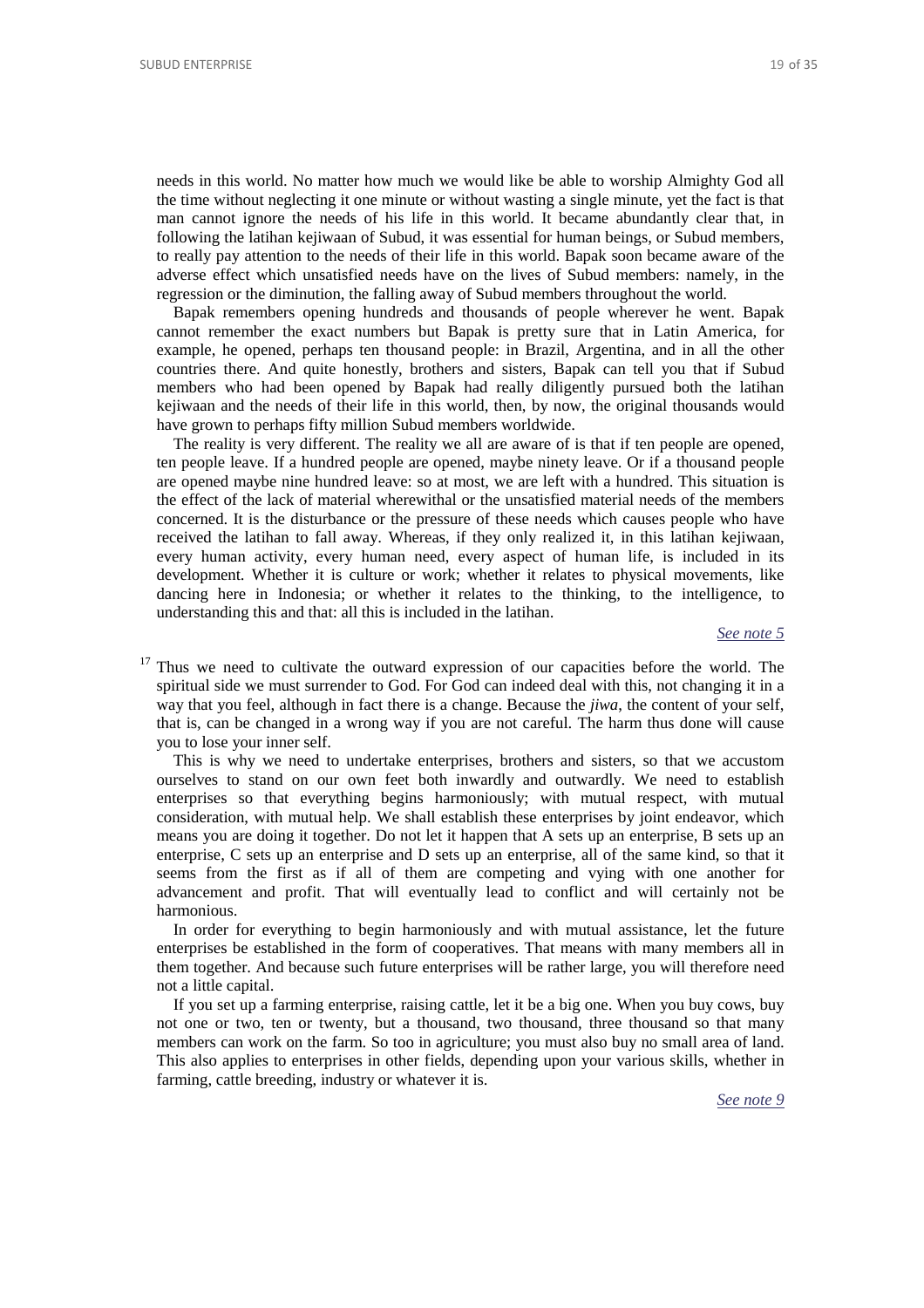<sup>18</sup> Brothers and sisters, in fact, Bapak cannot blame the councilors in that up till now they have not really yet been able to impart a correct awareness to all Subud members. For the reason is not that they are unable to give explanations, to give clarifications about the latihan kejiwaan and about Subud to the membership, but the tremendous obstacle is the problem of money.

If, brothers and sisters, if we wait and hope for money that we can get from the membership in the form of contributions it will not be possible for us to carry out what has become our plan, what has become our ideal, since all of that needs to be paid for and the money which is needed is not a little. So if we only expect contributions, maybe after another fifty years we will still not have enough and the fruits or the benefit of the latihan kejiwaan will still not be really felt by the membership. Because, brothers and sisters, although we are an association of brothers and sisters who worship Almighty God, that is, spiritual association, what we cannot abandon are the needs of our life while we live in this world. And our life, for as long as we live in this world, you yourselves know very well, depends on money. Our need for money is not something that we need to emphasize or make it the principal basis of our worship to Almighty God, yet we cannot avoid it or bypass it….

…you will be able to act because what you need in order to act, has been provided, is there. For example, take Varindra and Richard who have come here. It is possible, and Bapak is not saying this to insult them, that a large part of the cost they have paid out of their own pocket. Well, that's all right for Varindra and Richard, but what if it is someone else? If it was someone else holding Richard's or Varindra's positions, they would not be able to come here. Why? Because the money you need is not a little. But Bapak needs councilors meetings, and not only in order that councilors should just meet and get to know each other. No. In order that councilors can get to know each other's countries, can inspect the state of the membership in the country which they are visiting. So it is not just to get to know each other, councilor to councilor. No. What is necessary is the place. So, for example, we have someone here from India, Shyam Bose. What is necessary is not only that he should get to know Bapak here and those others who are present at the conference. No. It is necessary for him to know the situation in Indonesia, to know how the members are. That's why it is necessary for Shyam not only to stay here but to go to Surabaya and all over the place. So that you know how is Subud in Indonesia with its enterprises and with its latihan kejiwaan. If it is the organizational councilor, he needs to know about the material situation, if it is for the kejiwaan councilor he needs to know, he should find out the state of development of the kejiwaan in each other countries.

*[See note 7](#page-14-1)*

<sup>19</sup> ... Now it is true, that the responsibility of the helpers is in the field of the kejiwaan. In other words, the primary responsibility of the helpers is to open members; to explain to them about the needs of the kejiwaan, the nature of the latihan kejiwaan, its results, its benefits; and to help the members to understand all that. But it is also said that the helpers in a way reflect Bapak. They are in a way the assistants of Bapak, and therefore, to some extent, they have to be like Bapak; that is, they have to understand how both sides work. In other words, it is not enough for them just to think about the latihan, but they have to have some understanding of the way in which enterprises work and what they are for.

<span id="page-19-0"></span>Brothers and sisters, it is not right for us in following the latihan kejiwaan to neglect the needs of this world. But our enterprises, which exist to fulfill our needs and the needs of Subud in the world, are all to some extent social in character. In other words, the ultimate purpose of enterprises in Subud is quite different from the purpose of enterprises outside of Subud. Normally, when people start an enterprise, they have only one aim, and that is to make money for themselves. In Subud, the aim of enterprises is many fold, and these aims are primarily social.

<span id="page-19-1"></span>One aim of the enterprises in Subud is to enable us to take in those of our own members who do not have a job, who do not yet know how to work, and to teach them to work. In other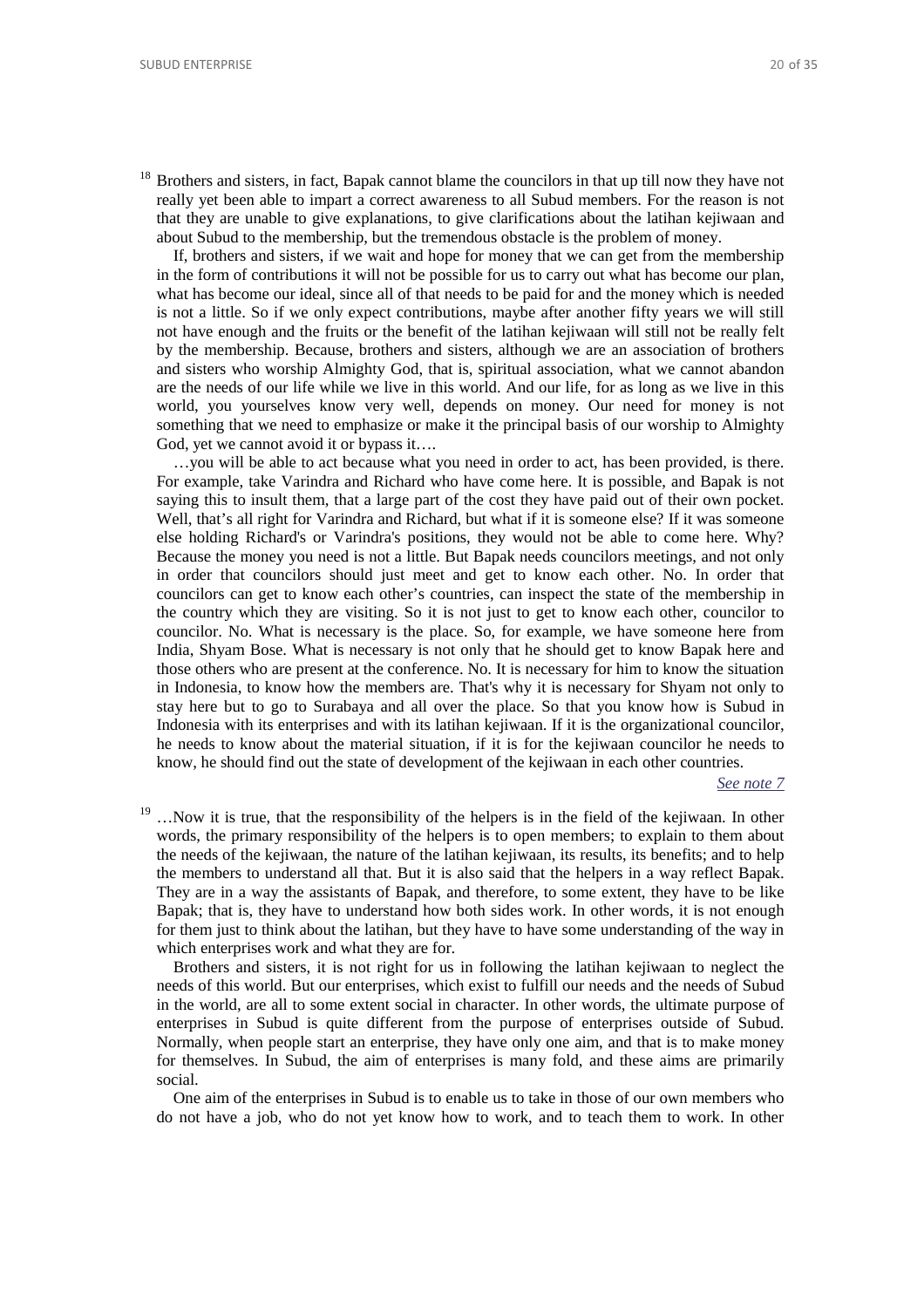words, the aim is educational: to teach these members to use their brains, of course, in order to pursue profit. So we teach those members who are not yet capable of working, how to use their brains and to get the benefit of that in the material sense.

And then, the aim of the profit that we make in our enterprises is primarily to support the needs of Subud, to support the aims and ideals we have in Subud which Bapak has often talked about: the aim of starting hospitals, old people's homes, schools, homes for the disabled and so on.

So it is clear that the mainspring of our energy in doing enterprises in Subud is directed in a different direction from what is normal in the world. And this direction is primarily social or charitable. But in order to fulfill these aims the enterprises must make a profit and must work in the normal way.

There is a need for helpers to be able to explain this to Subud members, to explain to them the ultimate purpose and the need for enterprises in Subud. Further than that, helpers should be able to test who are the right people who are able to run an enterprise in the way that Bapak described, in other words, in the way whereby their ultimate aim is for the benefit of Subud rather than their own personal benefit, or their own personal profit. Obviously, as for who and what sort of skills these people have, you have to choose people with the right skills. If they are going to start an agricultural enterprise, then you need someone who has the training and who is an expert in looking after cows or looking after whatever it is. If you are going to have an enterprise in contracting or construction, then you obviously have to have a civil engineer or someone who understands about construction.

So, that matter has nothing to do with the helpers. But the helpers should be able to test who are those from amongst the ones with skills who are capable of running an enterprise in the way that Bapak has said, in other words, aimed at the general welfare rather than their own personal welfare, their own personal profit.

#### *Capital is yourself, [84 CDK 10 Cilandak, Indonesia July 5, 1984](http://www.subudlibrary.net/English%20Library/Bapak_English/BAPAK79.HTM)*

 $20$  It is thus clear, brothers and sisters, that at the present time the helpers cannot yet be said to have any work. Later on it will be different; when schools are established, then the helpers will really have to work. They will have to test about the children in the schools, to see in what direction their talents lie, in order that they can become people who are really useful in human society. And also the old people; later on we will establish homes for them, so that they will be guided and shown the way; opened to an understanding that they live because of the One Almighty God, and they will worship God.

<span id="page-20-0"></span>It will also be like that in the hospitals. We shall need to employ helpers who are qualified as doctors to work in the hospitals, and they will treat the patients both outwardly and in the kejiwaan or spiritually. And when the patients are cured, they will of course remember to worship God. In that way, brothers and sisters, we Subud members will really make of our lives a practical devotion to God, and we shall live in the One Almighty God. In that way, brothers and sisters, we shall be complete, and it will be true to say that human beings exist because of God and that they return to God.

In Islam this is expressed by saying, *Inna lillahi wa inna ilaihi rojiun*. We can also employ our own members in the enterprises we run, so that none of our members will be out of work. And we can lead and guide and direct those of them who are not yet skilled in any work, so that one can say that none of our members will be useless, and they will always have work to do, those who manage the work as well as those who execute it.

#### *[See note 8](#page-14-2)*

 $21$  As far as Bapak knows, in many countries there are Subud members who are specialists in various fields. Wouldn't it be good if these specialists could be brought together and work together in visiting and giving advice to members or Subud groups who have been able to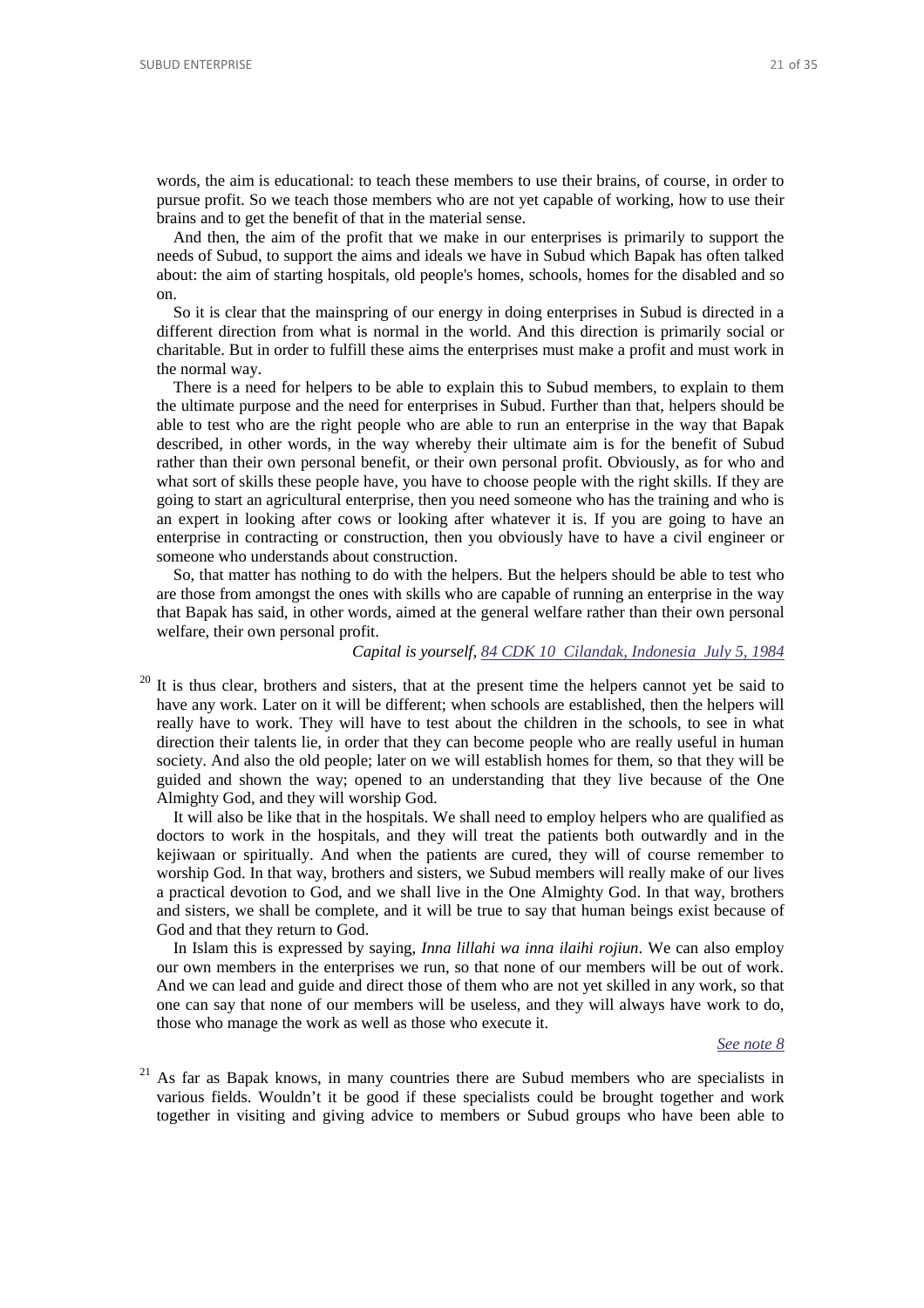acquire land, factories or other enterprises? Then the enterprises of Subud members would be able to develop, make progress and become strong, so that our community of Susila Budhi Dharma would grow strong too. And if the Subud groups in various countries have their own enterprises that bring in an income, they will be able not only to support the finances of our community, but also to provide work for those of our members who do not have any and guide them in developing their skills. This is an idea that Bapak has had in mind for some time and had already expressed when he was in England, at the first congress.

The specialists we need to gather together should cover all fields: doctors, builders, architects, production engineers who know how to make various things, and so on. If we look at our members in Susila Budhi Dharma all over the world, there is no shortage of such specialists, but so far we do not see them and we have not been able make use of their expertise.

That is why Bapak is appealing to you all, particularly to the specialists, to volunteer and work together. The fact that our experts are scattered far from each other – there are some who live in Germany, in America, England, France, Italy, Indonesia, Japan and other countries – makes it even better; for they can thereby broaden their horizons and increase their knowledge of their specialist field and bring it into Subud. Furthermore, if their advice can be put into practice successfully, so that the businesses of the various groups can produce results, their products can be traded with other Subud groups. So, besides these specialists developing the various factories or agricultural undertakings owned by the various national Subud groups, they will also help to sell them or find markets for them, because we also have experts in economics and business. If we look at the big picture, the fact is that in Subud there is no lack of ways for us to live in abundance and in strength.

<span id="page-21-0"></span>In the past Bapak has said that, as far as possible, Subud should stand on its own feet and not expect or depend on contributions from outside. Well, if a contribution comes our way we do not need to reject it, but generally contributions should be from Subud members. Then it will be evident that Subud really stands on its own feet in accordance with what we receive in the latihan.

That is what the latihan is like. We are educated, guided and directed by the power of Almighty God that manifests in the Subud latihan, to stand on our own feet. For instance, when we are ill we should be able to cure ourselves and not depend on other people to cure us. That is why Bapak always refuses if sick people ask him to cure them. He does not refuse because he does not want to do it, but he prefers that they first become enquirers, and then join Subud. In Subud they receive the latihan, and it will be the latihan that cures them. Why does Bapak do it this way? It is so that Subud members – and human beings in general – do not depend on other people in living their lives, neither outwardly nor inwardly. If they can, that is; if they cannot be like that yet, then that is all right too, for the moment. There you are, brothers and sisters: in short, Bapak has described to you the scope of what these specialists can do.

<span id="page-21-1"></span>Now, how will they work together? Their homes are far from each other, but we are living in the age of progress, so everything can be speeded up and done quickly. They may not meet in person but through correspondence; or if necessary they can travel by plane. But for this a working arrangement needs to be agreed, because if there is no agreement there is nothing to follow or observe. Although this group of specialists is not an established body, it is nevertheless a part of the congress and needs to have its own rules to enable them to work in accordance with their fields of knowledge.

This is Bapak's advice to all our specialists. However, it is a pity that they have not presented themselves here in front of Bapak, so he does not know who they are and where they come from. Bapak would like to ask the various specialists who have volunteered, to come forward so that he can know your names, your specialties, where you live and where you work. Bapak would like to add that besides the plantation he bought, there is also a dairy farm. Bapak owns a piece of land that is smaller, about seven hectares, where there are three good outbuildings. The cowsheds that Bapak has seen in other places are not as good as the cowsheds in Cijanggel.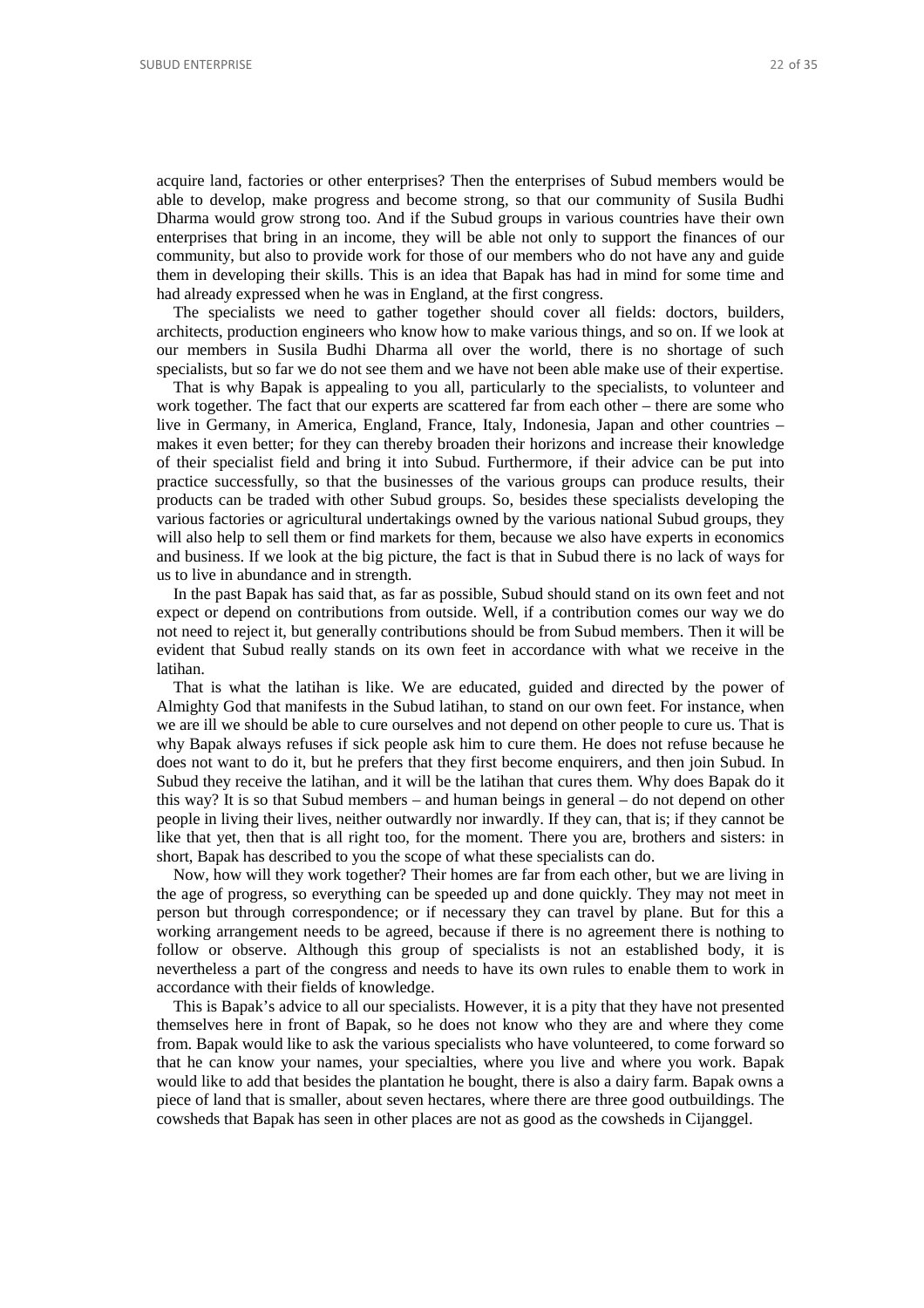This is not in Citalahab – the place is called Cijanggel. It used to belong to a general. The general died, and it came into the hands of a Chinese person, from whom it came into the hands of a local person, from whom it came to Bapak. They had dairy cows there, which now belong to Bapak, to Subud.

<span id="page-22-0"></span>The strange thing, is that when Bapak arrived back in Jakarta from his last journey he asked the man who looks after the cows, 'How many litres do you get every day?'

'There are six cows, and we get seven litres a day.'

Bapak shook his head, 'How can it be that you get only seven litres of milk from six cows?' For when Bapak was in Germany, in Wolfsburg, and asked one of the members who owns a dairy farm there, he was told that each cow produces thirty litres of milk a day.

So how can it be that over there one cow produces thirty litres, whereas in Cijanggel six cows produce only seven litres? This is the problem, brothers and sisters.

And Bapak asked the man, 'Who could help us increase the number of litres the cows produce?'

'You can't. That's just how it is,' he replied.

So this is a difficulty about which these specialists among us – among Subud members – need to give guidance. This is one of the very urgent needs that Bapak is putting forward. It is an essential need, which very much requires attention.

That is what Bapak wanted to add.

#### *Talk to men and women, [67 TYO 8 Tokyo, Japan July 27, 1967](http://www.subudlibrary.net/English%20Library/Bapak_English/BAPAK101.HTM)*

<sup>22</sup> Brothers and sisters, Bank Susila Bakti is really a bank for all the Subud members, but because everything is also subject to the restrictions imposed by various countries, the citizens of other countries must, whether they like it or not, conform to the regulations of those countries. That is why Bank Susila Bakti has not been able to comply with Bapak's principles and aims, which are that Subud should establish a bank for the Subud members of the whole world, but up to now we have in fact only been able to use it within our own circles; that is, amongst Indonesians. Thus the people in other countries must still, as it were, put their trust in the members here to deposit and pay out their contributions to Bank Susila Bakti, which been established here But we hope that eventually there will be new regulations, for of course no human arrangements remain the same for over, but they keep changing and changing again. Who knows but that Bank Susila Bakti will one day become an international bank, a bank for the whole world. And only then, only later, shall we really be able to know and to feel how great and how wide is the extent of the ideas which Bapak first sparked of at the International Congress, so that eventually he established Bank Susila Bakti.

<span id="page-22-1"></span>Brothers and sisters, I will tell you a little of the history of this bank. Beside you who live in this country there were also many Subud members from other countries who did not agree when Bapak said he was going to establish a bank. Why was that? Because it was really going to be difficult. The most highly qualified people in our own circles, such as the accountants, told Bapak that it would be impossible to set up a world bank. It was not possible. Indeed it has not been possible. But we have to begin in a small way, so that from these small beginnings we can subsequently draw in more and more of what we need, and eventually expand into something big and widespread. This process appears to have begun, but it has not yet really become evident, nor has it yet achieved what Bapak hopes to achieve.

*Talk at B.S.B. selamatan[, 78 JKT 2 Jakarta, Indonesia September 16, 1978](http://www.subudlibrary.net/English%20Library/Bapak_English/BAPAK661.HTM)*

<span id="page-22-2"></span><sup>23</sup> So this is the prime duty of the committee and Bapak advises them to carry this out properly. Bapak advises them to set up a group of people, such as Bapak has often described in the past by the words SES or Subud Enterprise Services, a group of people who are expert in the field of work, in the field of business, and so on, a group of people who can screen suggestions and study proposals and enterprises of the members, so that, when they work, they can really be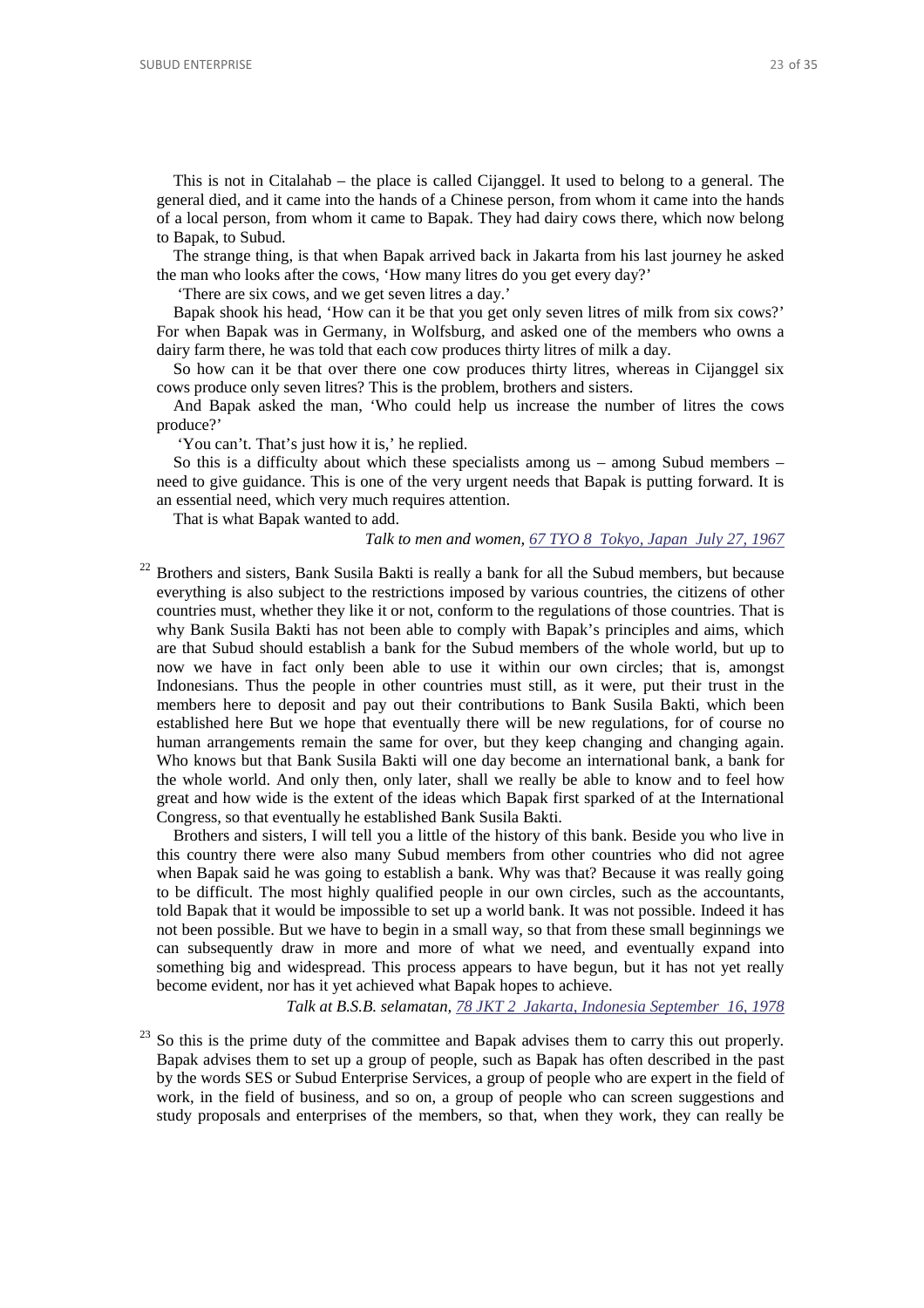## successful.

#### *[see note 15](#page-17-2)*

<sup>24</sup> First of all, before you do any enterprises, before you start thinking about enterprises, the committee should set up a group of experts or a body of consultants – which Bapak has often described. This body should consist of those among you who have expertise in some field. It should combine expertise in whatever fields you have it in – business, trade, technical matters, production, industry, marketing. How many people will be on this consulting body or this group – which is usually called SES or Subud Enterprise Services – depends on what you need and how many people you have available.

The purpose of this group of experts is to give guidance, help, and supervision to those who are going to do the enterprise.

For example, if a group wants to start an enterprise in the field of agriculture, then they should be advised, helped, and put on the right track by an expert in the field of agriculture. If they do an enterprise in another field, then again they should be guided and put on the right track by an expert in that field.

## *Talk to men and women, 82 SYD 2 [Sydney, Australia May 11, 1982](http://www.subudlibrary.net/English%20Library/Bapak_English/BAPAK402.HTM)*

<sup>25</sup> In Conclusion I will now set out what is needed to complete my history of the development of the latihan kejiwaan of Subud.

Ever since the second International Congress in New York, I have explained the purpose and the necessity for all of you Subud brothers and sisters to carry out enterprises in Subud. It is vital to concern ourselves with this because it has an extremely important connection with our aspirations to carry out social work, for example to build schools, orphanages, handicapped children's homes, old people's homes, hospitals and so on.

It is simply not possible to meet the needs for all of this if we just wait for contributions from the membership. So, to be able to fulfill our hopes, we need to carry out enterprises in whatever field we are capable of working in.

The contributions needed for our social projects will come from the enterprises that you run. The amount to be set aside for social projects will be at most 25 percent, but not less than 15 percent, of the net profit of an enterprise. These contributions can be distributed according to your own assessment of needs. If worldwide, within the Subud community, there are 30 or 40 groups running enterprises, then the income for social projects will be significant.

It is truly necessary to set up enterprises because, apart from the profits made, of which a portion will be donated for social work, they will in also provide work for Subud members who are unemployed. In this way we will strengthen the bonds of brotherhood between  $us - just$  as you feel when you are together in the latihan kejiwaan. You feel as though you are in the midst of your own family even though the person following the latihan kejiwaan next to you is not of the same race or religion. It is clear from this that it is the will of Almighty God for mankind to live in harmony and to love one another.

*[Conclusion, Autobiography: Bapak Muhammad Subud Sumohadiwidjojo](http://www.subudlibrary.net/English%20Library/BAPAKBIO.HTM#In Conclusion)*, Copyright 1990, The family of Muhammad Subuh Sumohadiwidjojo. Published by Subud Publications International

<span id="page-23-0"></span><sup>26</sup> But for man, living in this world is very important. And, indeed, while Bapak lives here, Bapak has to eat and sleep like all of us, but not once he leaves. It is because this world is felt as insignificant that people in India prefer to be poor, in order to be able to get into heaven. But conversely, those in India who were rich got so rich that their wealth knew no bounds, even their floors were made of gold. Ian, have you ever seen that tomb of incredible beauty (the Taj Mahal)?

<span id="page-23-1"></span>But Bapak has been told that if, when you are in this world, you follow in the footsteps of what came before, then the world will become empty, the world will become useless. There will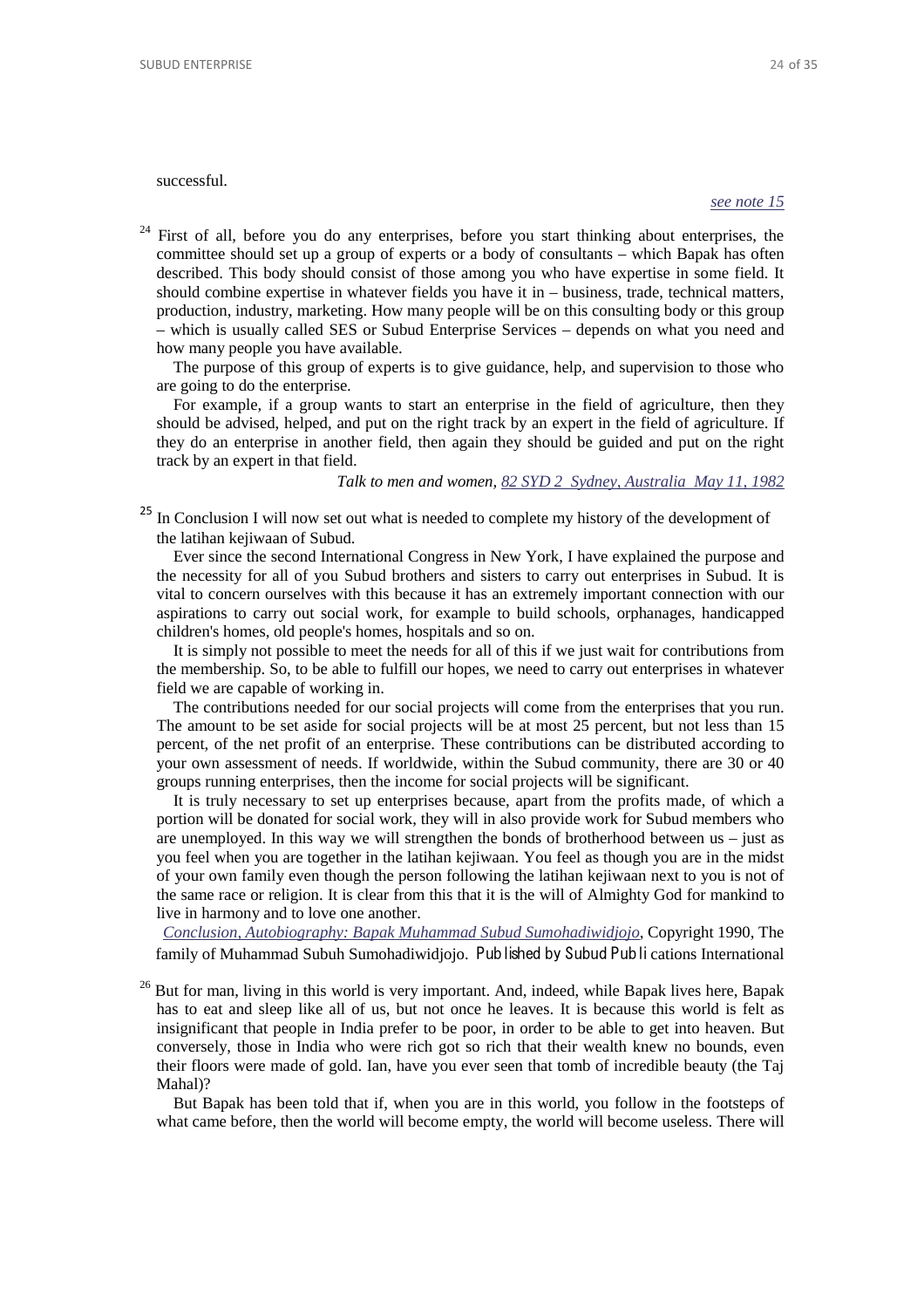be no wealth and no prosperity for you in the world. That's why Bapak tells you: while in this world, don't abandon the world, but work while you are here.

… Through Subud, man is able to know for himself what is right and wrong. And because right and wrong is then part of us, we also learn to feel that we are the same as other people, there is no division any more, between us and others.

<span id="page-24-0"></span>The trustees [SBIF] have a very heavy duty. They have to be able to approximate this state. Because of all that Bapak has just told you it is clear that in Subud we must have enterprises. But it is the job of the trustees to supervise the way in which we do enterprise. And that is a very, very heavy responsibility. But because you, as trustees, have a very heavy responsibility, you also will get a very big reward. And that is why Bapak has taken the trouble today to tell you what he has received and what is the reality behind Subud.

…The duty of the trustees is to supervise and arrange, in the best way possible. The best way possible is not to force people to be different from what they are. So it is not permissible for the trustees to force the Germans to be like the Indonesians or to force the Americans to be like the English. Bapak has told you, in order to help you, about the content of the latihan kejiwaan. Once you know the content, what is the use of it?

Once you are able to know the use of the latihan, you will see that it is incredibly powerful. The latihan is not words, it is a reality. And therefore as trustees, you have to be diligent and faithful to the latihan kejiwaan. You may not allow yourself to be separated from the latihan. Normally, when Muslims say, "Lailaha illala, lailaha illala, lailaha illala," they're moving like this (side to side). But they're doing that intentionally, because they've been told that that's what they have to do. When you do latihan and when you say *lailaha illala* you will feel your head being pulled to the right and then to the left by itself. That is what is called the *hakekat*. In Islam, there are four frameworks in religion: shariat, tarekat, hakekat and makrifat. Hakekat and makrifat are the nature of the latihan kejiwaan: the spontaneous reality that you feel when you worship God. Normally, *hakekat* and *makrifat* are received by only one out of every million worshippers. But we in the latihan have all received it.

So in fact it would not be strange, or surprising, if Subud enterprises were more successful than ordinary enterprises. Because if we have received the *hakekat* then it should have the immediate, automatic consequence that people trust us more, that people like us more, that people like to be around us, that people like to work with us. So if you're a Subud member and people don't like you; if people find you boring, people don't trust you, then it means that you haven't yet absorbed the reality of Subud.

What Bapak has been telling you is to provide you with a foundation. This is the basis of your work. The trustees, as Bapak's deputies, must stick to this foundation. You must not take sides, you must not agree with that one and disagree with this one. You must always be firm on the foundation that Bapak has given you. According to God's Will, man's path in life has been set according to the saying, "To make war on what is wrong and strengthen what is right, in accordance with God's Will."

> *Foundation for your work – talk to SBIF board of trustees [84 CDK 11 Cilandak, Indonesia July 6, 1984](http://www.subudlibrary.net/English%20Library/Bapak_English/BAPAK80.HTM)*

<span id="page-24-1"></span><sup>27</sup> This then is the importance of enterprises; and in doing enterprises – since the purpose of enterprises is not only for material gain, but also to achieve harmony in society – one of the cardinal rules is that in the way we run our enterprises, we must always have harmony among ourselves. The reason why we need to have harmony among ourselves is because if something is to succeed it must be done in harmony. The moment we let disputes and disharmony and mutual distrust and differences of opinion creep in, we are heading for disaster.

*[See Note 6](#page-13-5)*

<sup>28</sup> What we face in these projects is a very great task. Bapak tells you that the main requirement,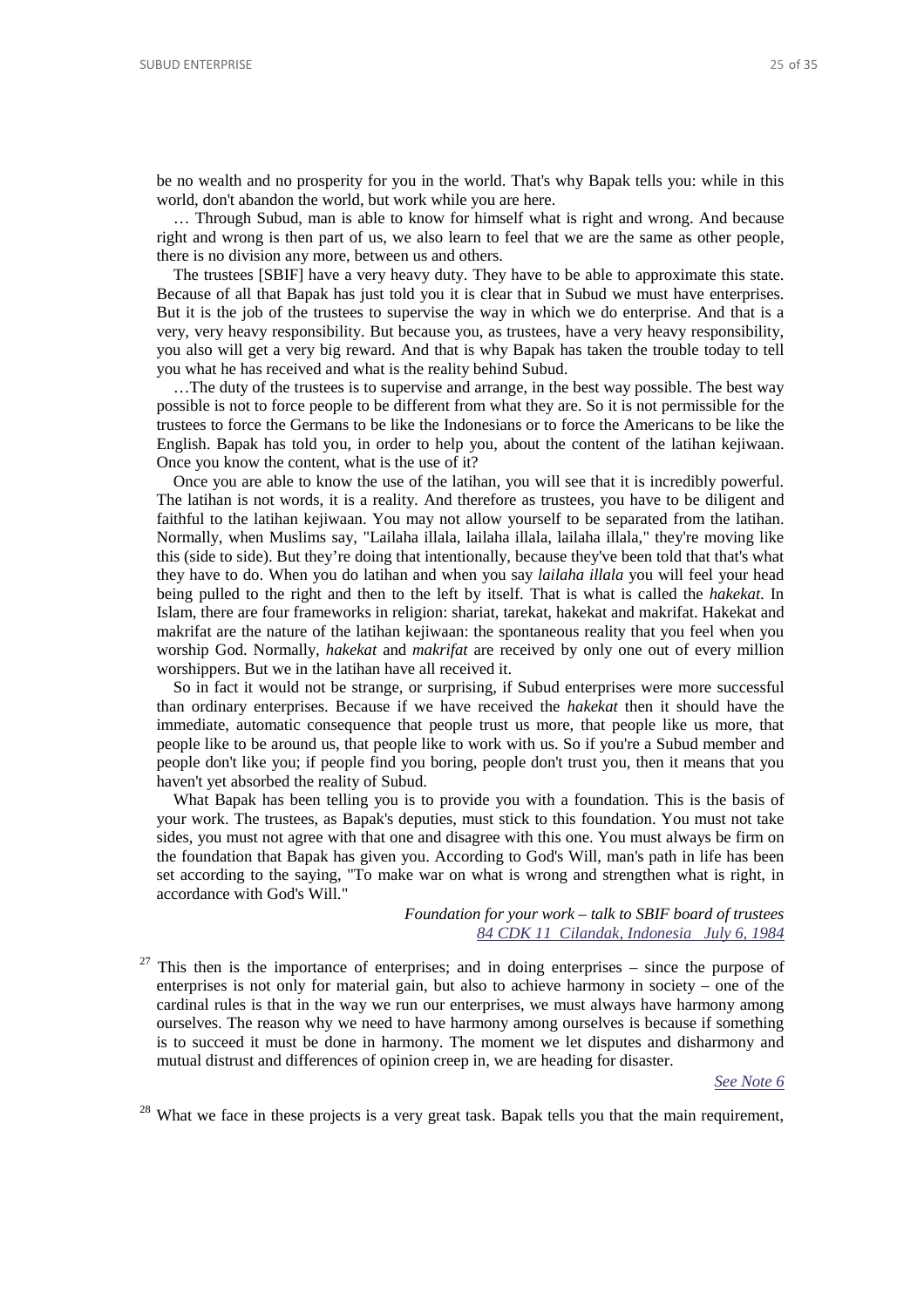<span id="page-25-0"></span>the absolute condition we need to complete this task, is that we truly know how to work together, how to cooperate, how to trust each other, respect each other and that we really know how to give and take. Neither must we allow ourselves to be fooled by any kind of mistrust or prejudice between one group and another, or between one nationality and another. The key to achieving anything is harmony, the ability to work together and to do something as a team.

In fact this should not be difficult because in the latihan we are actually taught how to be as one. We are taught how to be truly united and not to be influenced by difference – difference of religion, difference of nationality, background and so on. Then, we learn that humanity is really one.

In general the reason why it is hard to achieve this is the influence of the nafsu. The nafsu always want to come out on top, always want to win, always want to be more powerful, cleverer, more successful. Just take an example today in the world – Iran and Iraq; what is dividing them? They have the same race; the same religion and they share common interests. Yet they are fighting each other, they're willing to kill each other– for what? What are they going to gain out of it? There is absolutely nothing to gain. If Iran loses, Iraq will also lose. If Iraq loses, Iran will also lose. There is absolutely nothing either can gain by defeating the other, and yet they are at war.

If you really want to know the truth, what Bapak has just described is the description of the nafsu itself. The nafsu, defying all logic, will always find some excuse for fighting, for mistrust, for non-cooperation and so on.

The way for us to overcome and correct this, is only through Almighty God, the One who trains us in the latihan kejiwaan.

In the latihan we experience truly the power of the *jiwa*, free from the influence of the nafsu. Through this experience, we learn how to behave, how to work, how to act in our lives, free from the influence of the nafsu. This *jiwa*, free from the nafsu, is the basis or center of the latihan. It is this (which you receive), which makes it possible for you to behave in a way that is truly right, and beneficial to all concerned. A way, in other words, which is harmonious.

In religion it is stated that the most important thing for man is harmony. Every religion teaches that harmony is the basis for man's life on earth. Thus, every religion requires its followers to be truly socialistic and truly democratic. The obstacle to this is, of course, the nafsu.

> *The proof is here, the time has come – Talk to councillors and guests [81 JKT 1 Cilandak, Indonesia January 1, 1081](http://www.subudlibrary.net/English%20Library/Bapak_English/BAPAK443.HTM)*

<sup>29</sup> This is why Bapak said to you earlier in the testing, "How is your attitude toward your sister? How is your love toward your sister?" And then you embraced each other and kissed each other. This is the expression of your love towards each other. This is something that you can start to put into practice. Start among yourselves – how to love your sister, how to love your brother.

This is what we receive in the latihan kejiwaan. So, practice it among yourselves. Because if you cannot do it among yourselves in a small group like this, how can you love other people outside of Subud?

And that's what you have to do. So start among yourselves, just with the few of you – how to love each other. And then when you can do that, then you can start loving people outside of Subud. It's lucky for you that it's only a small group, that Subud hasn't spread.

You're really lucky because you can start practicing with just a few people. Supposing Subud were already ten million people now in the United States and you hadn't learned how to love each other. Then what's the use of having ten million people?

So start now, while it's still small, to learn how to love each other, look after each other, help each other.

Bapak still hears, Bapak gets letters and reports from everywhere which, if Bapak translates them into simple language, say that there is not yet the feeling of brotherhood, real brotherhood, in our Subud groups. There is still this kind of quarrel and that kind of quarrel. And the helpers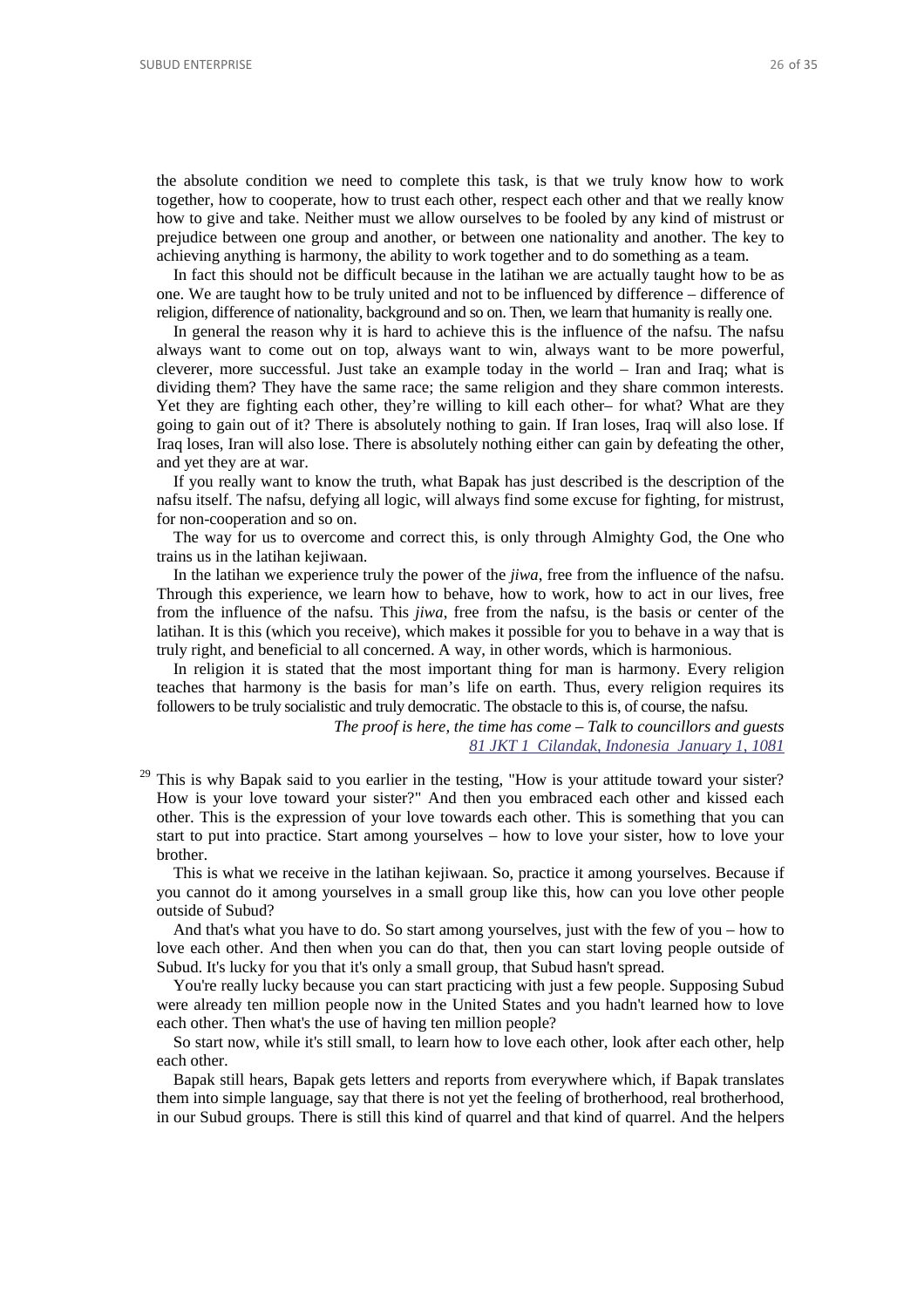are not looking after the members and the helpers are irritating the members and the members are irritating the helpers, and so on. There is not a real feeling of oneness, of togetherness, of cooperation.

And Bapak says: Try to practice loving each other and helping each other. Because if you don't, if you can't do it in such a small group of people, if you can't really feel close to each other, and really support each other, and work together, then the whole thing is no use.

You will never be able to do something in the outside world, something bigger, if within your own group you still can't do it. Then even less can we put into practice the real aim of Subud, the real requirement in Subud that we do charitable things, helping people who need help, helping children who are retarded, helping children who are abandoned, helping old people who are abandoned.

Bapak says we should at least start those ideas and things now within Subud. Bapak says there are bound to be in Subud people who have children who are retarded, or old people who have no families. At least look after them, those within Subud, and then maybe one day you'll be able to help those outside Subud.

Bapak says get started now to put into practice what you receive in the latihan kejiwaan.

Bapak would like to go on to the need for enterprises, but actually Bapak has said all this before. And besides, Bapak is going to give you a lot more talks in the next few days. So Bapak feels that maybe it is enough to stop at this point, and Bapak will go on in the next week talking more about that. Bapak is going to address your congress during the next few days, and Bapak will take that opportunity to explain the need for enterprises and the need for other things. Bapak doesn't have to say it all tonight.

## *How to love each other[, 81 WAS 1 Washington, D.C., USA July 1, 1981](http://www.subudlibrary.net/English%20Library/Bapak_English/BAPAK283.HTM)*

 $30$  Bapak then refers to Anugraha. Look at Anugraha. Bapak asks how many times Anugraha has been on the verge of falling into the ravine, but every time it doesn't happen. It's going to fall in and doesn't happen. Even this last time it was going to fall in but it didn't happen. Bapak says really if the angels were not looking after it, long ago it would have failed. And Bapak says that Bapak prays that Sunrise will not be the same, that it is very difficult to restrain people because of their strong will. So I said to Bapak, "Is that, was that, the problem with Anugraha? Was that the cause of the illness of Anugraha – the will of these people?" And Bapak said, "Yes. You cannot do it with your own strength. They wanted to do it with their own strength and their own power and so it became influenced by the material. So that's the reason." Bapak hopes that Sunrise will not fall into the same trap. And Bapak also hopes that the Japan project will not either. So don't do it with force, don't force it.

#### *The demand of this age, [84 CDK 9 Cilandak, Indonesia July 2, 1984](http://www.subudlibrary.net/English%20Library/Bapak_English/BAPAK550.HTM)*

The fact is that because you lack courage your latihan has no effect, no result, in your life. Why is it that only Bapak, who is one man, alone, and an old man at that, is making progress? Why is it that only his progress can be seen outwardly while all of you remain just as you are? The fact is that in God's Power we have every kind of guidance, every kind of teaching. For God is Almighty, All-Rich, All-Capable, All-Intelligent, All-Understanding. If we want to be a film star, we will succeed. If we want to be a comedian, we will succeed. If we want to be whatever we want to be, we can succeed: providing we have courage. That's all that's lacking. So Bapak hopes that you will continue with your latihan, but based on a feeling of courage and acceptance and submission and patience.

The basis for all this is already there: your ordinary every day knowledge, what you have learned. But it remains as it is. There's no development. Because you lack courage. Whereas, there is a saying that one who has received God's grace can do anything, can achieve anything. But why is it then, that people who have the same knowledge that you have, who have not received the latihan, actually succeed more and can do more and achieve more than you can? It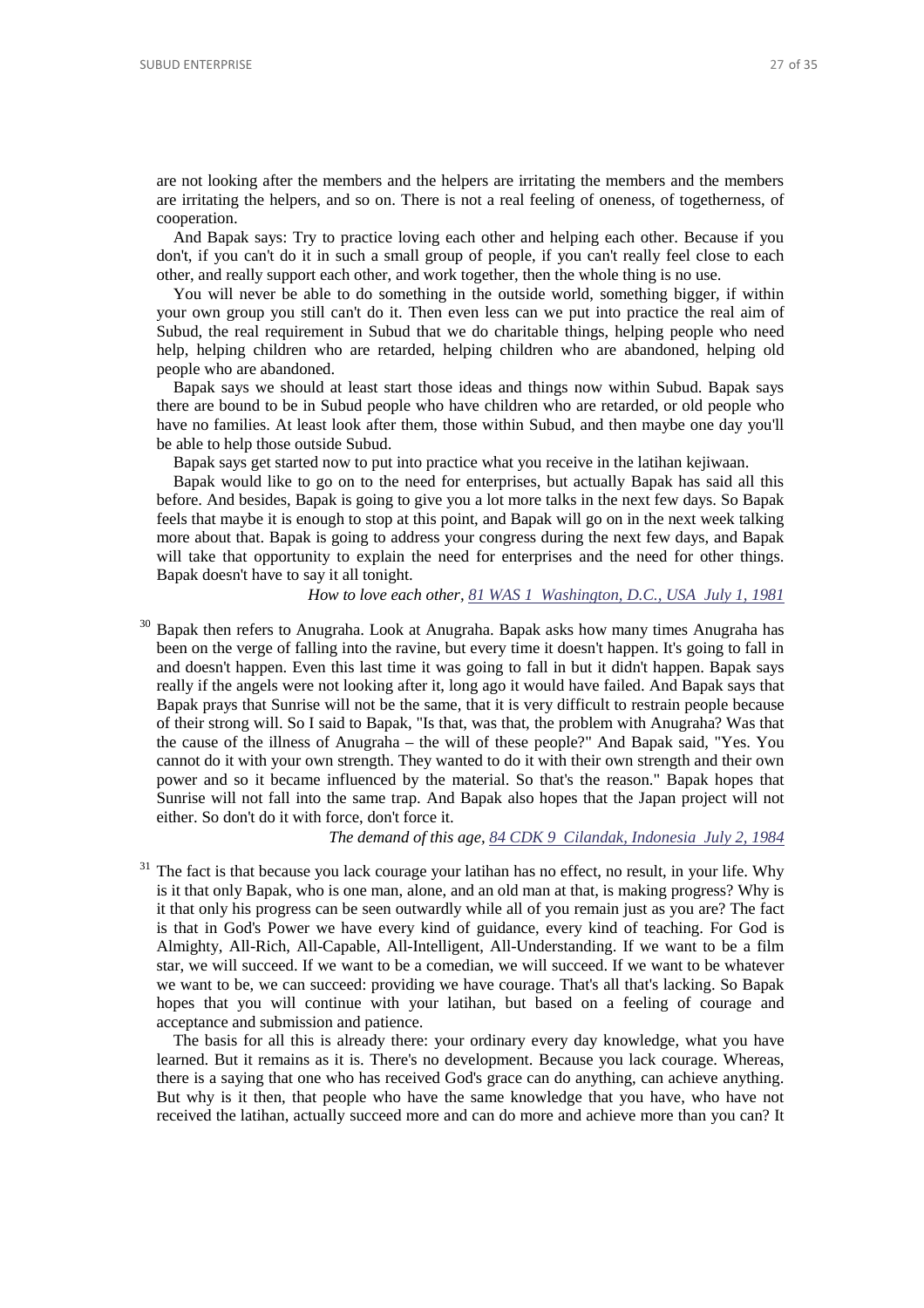is because you lack courage. And therefore, what you receive remains unused and undeveloped. *Patience, sincerity, submission, and courage*

*[87 CDK 5, Cilandak, Indonesia, May 27, 1987](http://www.subudlibrary.net/English%20Library/Bapak_English/BAPAK53.HTM)*

 $32$  Now it is true, that the responsibility of the helpers is in the field of the kejiwaan. In other words, the primary responsibility of the helpers is to open members; to explain to them about the needs of the kejiwaan, the nature of the latihan kejiwaan, its results, its benefits; and to help the members to understand all that. But it is also said that the helpers in a way reflect Bapak. They are in a way the assistants of Bapak, and therefore, to some extent, they have to be like Bapak; that is, they have to understand how both sides work In other words, it is not enough for them just to think about the latihan, but they have to have some understanding of the way in which enterprises work and what they are for.

Brothers and sisters, it is not right for us in following the latihan kejiwaan to neglect the needs of this world. But our enterprises, which exist to fulfill our needs and the needs of Subud in the world, are all to some extent social in character. In other words, the ultimate purpose of enterprises in Subud is quite different from the purpose of enterprises outside of Subud. Normally, when people start an enterprise, they have only one aim, and that is to make money for themselves. In Subud, the aim of enterprises is many fold, and these aims are primarily social.

One aim of the enterprises in Subud is to enable us to take in those of our own members who do not have a job, who do not yet know how to work, and to teach them to work. In other words, the aim is educational: to teach these members to use their brains, of course, in order to pursue profit. So we teach those members who are not yet capable of working, how to use their brains and to get the benefit of that in the material sense.

And then, the aim of the profit that we make in our enterprises is primarily to support the needs of Subud, to support the aims and ideals we have in Subud which Bapak has often talked about: the aim of starting hospitals, old people's homes, schools, homes for the disabled and so on.

So it is clear that the mainspring of our energy in doing enterprises in Subud is directed in a different direction from what is normal in the world. And this direction is primarily social or charitable. But in order to fulfill these aims the enterprises must make a profit and must work in the normal way.

There is a need for helpers to be able to explain this to Subud members, to explain to them the ultimate purpose and the need for enterprises in Subud. Further than that, helpers should be able to test who are the right people who are able to run an enterprise in the way that Bapak described, in other words, in the way whereby their ultimate aim is for the benefit of Subud rather than their own personal benefit, or their own personal profit. Obviously, as for who and what sort of skills these people have, you have to choose people with the right skills. If they are going to start an agricultural enterprise, then you need someone who has the training and who is an expert in looking after cows or looking after whatever it is. If you are going to have an enterprise in contracting or construction, then you obviously have to have a civil engineer or someone who understands about construction.

So, that matter has nothing to do with the helpers. But the helpers should be able to test who are those from amongst the ones with skills who are capable of running an enterprise in the way that Bapak has said, in other words, aimed at the general welfare rather than their own personal welfare, their own personal profit.

That is very important, and Bapak wants to give an example with S. Widjojo. When Bapak started S. Widjojo, Bapak put everything he had into it. Everything. So that if S. Widjojo had gone down the drain, if S. Widjojo had failed, Bapak would have lost everything. So it is clear that Bapak's calculation in starting S. Widjojo was not based on his own personal welfare or his own personal security. Bapak's aim in starting S. Widjojo was the general welfare of all of us, in other words, the whole of Subud. And this is what is needed in people who start Subud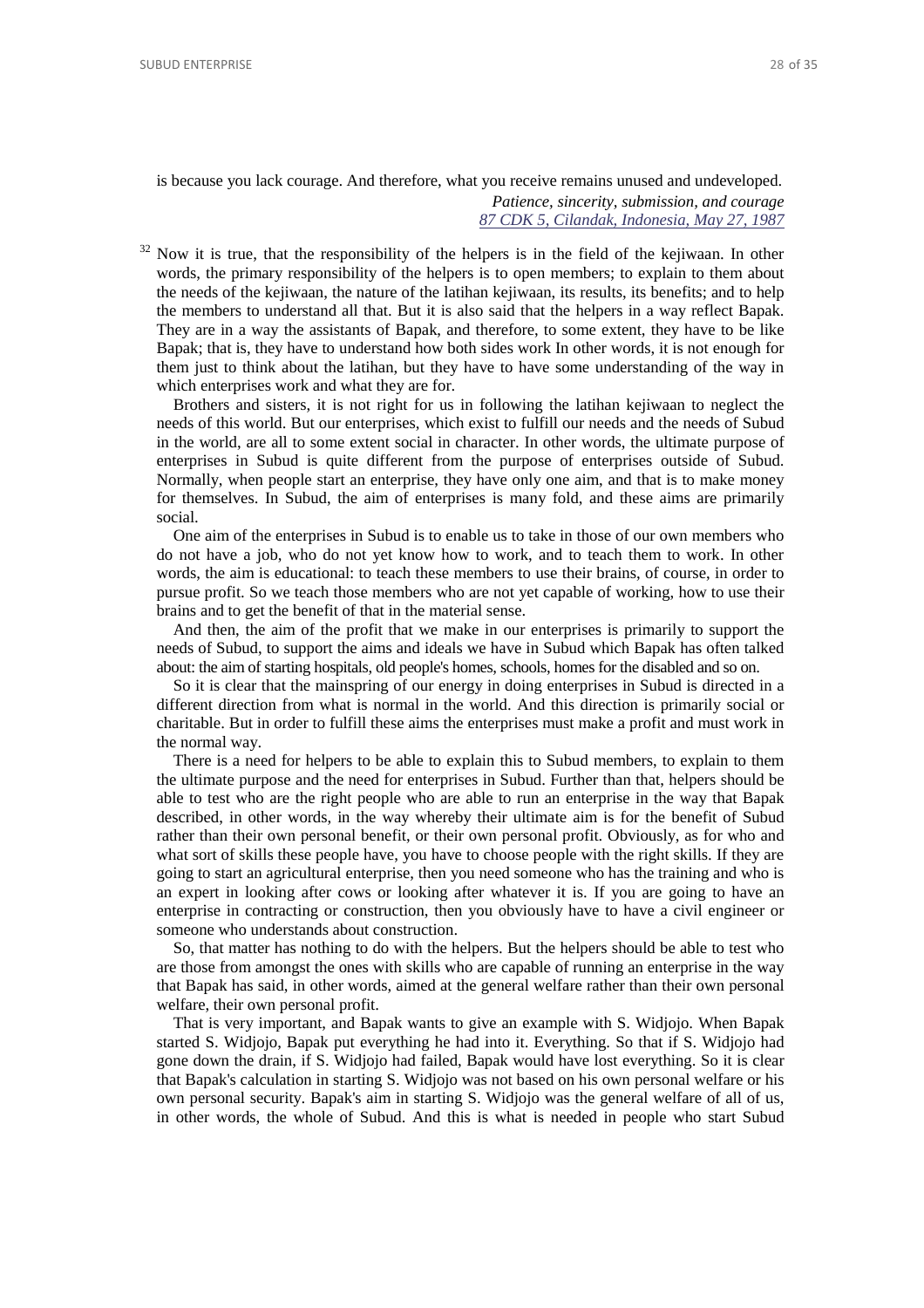enterprises. People who have the welfare of Subud at heart rather than their own personal profit or their own personal advantage, which is what Bapak means by a true pioneer. This means people with a real ideal of something they wish to achieve, into which they are willing to put everything in order to achieve it, meaning that they are able to absorb the general aims and objectives of the Subud brotherhood as a whole.

But Bapak is aware that we are not yet at the point where we can really do this. So, brothers and sisters, it is clear that among those of us who are starting enterprises, the real examples of this are only the ones Bapak has done himself. But if those of you abroad who are going to set up enterprises are able to do it in the way that Bapak has explained, then they will go well and they will be successful.

Now Bapak wants to talk about the situation in Subud, where up till now one hundred are opened and a hundred people leave.

If Bapak remembers the situation here in Kebayoran, where we are now, Bapak is pretty sure that we have opened about five thousand people here. But if you look at the list of active members in Kebayoran or in Jakarta Selatan, we only have maybe five hundred members. So it seems that 90 per cent have left.

In order to overcome this, what is needed is that the helpers really take the trouble and take the responsibility in explaining to the new members until they really understand the nature of the latihan, the use of the latihan, the benefit of the latihan and how important it is for their lives.

Now it is very difficult for the helpers to devote themselves to this and to travel and to spend time, if there is no money for this work, if there is no money for the helpers to do their work. And there will never be money for helpers' work if we rely on members' voluntary contributions. It is only through the profits of Subud enterprises that we can really hope to have the necessary money for helpers to do their work properly.

So, in short, it is certainly part of the helper's responsibility to understand what Subud enterprises are and to be able to explain them to members, because that actually forms part of explaining the latihan and its working in line with what is God's Will.

> *Capital is yourself – talk to helpers, particularly international helpers [84 CDK 10 Cilandak, Indonesia July 5, 1984](http://www.subudlibrary.net/English%20Library/Bapak_English/BAPAK79.HTM)*

People say they can't do this or that or the other. They say they are not yet used to doing it. If you are not used to it, you must get used to it. If you were already used to it, Bapak would not need to suggest it. If you were already engaged in trade, Bapak would not need to suggest that you should go into trade. If you have not yet done any trading, then Bapak suggests that you become traders. It's like that.

This, brothers and sisters, is why Bapak suggests that you should make a start; at once if possible, but, if not, you may do it gradually. But the most important thing is for you to be good at getting together; getting together with your own brothers and sisters. Don't argue and quarrel just at the time of intending to establish an enterprise. That cannot be the right way, the best way; the way to make life in our brotherhood happy is by being harmonious.

Bapak suggests setting up all sorts of enterprises as quickly as possible, forming some kind of body or group to make clothing, some kind of group to produce food, some kind of group for the produce of the soil; forming groups of all kinds. There is no lack of opportunity. People from outside Indonesia are able to do it, why can't you? You can, especially you who are already enveloped by the power of God. Something is born from that later.

*Our connection with the power of God, [73 CDK 2 Cilandak, Indonesia August 12, 1973](http://www.subudlibrary.net/English%20Library/Bapak_English/BAPAK32.HTM)*

 $34$  All of you have received guidance from the One Almighty God; guidance which is free from nafsu, guidance which is from beyond the mind, without any intention on your part. That means that this guidance leads you towards what is true and real for all of you. Why have you not yet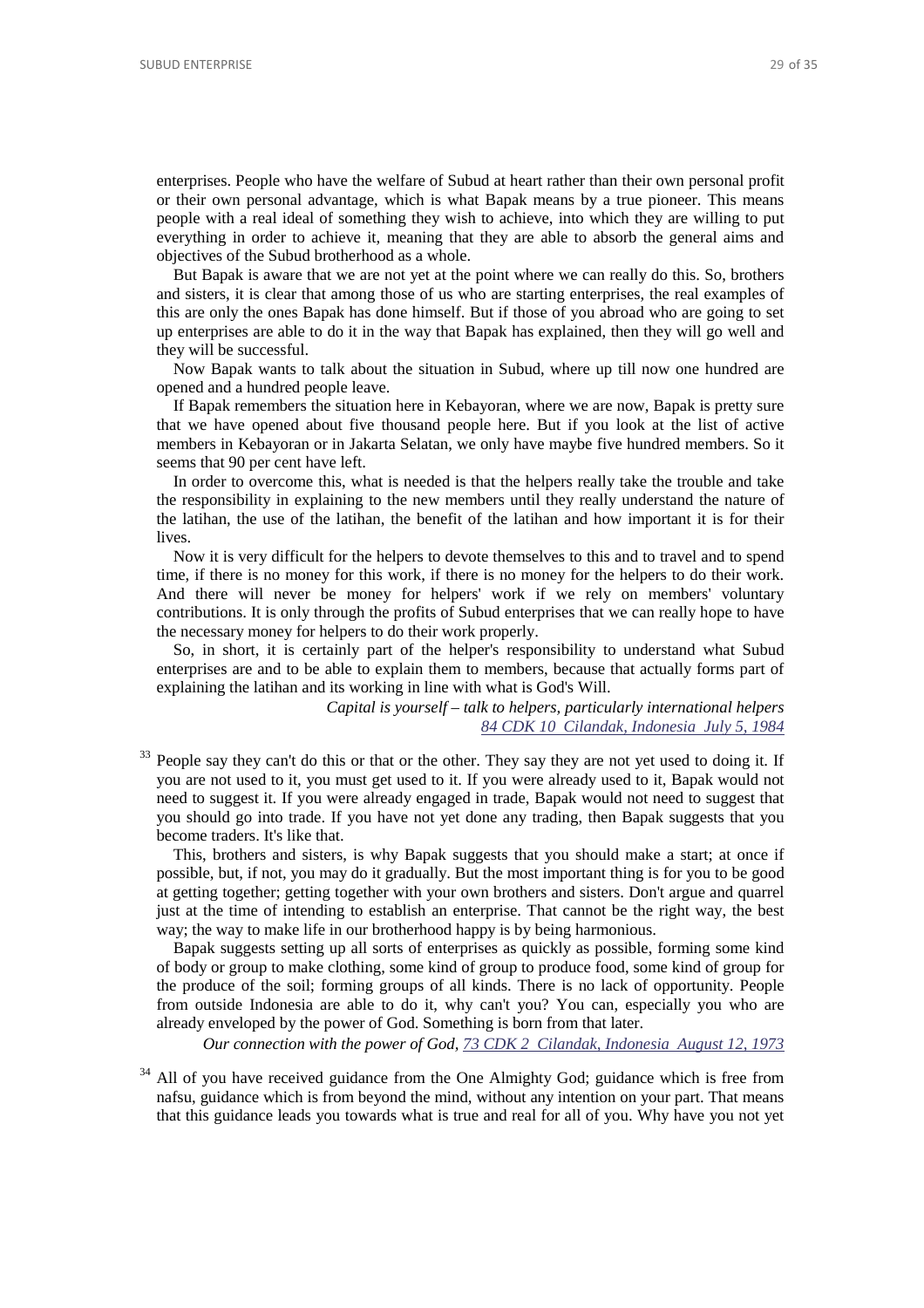got there? Apart from it not yet being the time for it, you are not sufficiently resolute, not sufficiently serious about it. There are no happy people who have not in the past had difficulties. This is expressed in the Javanese saying: *jer basuki mawa beyo*. There is no happiness, there is no wealth, there is no skill that is acquired except through learning the hard way. That is how it is for you. Every time you undertake an enterprise, you say that you cannot do it, or you fall down on it. In fact, brothers and sisters, you are not yet convinced about what you do. So if you do something and it goes wrong, the mistakes you have made are a lesson for you. Bapak says that they are a lesson because the mistakes you make teach you what not to do, so that you can change things. The usual way to verify it, so that the mistake can really become a good thing, is to try something at least three times. That is why you should try everything three times. One, two, three; three times. You take fright after doing it just once. You are afraid of your own mistakes. You have to look for what is wrong. And this is not just for you; even the messengers of God had this experience. Bapak has experienced this many times over, brothers and sisters, in every mistake Bapak has made. But Bapak has kept on. For it is God Who defines the boundaries between what is right and what is wrong, and also of death. Death takes resolution and true courage, like in what the prophet Abraham did.

That is how it is, brothers and sisters, and so Bapak hopes you will do it. But, in fact, it is not necessary for Bapak to hope; you have to be aware of this for yourselves. Whether you will keep your Subudness both in this world and the next depends upon you yourselves. You have to be able to become people of real value, and to become people of value you have to have courage, but to have courage because you are right, brothers and sisters, not because you are wrong. That is why you have to look for the causes of your mistakes. In the latihan kejiwaan of Subud you can already do that, even though only to a small extent. But for all of you it is a mistake to put your own interests first. For instance, if you ask: 'Please, God, show me whether I shall become rich,' that is in your own interest. 'I shall be rich.' Yes; it may be that God will grant you this. God always grants the wishes of human beings. That is why we have to be able to find the right way to consider things.

Brothers and sisters, Bapak will not give you any examples, because time is already too far gone. It will be better to ask some of you to come forward to be examples. Bapak would like Ibrohim Clark to come forward. He is a helper, and he has been in Subud for a very long time. Please come forward.

#### (Testing)

Yes, enough. Brothers and sisters, that is an example of how, after doing the latihan kejiwaan for many years, he is still not yet convinced about it. This is harmful for you, so that the time you have spent has been wasted. In fact, that latihan indicated that you can receive the latihan. Even though it is still sketchy, you will be able to receive. And if you feel that you cannot work by yourself, do as Bapak has said that you should do in setting up enterprises; that is, establish a body which can send experts to where you live who can indicate the way that you should work. *Do not copy other people, [79 YYZ 10 Toronto, Canada August 20 1979](http://www.subudlibrary.net/English%20Library/Bapak_English/BAPAK257.HTM)*

<sup>35</sup> Clearly, brothers and sisters, God has provided everything man needs, but man does not understand this. Bapak doesn't hope, brothers and sisters, that what has happened with Anugraha will never happen again. No. Something similar may happen a second, or even a third time. But Bapak hopes you accept things like this as a sign of God's love for us human beings. It's like someone who is sick. Sickness is said to be a blessing, a reward. That's strange, you may say, how can sickness be a reward? Well, if a human being were not given illness, he wouldn't remember God. But when a man is sick, he remembers God. Only, don't wait until you are sick before you remember God!

## *[86 CDK 6 Cilandak, Indonesia June 12, 1986](http://www.subudlibrary.net/English%20Library/Bapak_English/BAPAK419.HTM)*

 $36$  So in fact it would not be strange, or surprising, if Subud enterprises were more successful than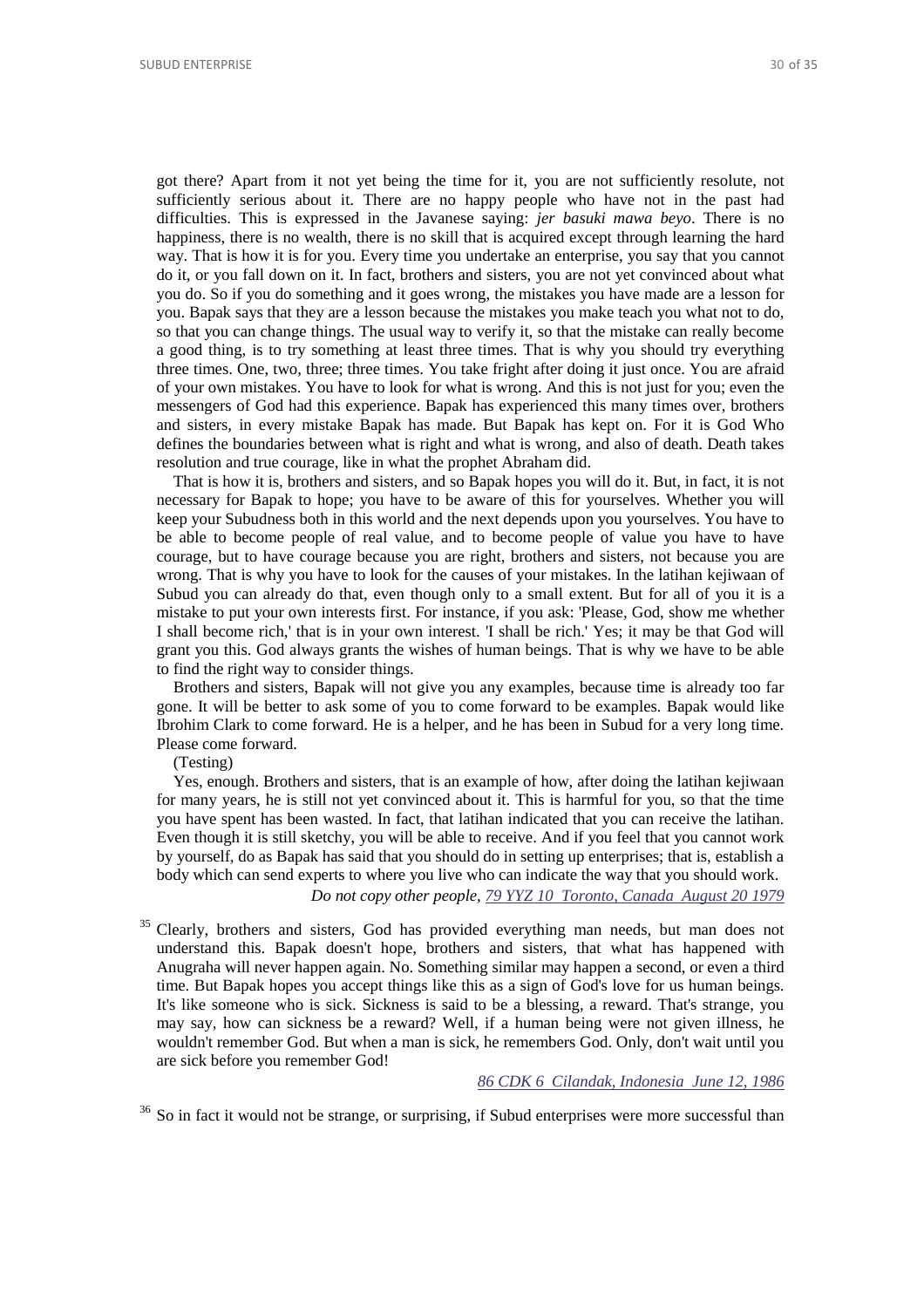ordinary enterprises. Because if we have received the *hakekat* then it should have the immediate, automatic consequence that people trust us more, that people like us more, that people like to be around us, that people like to work with us. So if you're a Subud member and people don't like you; if people find you boring, people don't trust you, then it means that you haven't yet absorbed the reality of Subud.

#### *[see note 26](#page-24-1)*

 $37$  Just to give an example. It is really required, Bapak really requires that the helpers should constantly give support and advice and keep in contact with the members, which means that they have constantly to explain Subud to them and give them what understanding they can so that their latihan becomes something that they understand the benefit and the use of. And this obviously takes effort and time and the helpers have to go to the place where they have to give these explanations, and it costs something for them to do this. No matter how it is done, the helpers have to spend money and this money should not have to come out of their own pockets, but it should be provided by the committee. So in a way one could put it that Bapak really expects that helpers who are active should receive a kind of honorarium from the committee to help them with their work, because this will make their work light and it will not be a burden for them. And that, in turn, means that the funds must be available to the committee, the funds must be provided by the committee for the helpers' work.

Now, in order to get these funds it is the job of the committee always to encourage the members and always to push the members to do enterprises.

Now when Bapak talks about enterprises Bapak really doesn't mean everybody going off alone and doing some enterprise as if they were looking for their own interest or their own private welfare. What Bapak means is to work together in cooperation with each other, helping each other and supporting each other. Bapak knows very well that Subud members taken alone are weak in worldly matters, in business and so on, but taken together maybe five or seven or ten people working together, they are already strong.

So that is Bapak's idea, that enterprises consist of a number of members getting together, so that together they have enough capital, they have enough energy, they have enough know-how by pooling all their resources.

So it is clear, brothers and sisters, that when Bapak is constantly pushing us to do enterprises Bapak doesn't mean something that we do in order to become rich or to run after wealth. The first purpose of enterprises is to make sure that our outer life, the outer life of Subud members, is taken care of so that in Subud the profits from these enterprises can be used for the needs or the activities of Subud. Because if we really make an effort in this world and we also worship God, then Bapak knows that our worldly success will be ensured, will be taken care of. So it is clear that although the purpose of Subud is not progress in this world - the purpose of Subud is worship of Almighty God - but if we worship God, Bapak knows that we are also helped and assisted to succeed in this world.

So brothers and sisters, this is one of the duties of the helpers towards the members; to explain this to them, that is, what is the use of the latihan kejiwaan in their outer life.

Bapak knows that if you really do your latihan kejiwaan, it is even more possible for you to be successful, because what Bapak is doing in the field of enterprises is in Indonesia where enterprises meet with all sorts of difficulties, whereas you are here in a place where business and enterprise are made easy. So this is something that Bapak knows that if you really put your latihan into practice, that it will be possible for you to succeed.

> *Man's attitude should always be constructive [81 WEN 5 Wendhausen, Germany April 28, 1981](http://www.subudlibrary.net/English%20Library/Bapak_English/BAPAK55.HTM)*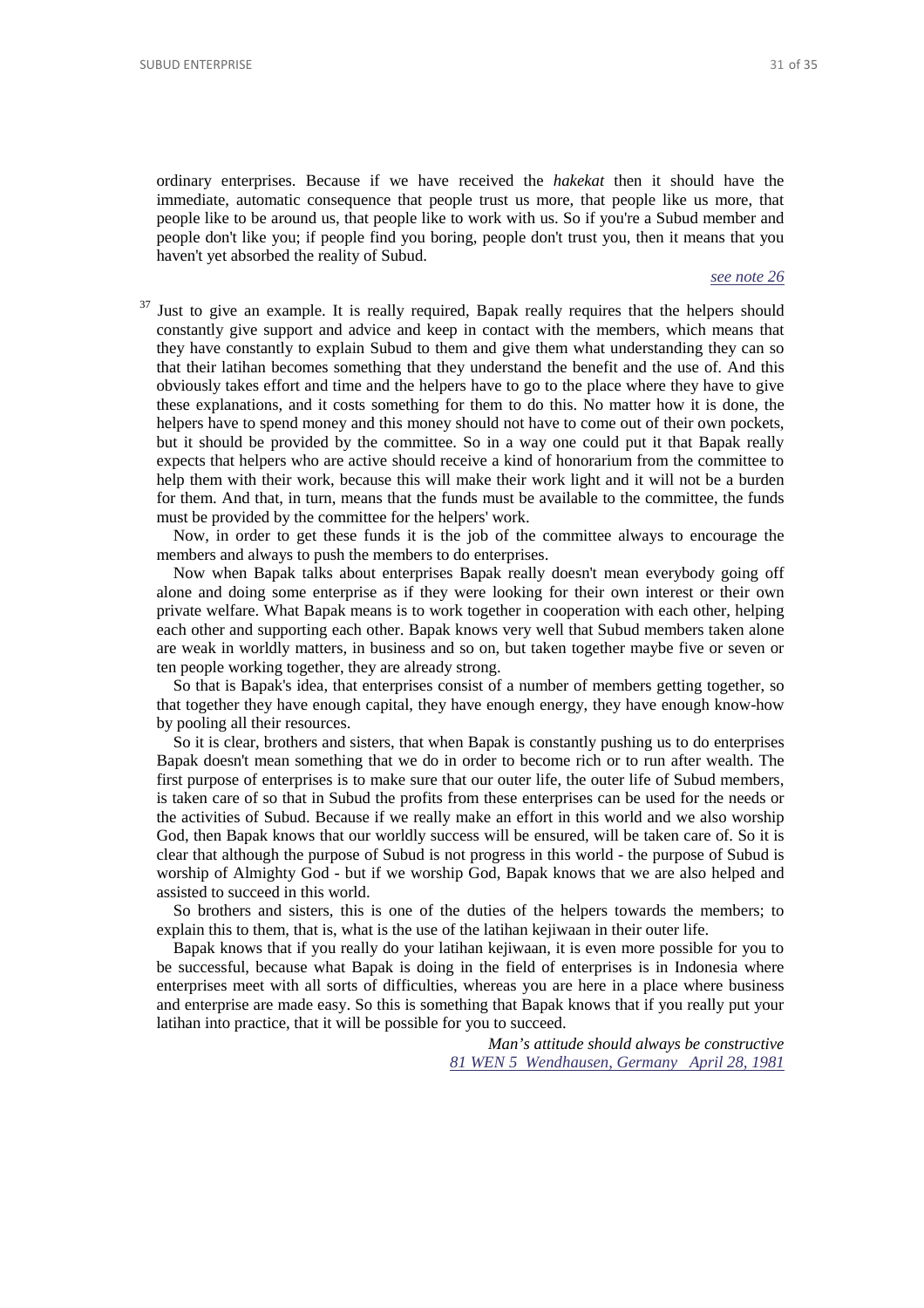*<sup>38</sup>* Transcription of the provisional English translation by Sharif Horthy. (Not available at Subudlibrary.net. Note: Wendhausen Castle is owned by the German government and was rented for latihan and meetings.)

*81 Wen 6, May 2, 1981, Wendhausen Castle, Germany* 

Brothers and Sisters, Bapak has listened to the explanation and report delivered by your chairman and Bapak has understood all of it. Bapak never ceases to pray to Almighty God that Almighty God should bless all his creatures who truly worship him. And this is Bapak's prayer also for all of you.

Brothers and Sisters, the life of man or the fate of man in this world can best be compared to the weather. Sometimes it rains and sometimes it is sunny. Sometimes the weather is nice and refreshing and then at other times you have bad weather. So this is the state of a human being in this world, for man cannot avoid his dependence on things in this world, which is very different from Almighty God, for Almighty God is eternal and depends on nothing for his life. So therefore, for Bapak, to hear your experiences which you have been telling just now, is nothing surprising or nothing unusual. On the contrary, Bapak always reminds you that even though you worship God, even though your worship is already guided by Almighty God, nevertheless you will always be subject to fortune, good fortune and bad fortune, to times which are easy and times which are difficult.

This is really a comparison which fits very well to the life of man. So therefore Bapak can tell you that when you have experiences like this you should never find them surprising or disappointing. Brothers and sisters, in the latihan kejiwaan we have proof that we cannot get away from that it is necessary for us to make efforts. And what this shows us that in our life it is impossible to just leave things as they are, but we always have to make an effort in order to improve our situation and to find what we need in our life. Now your situation here, one can say is quite all right. It is already normal. You say you have a nice house. You have a good place to live. You have a nice place for latihan. And you can have meetings, etc. And although you say this is satisfactory and Bapak admits this is satisfactory, yet it still falls short of what Bapak hopes for all of you.

And that is that at any moment when the person who owns the house decides that he needs it back, you will then have to go and look for something else. And that may be much harder and require you to spend much more money when that happens because by that time you may have many more members than you do now. It will then be much harder to find a new place. Now what we are taught in the latihan kejiwaan is to try to arrange our life so that we depend on nobody for our livelihood and the needs for our life. So therefore, actually, what Bapak hopes for all of you, and everyone in Subud Germany, is that you will start to really buildup your enterprises, because the enterprise which your *jiwa* wants you to do, if you look inside your self and you find out what kind of enterprise is it that your *jiwa* would like you to do, it is not a small enterprise but it is a very big enterprise. But then you ask, is it really possible for us to do a large enterprise? If we look at ourselves, if we look at our capacity, of what we are capable of and our money and our capital and so on, is it really possible for us?

But Bapak finds that Bapak cannot look at it in that way because Bapak has been ordered to do this by the power of Almighty God. Bapak has been told that Subud will never be great. Subud will never spread throughout the world unless Subud members truly undertake large enterprises. And the fact that this is possible for us is proved in a small way by the S. Widjojo building. Because everybody said to Bapak at that time it's impossible for you to build that building, not only people here in Germany but people in England all said no, what Bapak is trying to do is impossible, but it actually was possible. And this is the secret, that what Bapak has received is that Subud can become great in the world, can become successful, providing all Subud members become truly Subud-minded, which means that you don't distinguish anymore between yourself and Subud, between your needs and the needs of Subud, so that the three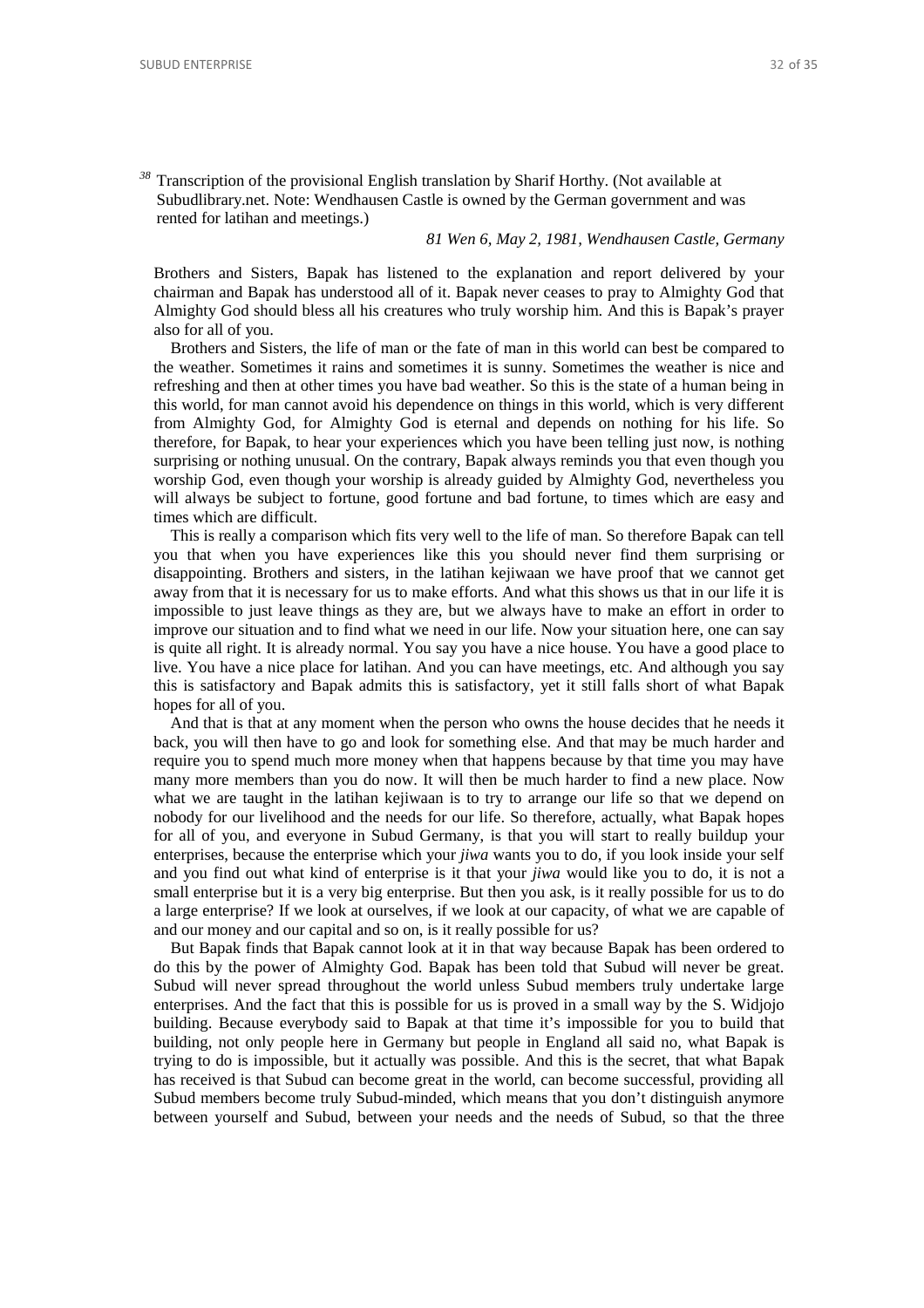become one, it's trinity – I, Subud, and Almighty God. "I" am I and "Subud" is all the brotherhood – in other words "Subud" is the effort which we make in this world, and all of this is protected and guided by the power of Almighty God. So that "Subud" is actually our effort, the effort that we make in the outer world. And if we can succeed in this, then it will be not necessary for Bapak to make propaganda for Subud. To say to the world, "Oh Subud is beautiful, Subud is very good, Subud is very holy," or something like that, because the proof will be there. People will come to us and say, "How can you, a small group like this, build this building, build that building, build that, build that?" And you can say, "Oh that's because of Almighty God." And normally it is like that because people in the world, that is society in the world generally, is only attracted to something, is only able to do something, if there is money. And that applies to you as well. That it is not only people outside but all of us, we are not attracted to something, we are not able to make use of something and do something if we do not see the material possibility for what we need to do. But the difference between us and society in general is that once we get a lot of money, once we become rich and obtain all these things that we need, we don't then become proud and we don't become under the influence of this wealth. While other people, once they become rich, they suddenly forget everything and they find it very easy and very normal to step on other people, and to manipulate and to oppress other people. But with us, the richer we get, the more we become kind and compassionate, and help those around us.

And this is [part missing] and the power of God envelopes everything in the universe and God is the ruler and the creator of everything that exists in the universe. And the fact that God loves us is proved by the latihan kejiwaan. How could we worship God with his guidance if God did not love us? So it clear that actually, if we have the courage, that it is necessary for us to have the courage to have faith in the guidance of Almighty God and to undertake what we really receive and what we really need for our *jiwa*. Because look, even in Java, which is a very backward country, Bapak has been able to build a place for latihan, which is adequate and useful for the members in that country. And it belongs to Subud, it belongs to the Subud brotherhood. But here it is an advanced country where things are much easier to do and to achieve than in Indonesia. And to look now at enterprises, this project that Bapak has undertaken, that Bapak has started in Kalimantan. If you calculate in the ordinary way what is the capital needed for that, actually it is hundreds of millions of dollars, something that has to be proved, and has to result in some reality, which is we have to set up social programs and social work. So in short, what Bapak hopes is that you will be able to go on and not be too satisfied with what you have now. Bapak doesn't want to belittle what you have achieved so far, but, t is still not what Bapak hopes. If you truly can put into practice what Bapak has said, if you can truly become Subud-minded, and not separate yourself from Subud, and follow the guidance of Almighty God in your outer life, then you will be able to build a center ten times, maybe a hundred times bigger and better than this one here, and people will see from a distance this huge Subud building, and around it houses of many, many Subud members and everyone will ask, "How can Subud do this?"

And not only that, a latihan hall for yourselves, but there will be also places where people who come to visit you from abroad will be able to stay and to be with you. So what Bapak is saying to you now is not to belittle you, but to light a fire in your enthusiasm. By a fire Bapak doesn't mean a fire that destroys but a fire that gives you the courage to go forward and look to a situation where you are no longer dependent on anybody.

Brothers and sisters, in the teaching of Islam there are four stages or four aspects of everything. And that is zat, sifat, asma, and af'al. Zat means God's power or God's essence. In other words the power that embraces everything. Sifat is the content or the nature of what is there. For example, if you make a stable then here must be a horse in it or something in it. It is that thing in it that is the sifat. Then that sifat or that something inside moves. It is alive. It works. So what it does is asma. And then the result of that or the reality or the proof or the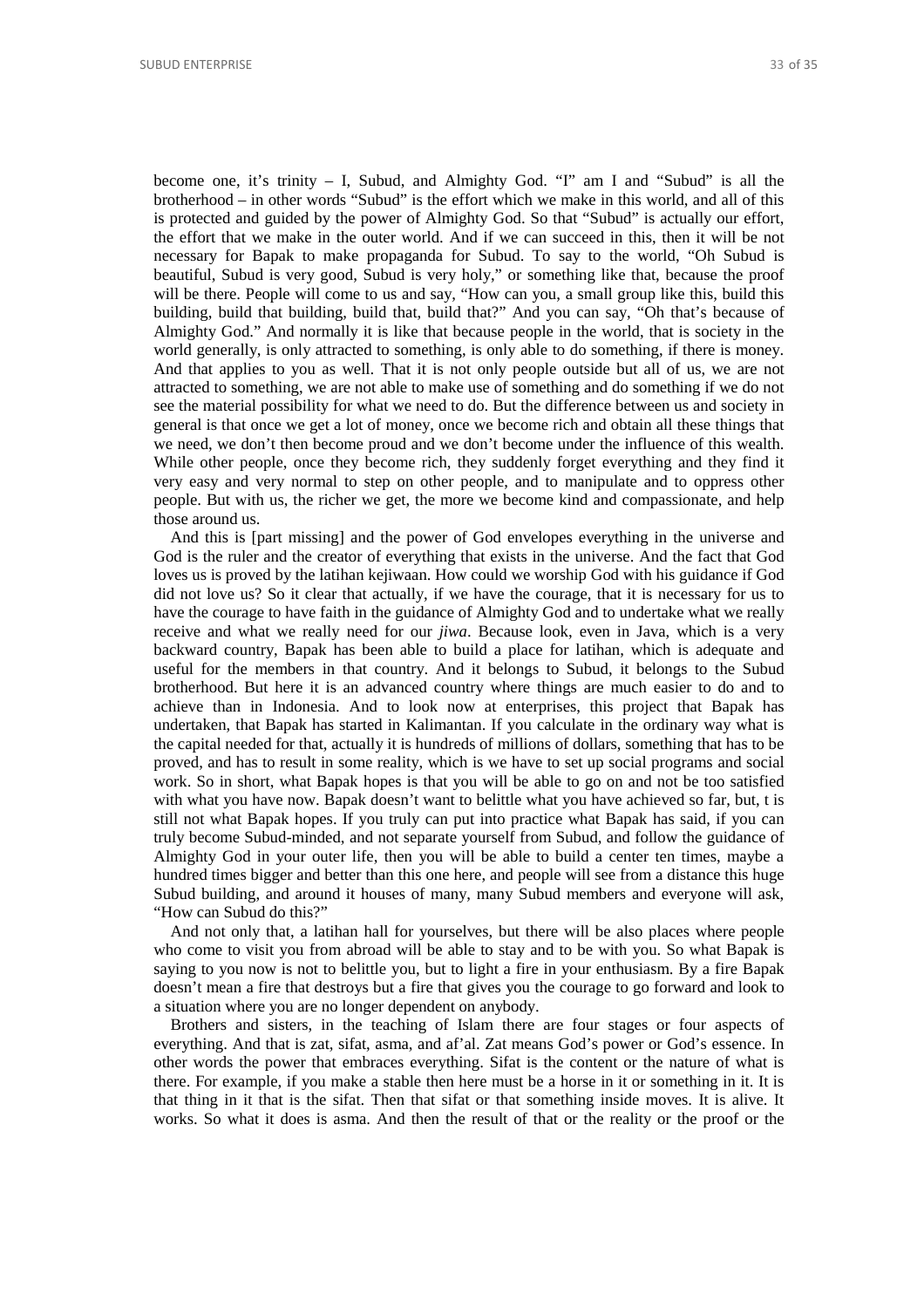evidence of what this asma produces is called "af'al." And the content of the reality is that it must be something useful. It must be something meaningful and beneficial for the being that receives it. So for us it is like that. We can see from the latihan kedjiwaan that we are trained again to do the things we already do. We know how to walk – we are trained how to walk. We know how to move our hands – we are trained to move our hands. This is the asma. We are brought back to the real movement of our inner nature. And this is what is the proof for us. That in the latihan we are expected, the latihan teaches us to work. Because if we do not work, it is like we are not looking after our situation. It is like the thing in the stable, the content, is not moving. So that it is like that in the end the stable collapses. That as a result of the lack of movement, the place in which it lives falls to pieces.

So it is clear that in our case, if we do not use, if we do not make use of the latihan, then in the end, the latihan will stop. So actually it is clear that in Subud we do not need advice. We can draw the conclusion our self from the latihan kedjiwaan that we have to work. So that actually what we are given is the closeness of Almighty God in our everyday life. That in whatever we are doing, in the midst of our activity, we can be close to Almighty God. We can do everything provided we are healthy both outwardly and inwardly, in our *jiwa* and in our outer life.

So brothers and sisters this is why Bapak has to come abroad to explain to all of you over and over again, even though he is already getting old, Bapak still has to come and travel all the time to explain it to all of you what is the meaning, what is the purpose of the latihan kedjiwaan. Because once you have been able to experience this af'al in your life, that you really make use of the latihan kedjiwaan. Then in everything you do God will put a content. For example, if you are writing, that writing, your hand will be moved by the power of Almighty God. So that actually in what you write will be the meaning of what you are writing. For example, Bapak said, he doesn't have to go far. Supposing Bapak is writing my name, "Sharif Horthy", Bapak showed that it starts very deep but then it gets smaller and smaller, which means that Sharif is now starting, for the first time, to experience a real happiness within himself, but there is still a doubt. Is it so or not? But because Sharif is continuing to receive the latihan kedjiwaan, it's very possible, ensha'allah, that one day he will receive the completeness of this.

But now to take a different example, the prophet Muhammad. When Bapak started writing prophet Muhammad's name, Bapak couldn't finish the end because it already went so far [up]. In other words from this writing Bapak already experienced that prophet Muhammad's *jiwa* is very big. So for example, when Bapak signs the helpers' cards, it sometimes happens that Bapak has to sign a card and his hand stops. He cannot go on signing his signature. And Bapak knows that that helper has not achieved anything, that that helper is not a helper but is appointed because he is there and they need someone to open people and so on, but if the helper is someone who can really do the job of a helper, then when Bapak signs it, Bapak will sign it and Bapak will feel the signature goes very well. And then Bapak knows, 'oh yes, this helper is really going to be a good helper.' In other words, in whatever you do, there is already a content in it. It is something that is real for you, yourself.

So there may be some among you who say, "oh yes, in my *jiwa* I am very high.' Well Bapak says fine. Bapak doesn't object to you saying that, but then Bapak says, 'prove it.' Because if that were true, then it would not be that here you still have no place, for example, of your own to do latihan and so on. What is clear is that the highness in the kedjiwaan is still only an idea. It's still only a picture of being high in the kedjiwaan. It's not yet the reality. Because the reality of being advanced in the spiritual is that you have your own place to do latihan. You are not dependent on anybody. You have it all for yourself. That your enterprises are successful and making progress.

Because everywhere people are worshipping God. People always say, 'Oh, Allah hu'akbar, God is great, God is Almighty', but then you say to them, 'Ok, prove it. Are you really convinced God is Almighty? How do you prove God is great? And then they say, 'Yes, He is great.' And then you say, 'Well, how do you know?' And you say, 'Because it says so here.' So